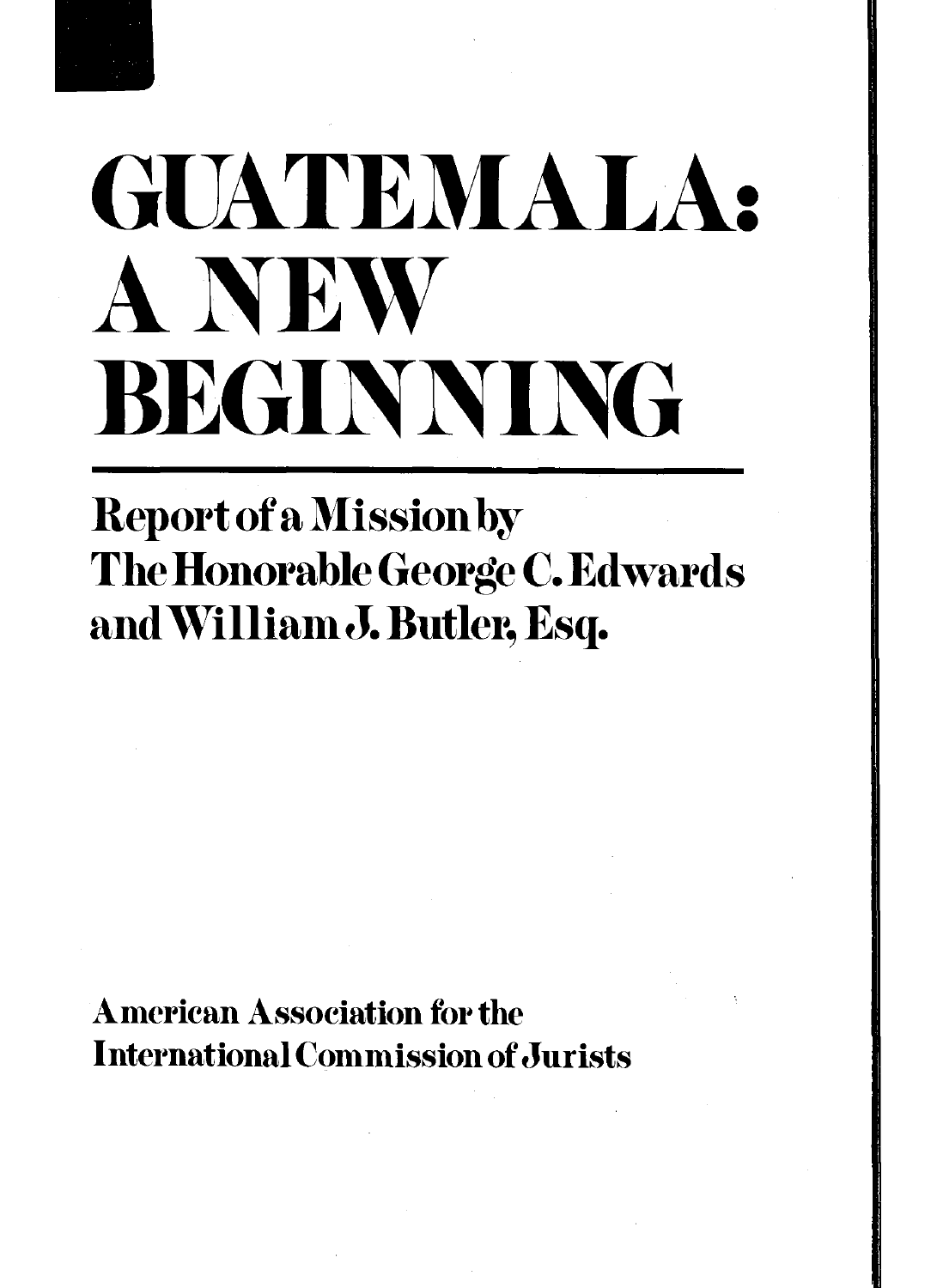#### **Members of the Board of Directors**

Eli Whitney Debevoise *Chairman Emeritus* George N. Lindsay *Chairman of the Board* William J. Butler *President* P. Nicholas Kourides *Treasurer* Harvey J. Goldschmid *Secretary*

| Robert P. Bass, Jr. | <b>Matthew Nimetz</b>                 |
|---------------------|---------------------------------------|
| Donald T. Fox       | Stephen A. Oxman                      |
| Conrad K. Harper    | William J. Schrenk, Jr.               |
| Peter S. Heller     | Jerome J. Shestack                    |
| Richard H. Moore    | Peter O.A. Solbert                    |
|                     | Andre W.G. Newburg Edward Hallam Tuck |

*Directors Emeriti:* Dudley B. Bonsai Whitney North Seymour (1901-1983) Benjamin R. Shute (1911-1986) Bethuel M. Webster

**The American Association for the International Commission of Jurists, Inc., is a non-profit membership corporation. All contributions are tax-deductible. In addition to the Association's** *Newsletter,* **members are entitled to receive** *The Review* **and the** *ICJ Newsletter,* **published, respectively, bi-annually and quarterly, by the International Commission of Jurists.**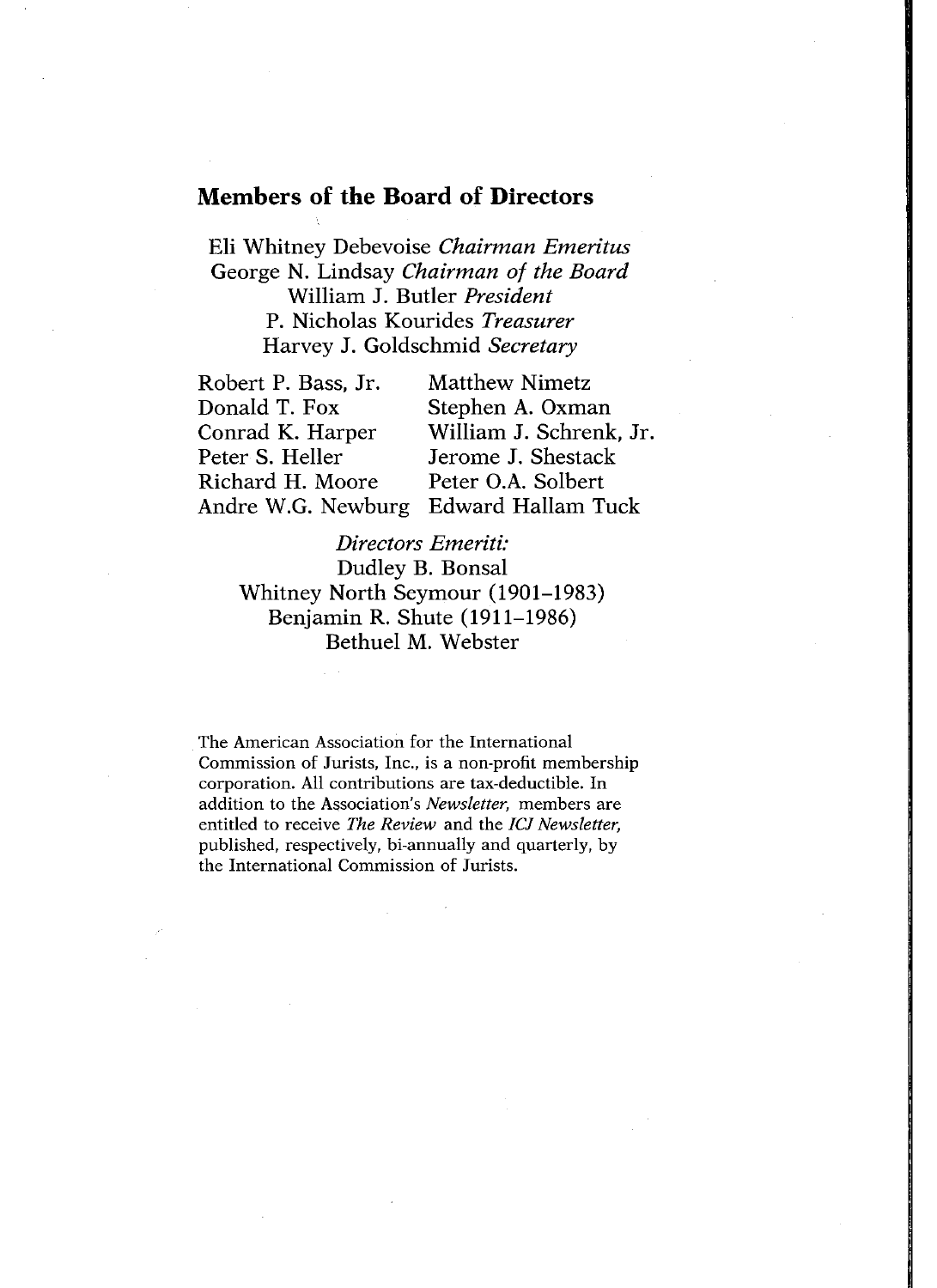Guatemala: A New Beginning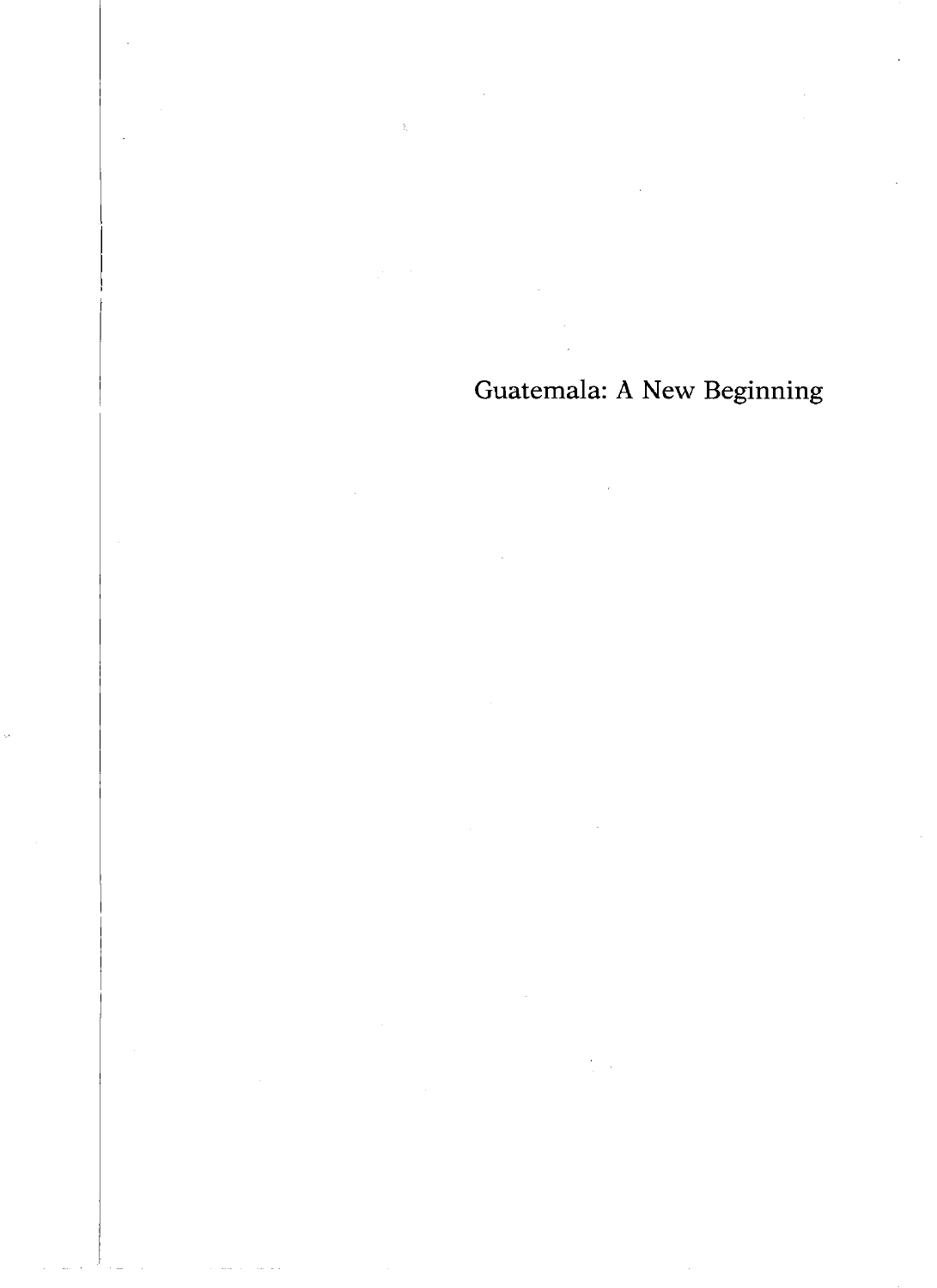#### **About the Authors:**

**The Honorable George C. Edwards** is a Senior Judge on the United States Court of Appeals for the 6th Circuit. He has served on the Court since 1963, and was Chief Judge from 1979 to 1985. In addition, he has served as a Justice of the Supreme Court of Michigan, the Commissioner of Police of Detroit, and the Chairman of the Committee on the Administration of Criminal Laws of the U.S. Judicial Conference. He is the author of *The Police on the Urban Frontier, The Law of Criminal Correction* (with others), and *Pioneer-a t-La w.*

**William J. Butler, Esq.** is Chairman of the Executive Committee of the International Commisssion of Jurists in Geneva and President of its American section. He has led human rights missions to South Korea, the Philippines, Iran, Uruguay, Nicaragua, and Guatemala. He is the author of *The Decline of Democracy in the Philippines, Human Rights in Iran, Human Rights and United Kingdom Foreign Policy* and numerous articles on the implementation of human rights. Mr. Butler is a practicing lawyer in New York and a member of the Council on Foreign Relations.

### **American Association for the International Commission of Jurists**

777 United Nations Plaza N.Y., N.Y. 10017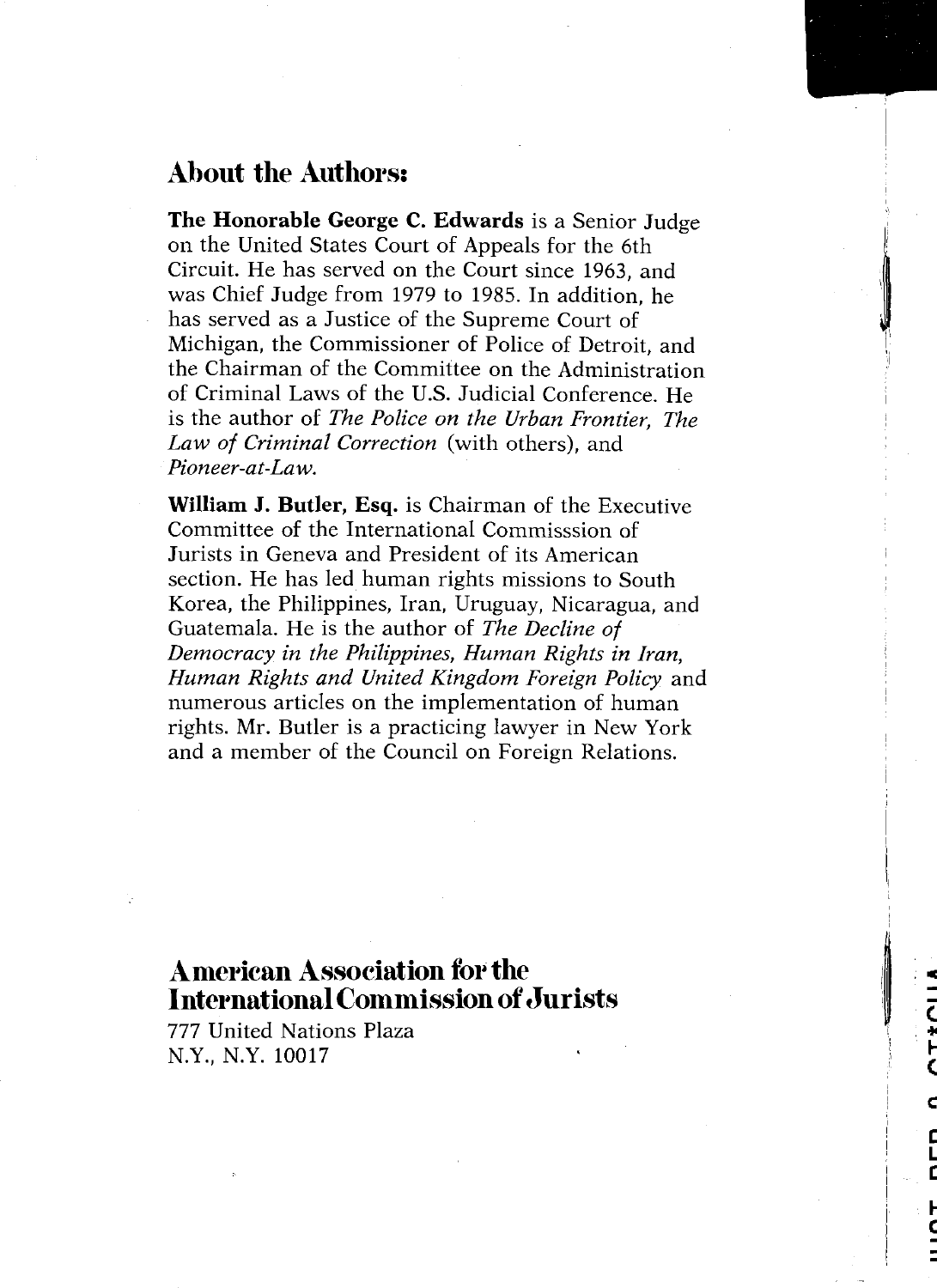# **Guatemala: A New Beginning**

#### **Report of a Mission on behalf of the American Association for the International Commission of Jurists**

#### **The Honorable George C. Edwards**

Senior Judge, United States Court of Appeals for the 6th Circuit, Cincinnati, Ohio

## **William J. Butler, Esq.**<br>Attorney at Law, New York and

Chairman, Executive Committee,<br>International Commission of Jurists, Geneva

New York April 1987  $L \rightarrow B \rightarrow R \rightarrow T$ 

International Commission of Jurists (ICJ) Geneva, Switzerland

JUST REP-2-GT\*GUA

*c . m i*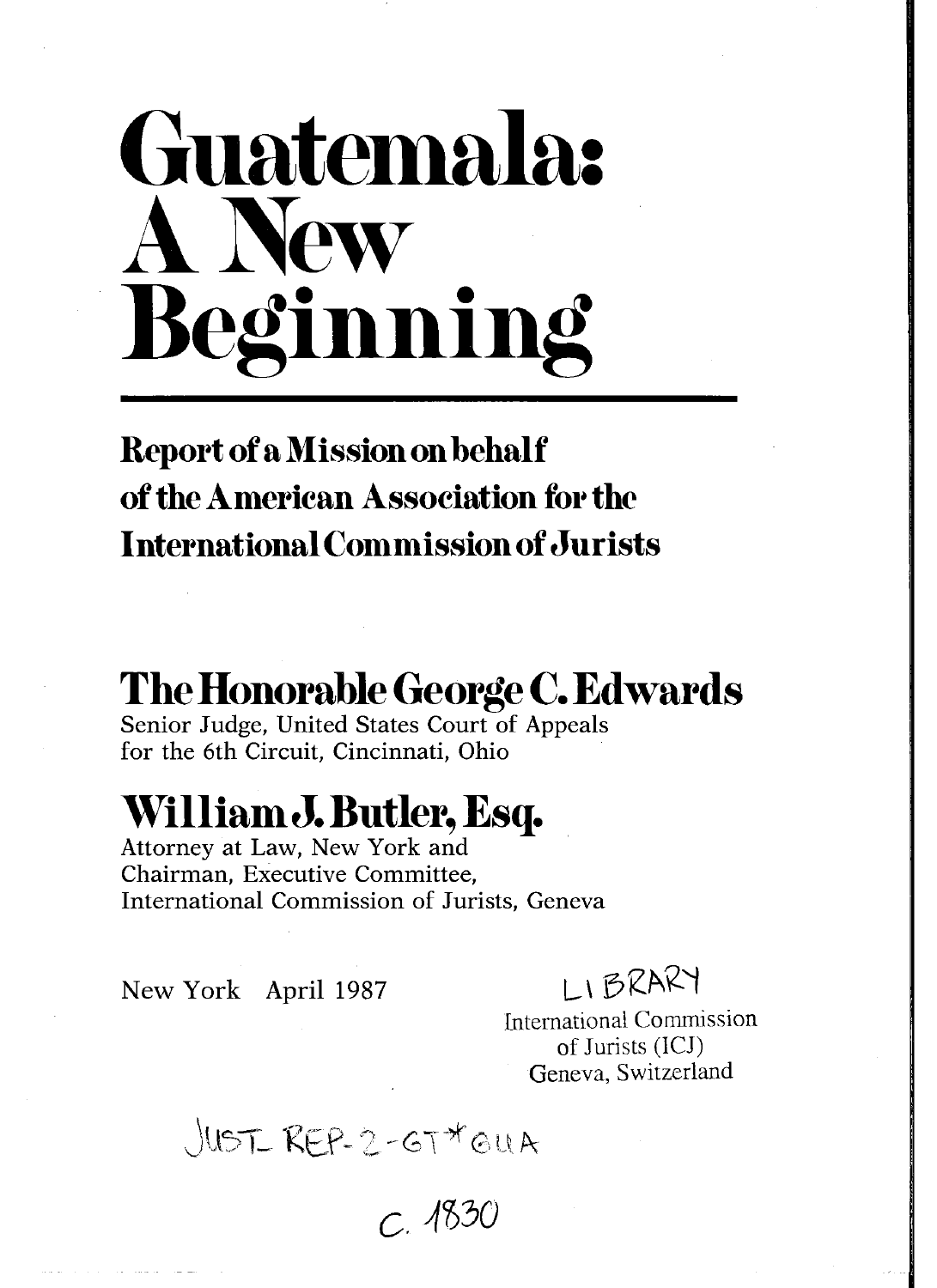**©1987 American Association for the International Commission of Jurists 777 United Nations Plaza New York, NY 10017**

**Library of Congress Cataloging-in-Publication Data Main entry under: Edwards, George C. Guatemala: a new beginning**

**1. Guatemala-Constitutional law. 2. Judges-Guatemala. 3. Lawyers-Guatemala. I. Butler, William Joseph. II. American Association for the International Commission of Jurists. III. Title KGD2921.E38 1987 349.7281 87-1378**

**ISBN 0-916265-01-3 347.281**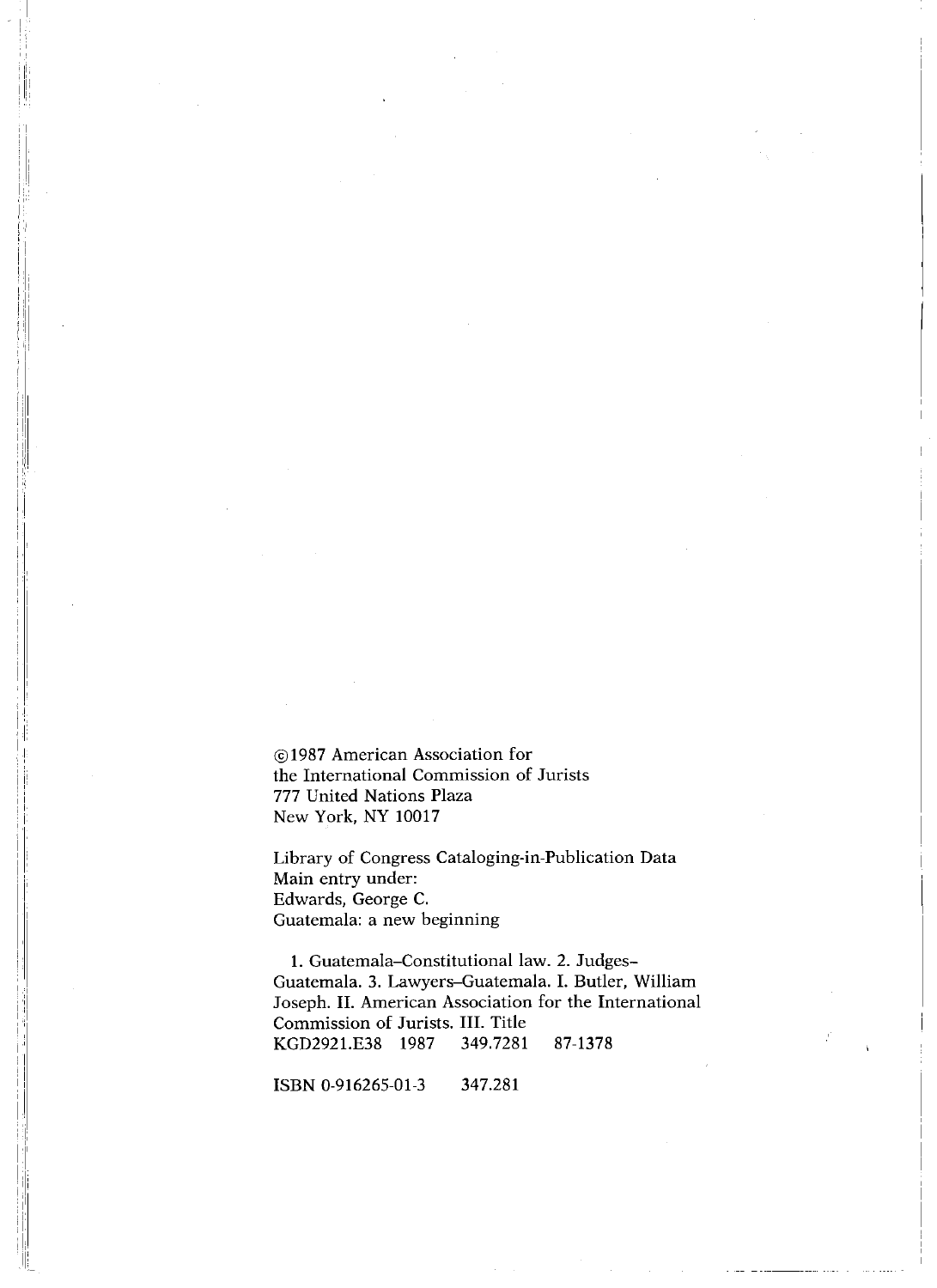#### **Contents**

#### Preface ix

I. Historical Background 1 II. The New Guatemalan Constitution 3 III. The Judicial System 5 Supreme Court of Justice 5 Court of Appeals 5 Court of Constitutionality 6 Commission and Commissioner of Human Rights 7 Habeas Corpus and Amparo 7 IV. Independence of the Judiciary 8 Pending Petitions for Habeas Corpus 10 V. The National Police Force 11 VI. The Role of the Bar Association and Law Faculties The Bar Association 14 The Law Faculties 16 VII. The Role of the Military 17 The Past 17 The New Military Pledge 19 VIII. Summary 22 Conclusions 23 Recommendations 25 Endnotes 27 Appendix 29

vii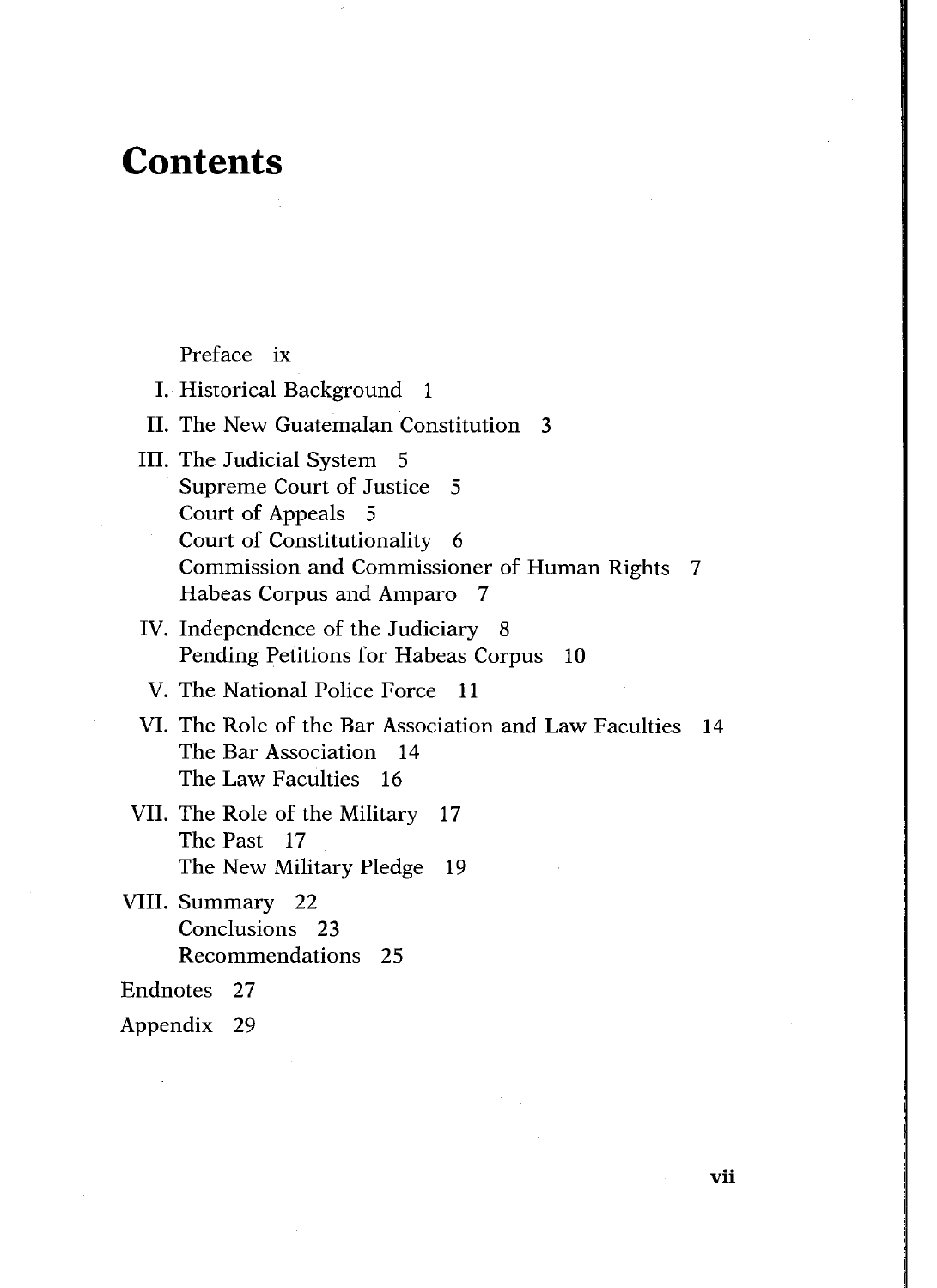#### **Preface**

The supremacy of the rule of law, coupled with an independent judiciary and legal profession has long been the prime concern of the International Commission of Jurists (ICJ) and its affiliated sections throughout the world.

Over the years the ICJ drafted and submitted to the inter national community:

Draft Principles on the Independence of the Judiciary

Draft Principles on the Independence of the Legal Pro-<br>fession<br>These norms and standards have been welcomed at

many international and regional conferences and contributed to the formulation of the United Nations "Basic Principles on the Independence of the Judiciary" which were approved by the General Assembly in Resolutions  $A/40/32$  and  $A/40/1007$ .

In the spring of 1986, the AAICJ was informed by Ambassador Arturo Fajardo Maldonado, the Guatemalan Ambasdevelopments in the judicial structure of Guatemala. After meetings with Ambassador Fajardo and Ambassador Raquel Cohen-Orantes, his deputy, and with the encouragement of the United States Department of State, the Board tional Commission of Jurists (AAICJ) concluded that a mission should be undertaken to inquire more closely into the legal system of Guatemala with particular emphasis on the independence of the judiciary and the legal profession.

The mission took place during the week of September 23, 1986. Its terms of reference were to inquire into the new Constitution, the new Supreme and Constitutionality<br>Courts, the status of writs of habeas corpus and amparo (a<br>procedure designed to protect against violation of the con-<br>stitutional rights of individuals), the functio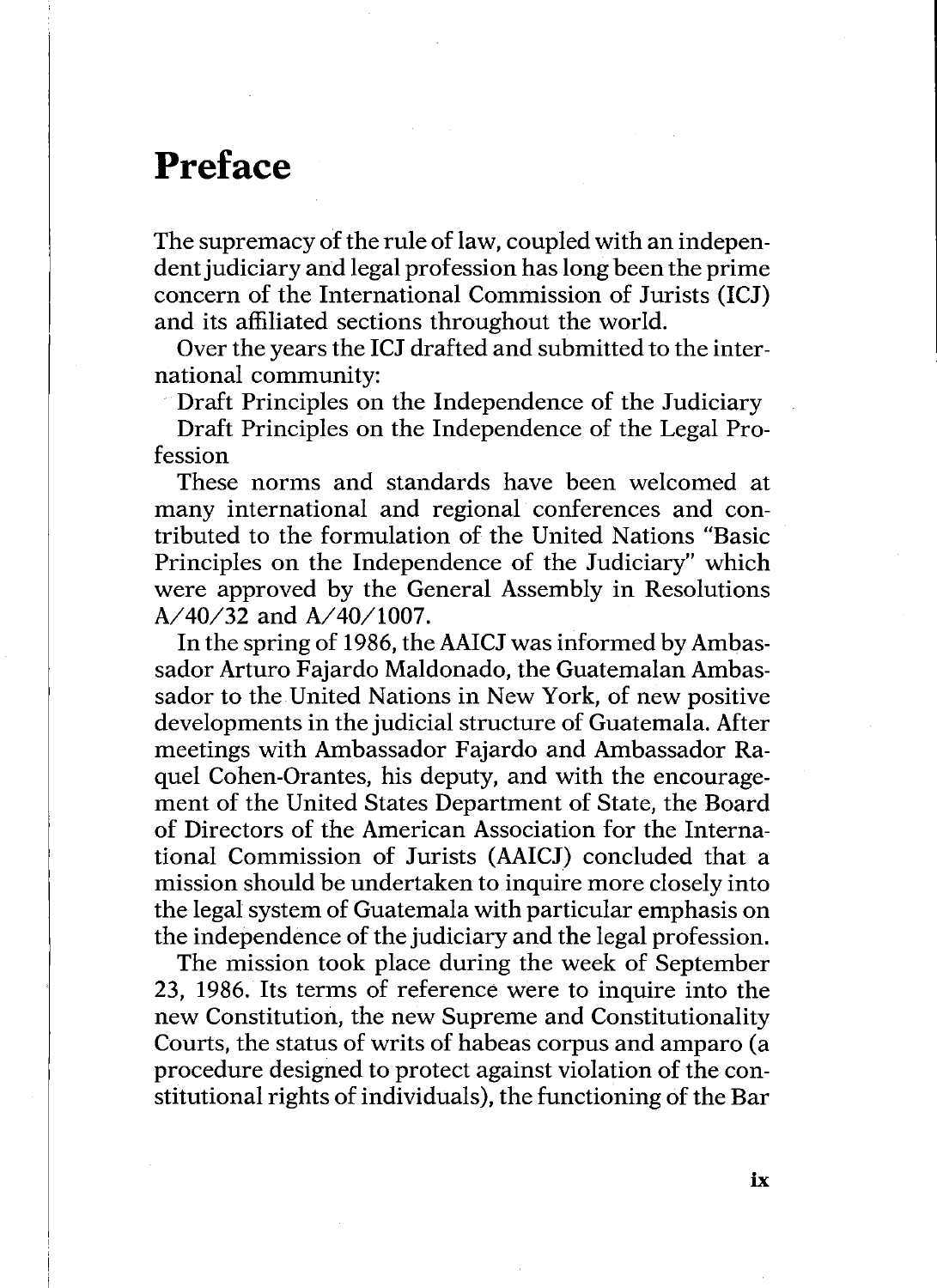Association and the status, powers and functions of the national police force and the armed forces in the administration of justice. The members of the mission were: The Honorable

George C. Edwards, United States Court of Appeals for the Sixth Circuit, Senior Judge, Cincinnati, Ohio; and Wil liam J. Butler, Esq., a New York lawyer and Chairman of the Executive Committee of the International Commission of Jurists in Geneva. They were accompanied by Noel Moran, an Urban Morgan Fellow at the University of Cincinnati School of Law, who acted as Secretary to

the mission.<br>
During the course of their stay, the members of the mission interviewed members of the judiciary including the<br>
new President Justice of the Supreme Court of Justice, all<br>
five members of the new Court of Con President, and several members of the Board of Directors of the Bar Association; the Minister of the Interior, the Deputy Minister of Foreign Affairs, a leading monsignor of the Roman Catholic Church, a senior general in the army, the deans of two leading law faculties, as well as other prominent members of the Bar.<br>Full cooperation was given to the mission by the Govern-

ment of Guatemala and its various branches. Prior to its departure, the mission was briefed by the Latin American Bureau of the United States Department of State. We are particularly grateful for the help and assistance

extended to the mission by the governments of Guatemala<br>and the United States, by the Bar Association of<br>Guatemala, which gave such a warm welcome to the mis-<br>sion, and to the Richmond Foundation of New York,<br>which generou

mission possible.<br>The report is hopeful—in that it notes extraordinary<br>changes in Guatemala—what appears to be a serious and publicly supported attempt to change thirty years of re-<br>pressive military rule to civilian rule conforming to, or at<br>least approaching, international standards. The story is

 $\mathbf x$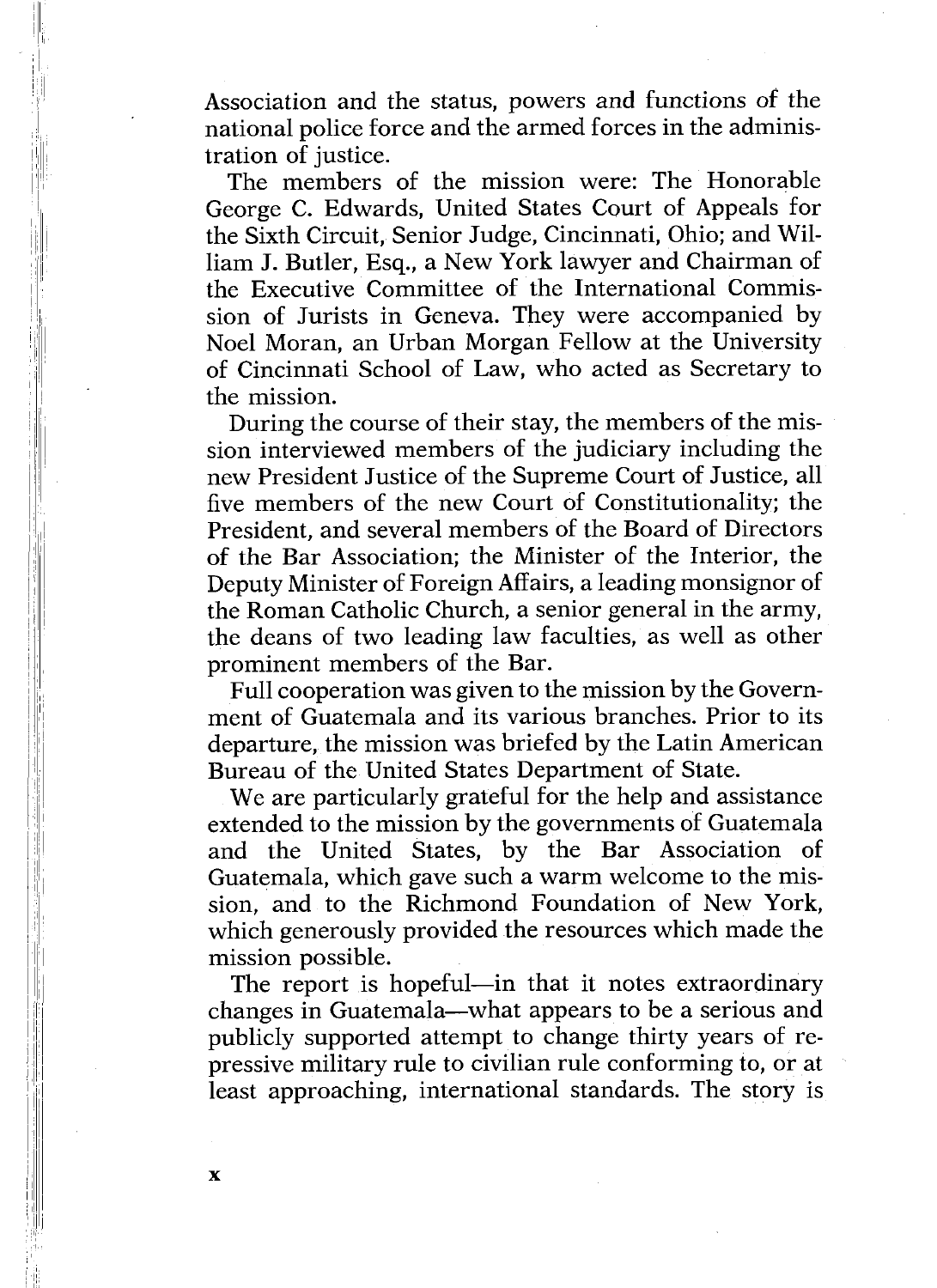not over, but the beginning warrants the informed understanding and encouragement of the world community. The mission and the report are significant in contributing towards these ends.

George N. Lindsay, Esq. Chairman, Board of Directors American Association for the International Commission of Jurists New York March, 1987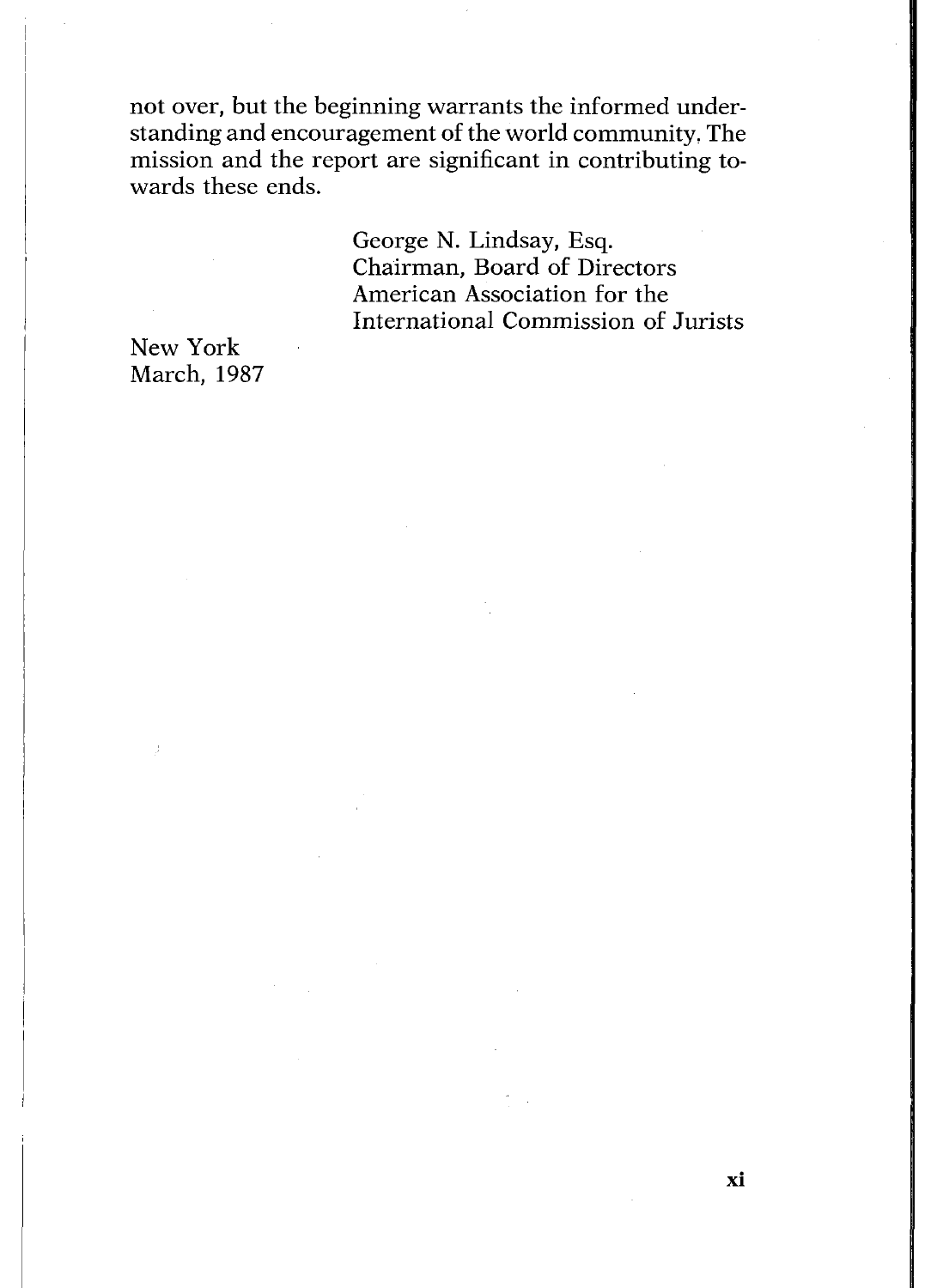#### **I. Historical Background**

Guatemala is a very beautiful country with a very tragic past. One has only to refer to the Spanish conquest and the colonization which followed in the sixteenth century; the devastating earthquakes which destroyed the original capital, Santiago de Guatemala, in 1651 and another, which claimed 22,000 lives in 1976; and the political history of the last thirty years, during which it is estimated that there have been over 30,000 assassinations, kidnappings, and killings for political purposes.

Although the focus of this report is on the independence of the judiciary and the legal profession, we need to mention some basic facts:

- 1. Guatemala has a population of over 8,000,000 people and is growing at a rate of three percent annually.
- 2. The per capita income has fallen by 14 percent over the last three years to \$1,055.
- 3. Approximately 90 percent of the wealth of the nation is in private hands. The middle class comprises less than 20 percent of the population and this percentage is decreasing. Also, the middle and upper classes receive over two-thirds of the national income and this percentage is increasing. 4. Over 60 percent of the population are Indians, most of
- whom do not share in many of the benefits enjoyed by
- the rest of the society.<br>
5. The economy is in a severe recession with inflation running at 60 percent. Currently 10 percent of the popula-<br>
tion is unemployed, with 30-40 percent underem-<br>
ployed.<sup>1</sup>

Prior to 1986, thousands of individuals were targeted by the government, the army, the private death squads, and the insurgents. Many of the victims were members of the

**1**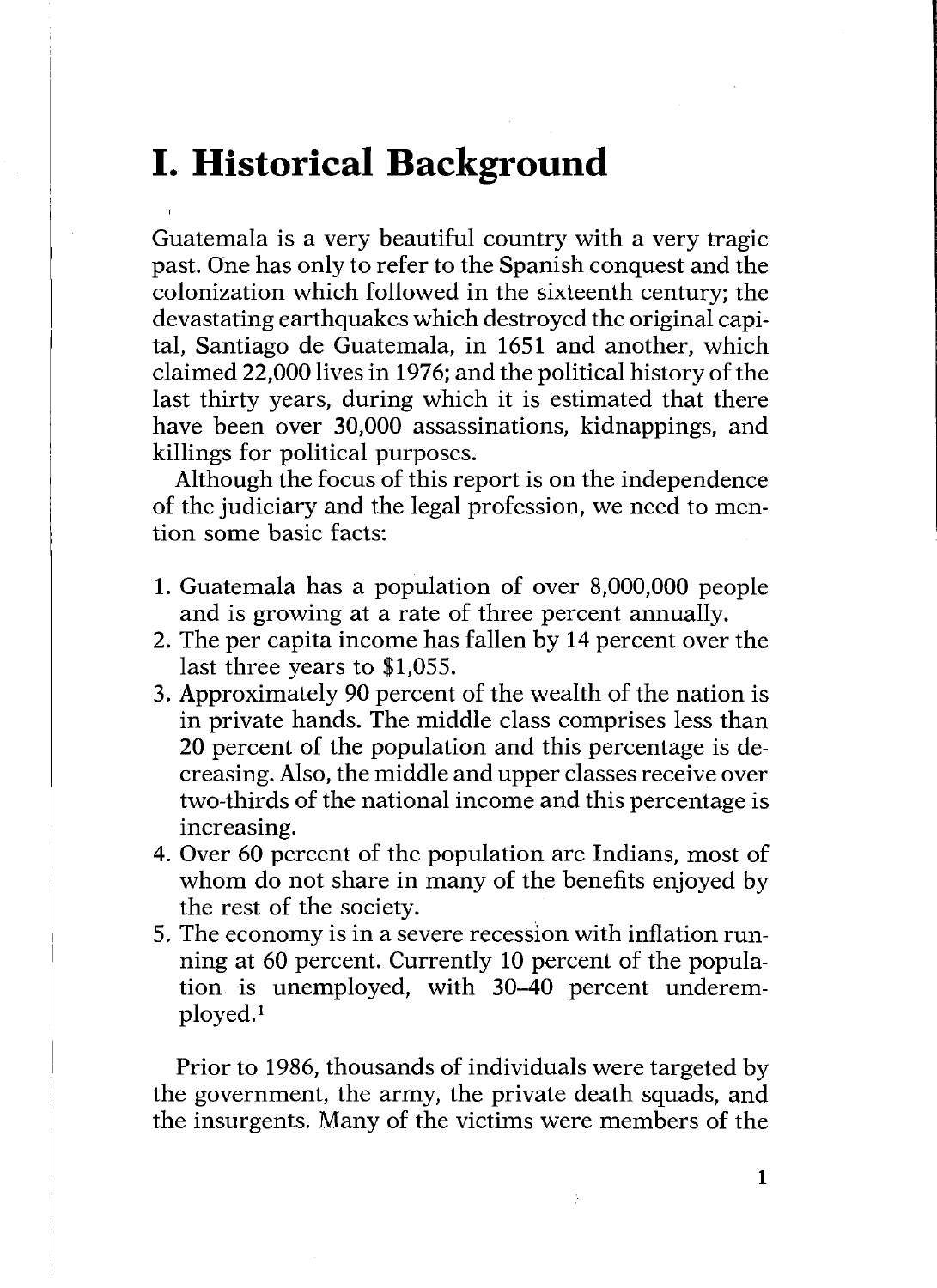judiciary and the legal profession, particularly those who sought to educate Indians about their trade union rights. extrajudicial executions of ten members of the legal profession between July 1978 and May 1979.2 In April 1984 the Center for the Independence of Judges and Lawyers of the ICJ reported that, "During the years 1980 to 1981 over 60 lawyers were assassinated. This number diminished during the years 1982 and 1983, largely because many lawyers went into exile."<sup>3</sup>

The 1983, 1984, and 1985 reports of the Inter-American Commission on Human Rights of the Organization of American States (OAS) pointed out that the Guatemalan judiciary had been stripped of its independence, autonomy, and impartiality. It was particularly deficient with respect to the more than 800 writs of habeas corpus presented to the courts by relatives of missing persons.<sup>4</sup>

There has been a continuing decline in civilian and non- combatant politically motivated assassinations. In 1984, there were an estimated 491 killings, but in 1985 this num ber was reduced to 304.5 It was reported to us by one governmental authority that, so far in 1986, there have been an estimated 80 killings—still a horrendous figure, but at least suggesting that uncontrolled lawlessness, whether by independently acting government groups or by anti-government groups, is diminishing. However, according to a November 1986 issue of the Central American Report published in Guatemala, the number to the November date was 204. While the perpetrators of these killings have not been identified, it is generally believed that those responsible were the army, the civil defense patrols, private squads, or the four insurgent groups operating in the

country. We are convinced that in 1986, Guatemala, although faced with these enormous social, cultural and economic problems, has made a "new beginning," which President Cerezo describes as a "transition" to a democratic society.

**2**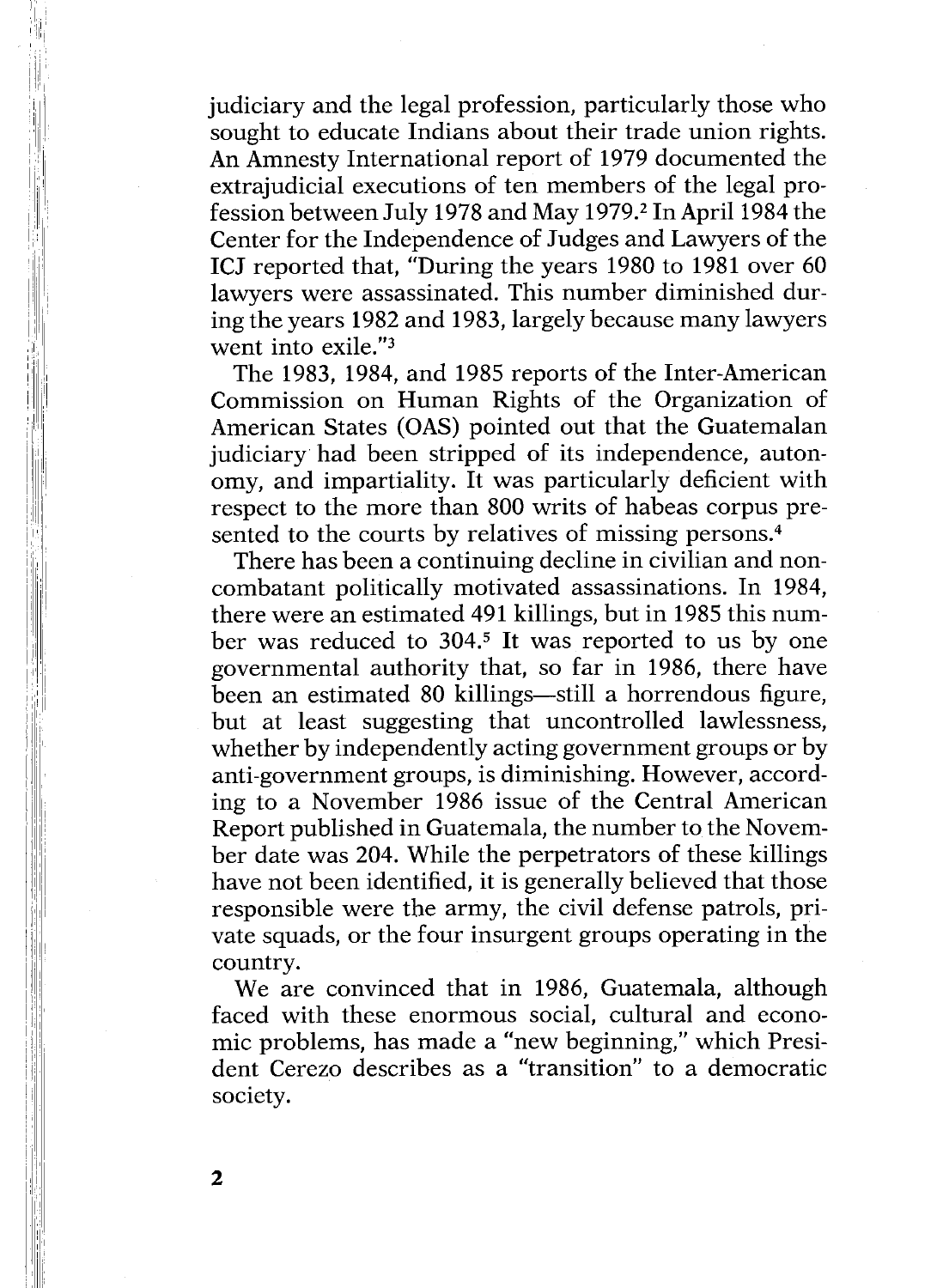This democratic process began in 1985 when Guatemala, after thirty years of military rule and carnage, made an through elections for the presidency, Congress, and municipal governments.

The armed forces were not allowed to vote in the election, while 69 percent of the eligible voters participated.<sup>6</sup> On December 8, 1985, President Vinicio Cerezo, a Christian Democrat, was freely elected to the presidency for a term of five years.

This "new beginning" is supported by:

- a new Constitution;<br>• a new Supreme Court:
- 
- 
- a new national police system;<br>• a pledge of non-interference by the armed forces; and
- the overall majority of the Guatemalan people.

We now turn to a discussion of these new developments.

## **II. The New Guatemalan Constitution**

In August 1984, the National Constitutent Assembly was installed to write the new Political Constitution of the Republic of Guatemala. The document was approved by the Assembly on May 31, 1985, but did not enter into effec until January 14, 1986 when the President-Elect took office.

VIII contains a single chapter of twenty-two articles which sets out transitory and final provisions such as repealing all previous constitutions.<sup>7</sup><br>The preamble of the new Constitution exemplifies

Guatemala's desire to learn from its past in order to create<br>a confident new future. The document affirms the coun-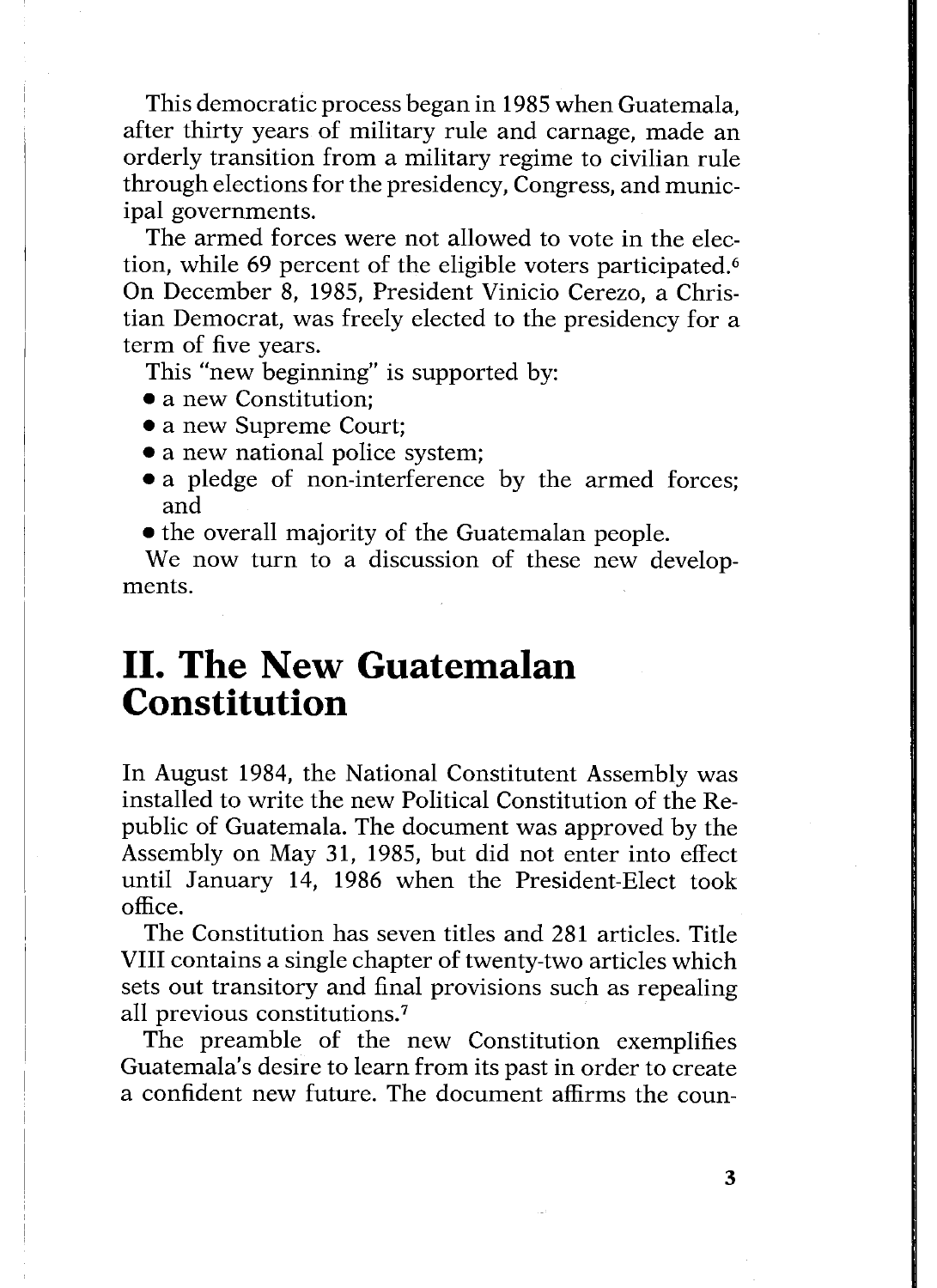try's decision to promote full respect for "Human Rights within a stable, permanent, and popular institutional order, where the governed and the governors act with absolute loyalty to the law."<sup>8</sup> Human rights are strongly emphasized in the document. Rights guaranteed to the people of Guatemala included health, education, employment, and economic rights. The President is Commander in Chief of all military forces and the independence of the judiciary is guaranteed. Special or secret courts are forbidden, as well as illegal or arbitrary arrests. Every individual is guaranteed the right to life, liberty and equality, and no one may be sentenced or deprived of his or her rights without having been tried and convicted before a competent, pre-<br>established court.<br>Chapter II in part provides for the protection and recog-

nition of the indigenous population of Guatemala. The State "recognizes, respects, and promotes" the native communities in their "form of life, customs, traditions, forms of social organizations, the wearing of Indian dress by men and women, their languages, and dialects."<sup>9</sup> The State has guaranteed to provide land for their development, protect the workers outside their communities, and extend credit assistance and preferential technology to improve their quality of life while maintaining the Indians' cooperative and communal land systems. While these rights are provided for in Articles 66–69, Article 70 specifies that a law will be enacted to regulate these matters. Many provisions of the Constitution require that laws be enacted

Title VI is dedicated to the Constitutional Guarantees<br>and Defense of the Constitutional Order. Such guarantees<br>are the right to habeas corpus, amparo, and the ability to<br>initiate legal action to declare laws, regulations, provisions totally or partially unconstitutional. The Court of Constitutionality and a Commission of Human Rights are provided in order to defend the Constitution.

We will now outline these constitutional rights and institutions.

**4**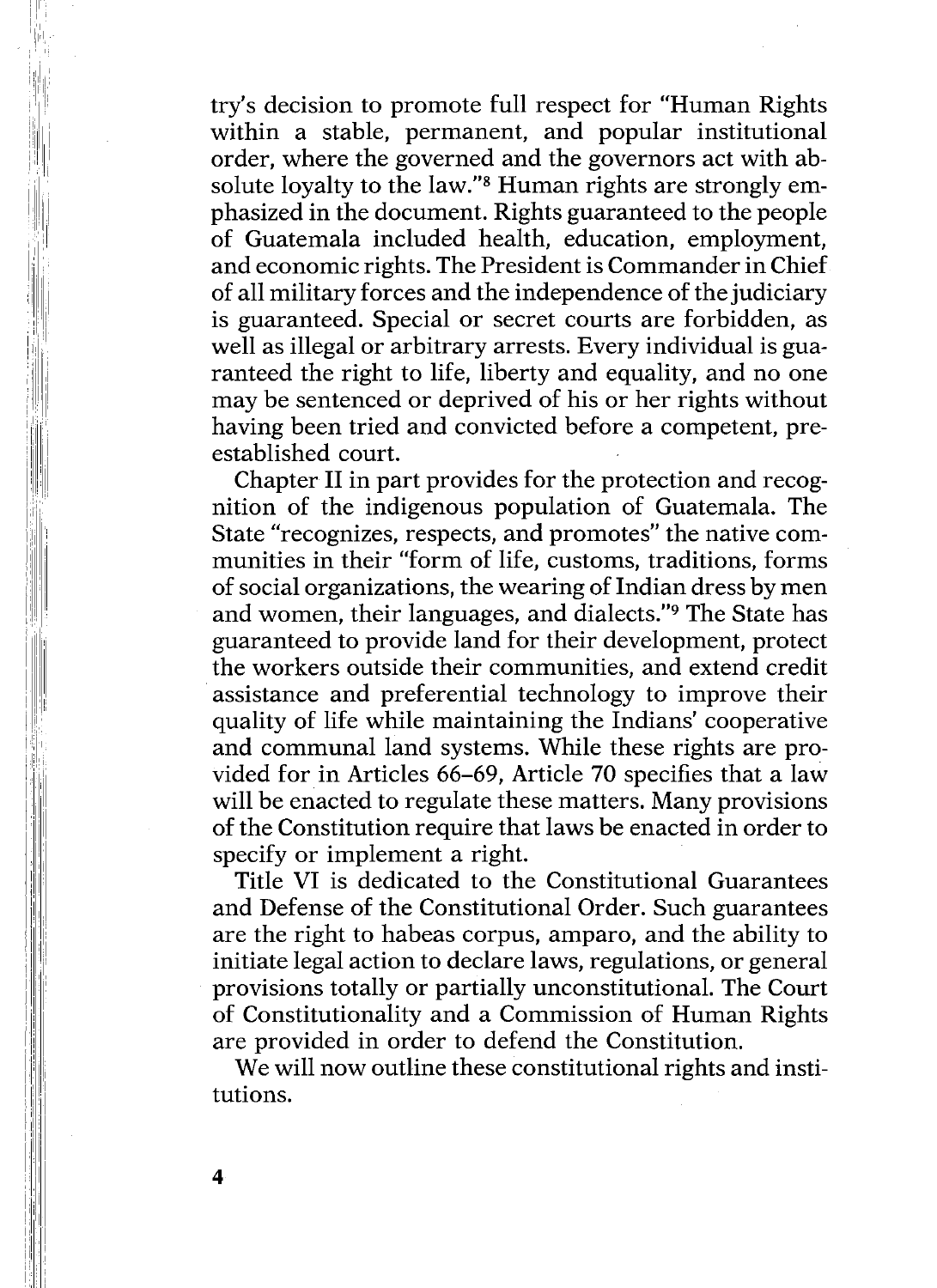#### **III. The Judicial System**

#### *Supreme Court of Justice*

Article 214 of the new Constitution calls for the election of nine justices including its president who is elected by all the justices and whose authority extends over the courts of

The justices are elected for six years as follows:

- four justices are elected by the Congress of the Repub-
- lic;<br>
 five justices are elected by the Congress of the Repub-<br>
lic, selected from a panel of 30 candidates proposed by an "Applicants Committee" made up of:
	- each of the deans of the faculties of law or juridical and social sciences of each university in the country;
	- an equivalent number of members elected by the General Assembly of the Lawyers' and Notary Pub lics Association of Guatemala; and
- a representative of the judicial branch appointed by<br>the Supreme Court of Justice.<sup>10</sup><br>Each justice must be a native Guatemalan, a lawyer be-

longing to the Bar, over 40 years of age, and must have completed one full term as a judge in the Court of Appeals or must have been practicing law for at least ten years.11

#### *Court of Appeals*

Judges or magistrates in the Court of Appeals must be over 35 years of age and have been a judge in the court of first instance or must have practiced for at least five

years. These judges are elected by the Congress of the Republic from a panel of candidates proposed by the Supreme Court of Justice. The Constitution requires that this panel consist of twice the number of the judges to be elected.12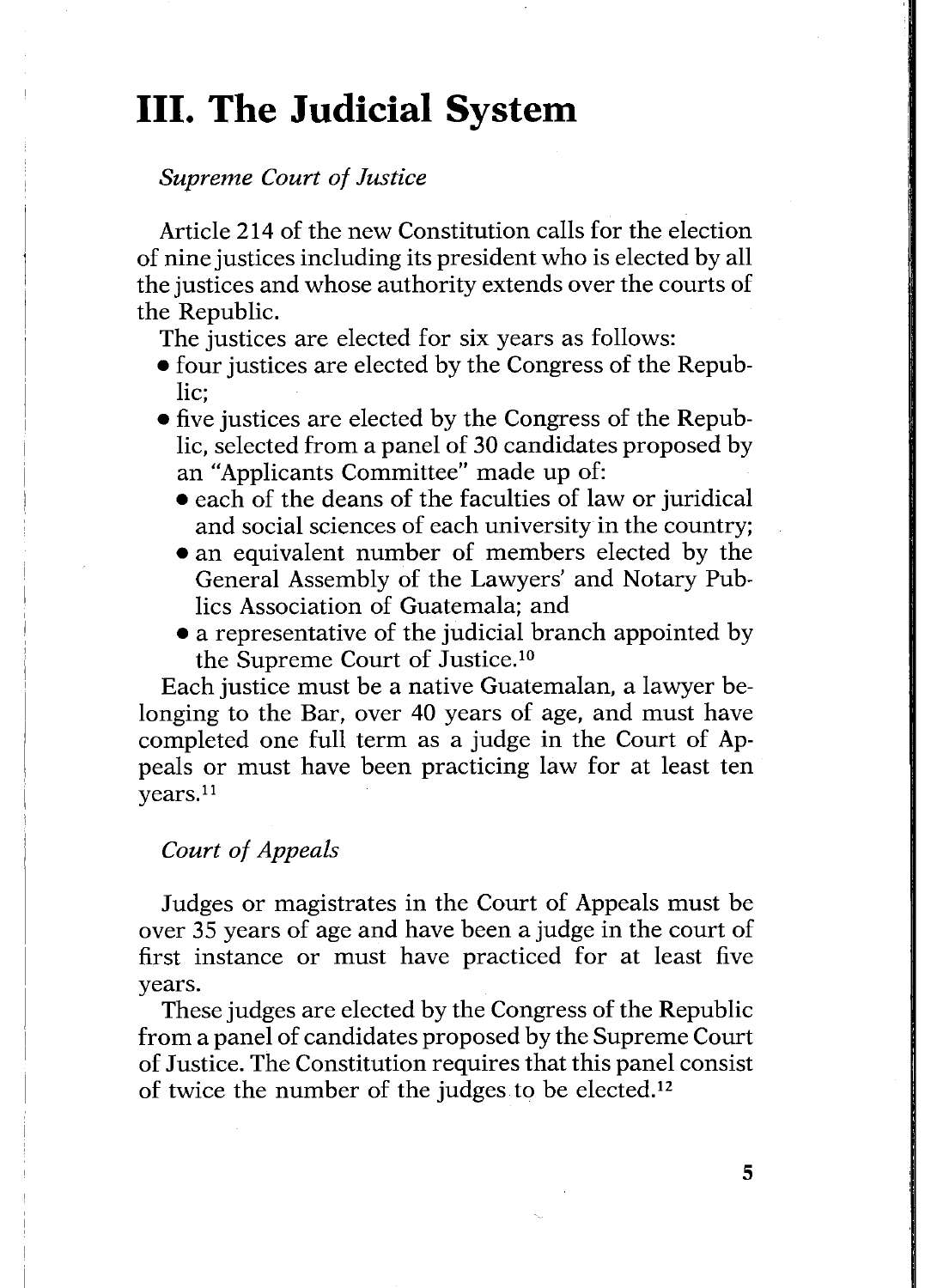#### *Court of Constitutionality*

This is a permanent court of exclusive jurisdiction<br>whose essential function is the "defense of constitutional<br>order." It exists independent of other State organisms and<br>its economic independence is guaranteed by a percent of the State revenues "appropriate to the Judicial Organism."13 There are five tenured judges, each of whom has an alternate.<br>When it considers a matter of unconstitutionality

against (1) the Supreme Court of Justice, (2) the Congress of the Republic. (3) the President of the Republic, or (4) the Vice President of the Republic, the number of judges is raised to seven, the other two justices being selected from

The judges are elected for five years and are appointed as follows:

- one judge by the plenary Supreme Court of Justice;<br>• one judge by the plenary Congress of the Republic;
- 
- one judge by the President of the Republic in the Council of Ministers;
- one judge by the Higher University Council of the University of San Carlos de Guatemala; and<br>• one judge by the Assembly of the Bar Association.<sup>14</sup>
- 

All judges of the Constitutional Court must be native Guatemalans, lawyers belonging to the Bar Association and have at least 15 years of professional experience.<sup>15</sup><br>The Presidency of the Court rotates each year, beginning

with the eldest member and following in descending order of  $age.^{16}$ 

The Court of Constitutionality has important powers, among which are:

- $\bullet$  to hear challenges to laws of partial or total unconstitutionality; • to hear amparo actions against the Congress of the
- Republic, the Supreme Court of Justice and the Presi-
- to hear appeals of all petitions for amparo brought before any of the courts of justice and, should the ap-

**6**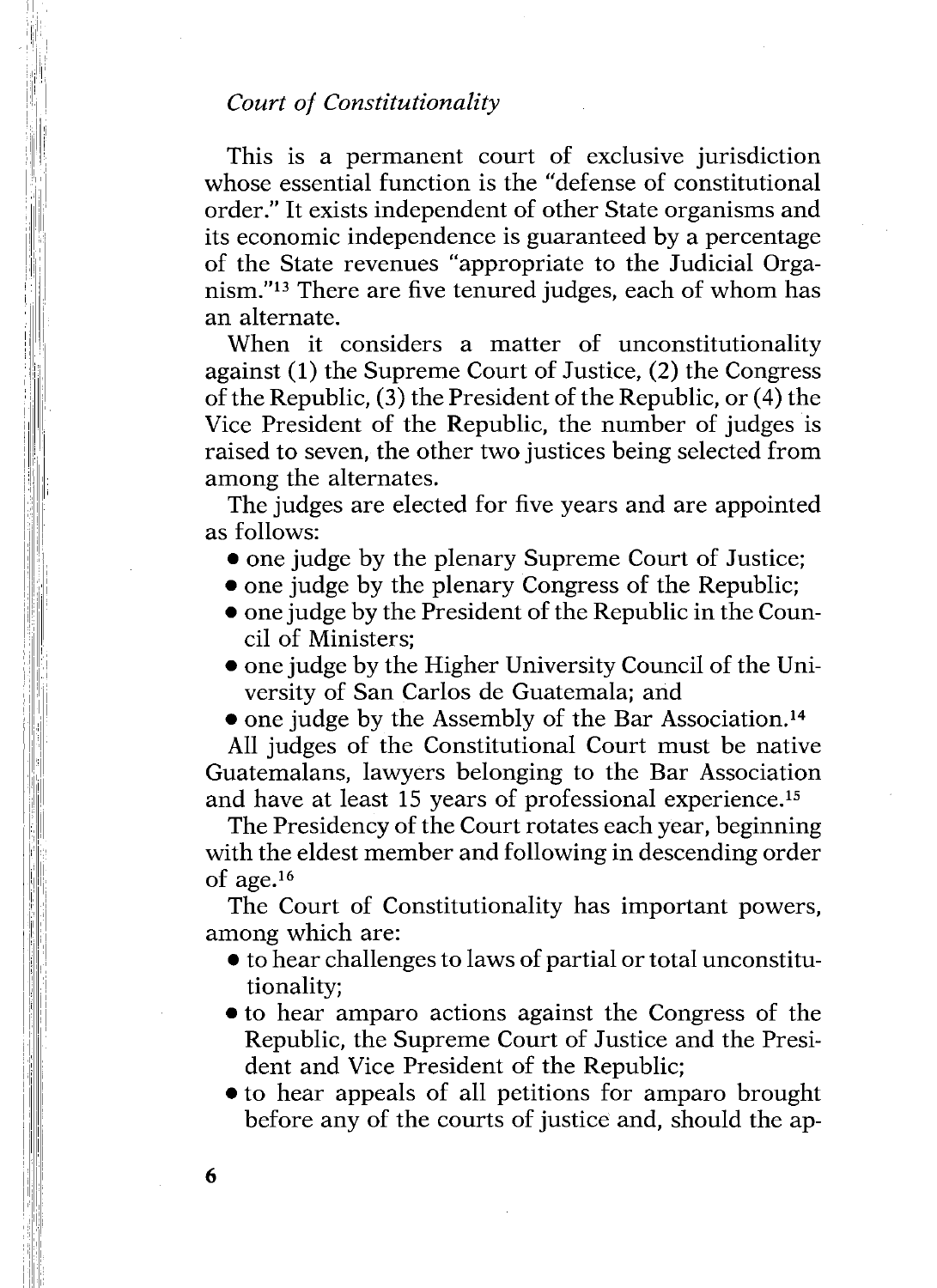peal be from an amparo decision of the Supreme Court of Justice, the Court of Constitutionality will be ex panded to seven members.

- to issue opinions on the constitutionality of treaties, quest of any organism of<br>the State.<br>• to take cognizance and solve issues relating to any con-
- flict in the area of constitutionality, including the right to issue opinions on the unconstitutionality of laws vetoed by the executive on the grounds of unconstitu-<br>tionality.<sup>17</sup>

#### *Commission and Commissioner of Human Rights*

The Constitution requires the Congress to appoint a Commission of Human Rights<sup>18</sup> which will consist of a deputy for each political party represented during its term.

The Commission will propose to Congress three candidates for the election of the Commissioner, who must have at least the same qualifications as those of a member of the Supreme Court of Justice.<sup>19</sup>

The Commissioner will be elected for five years and will have as his or her main responsibility "the defense of Human Rights guaranteed by the Constitution."<sup>20</sup> The Commissioner, sometimes referred to as a "Human"

Rights Ombudsman (Procurador)," has powers, *inter alia:*<br>
• to investigate and denounce administrative behavior

- 
- that is detrimental to the people;<br>
 to investigate any complaint brought by a person regarding a human rights violation;
- to issue public censure for acts or behavior running counter to constitutional rights; and
- to promote reforms, judicial or administrative, in those cases which demand it.<sup>21</sup>

#### *Habeas Corpus and Amparo*

Articles 265 and 263 of the new Constitution enshrine the right to amparo and habeas corpus respectively. The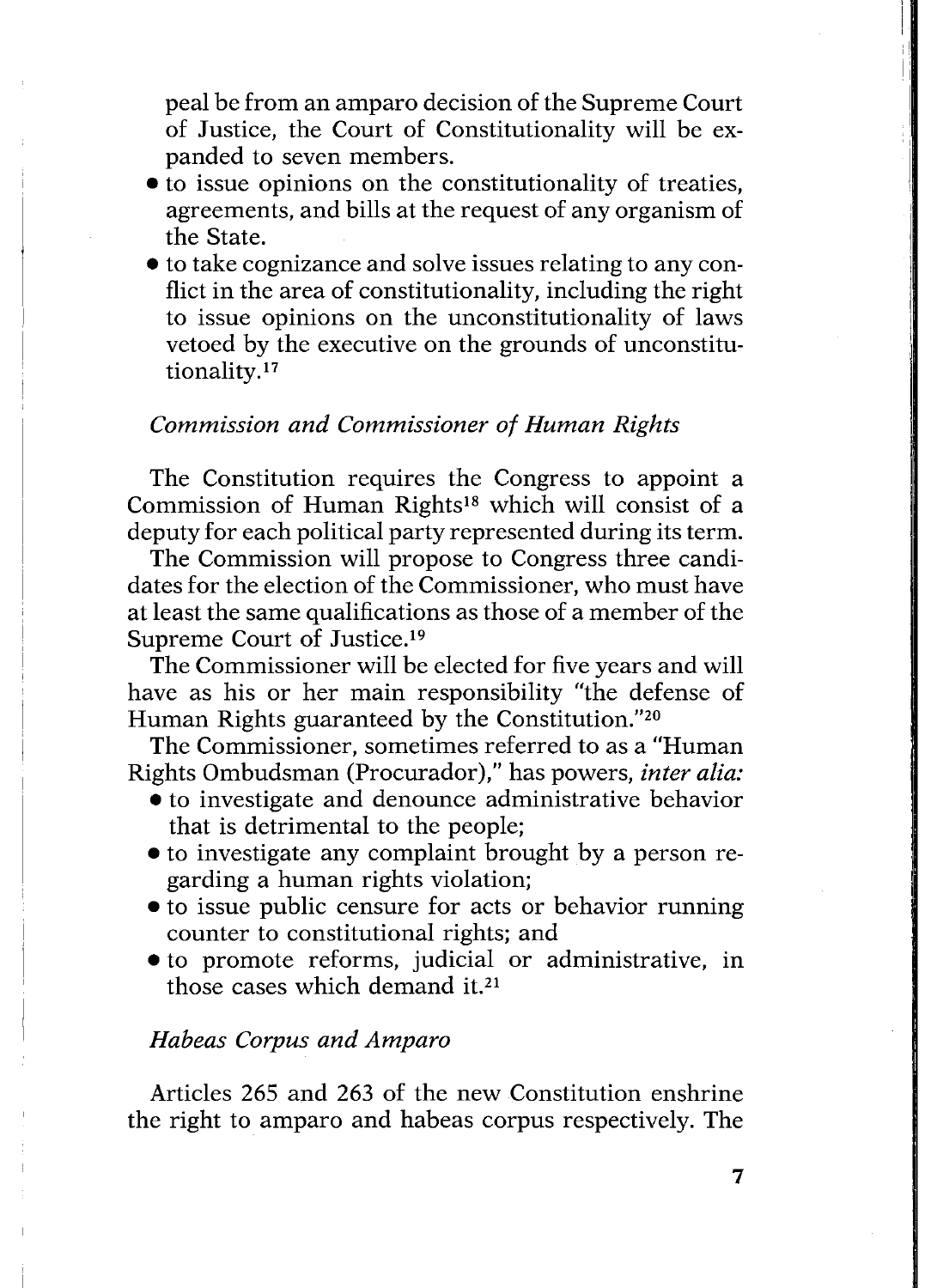right of amparo is a protective procedure which guarantees that individuals will not have their constitutional rights violated. "There is no area which is not subject to amparo, and it will always proceed whenever the acts, resolutions, provisions, or laws of authority should imply a threat, restraint, or violation of the rights which the Constitution and the laws guarantee."<sup>22</sup><br>All citizens also have the right to habeas corpus. This

guarantees an individual the right to petition a court of justice for "the purpose of retrieving his liberty, guarantee ing him his release, bringing his ill-treatment to an end, or terminating the constraint to which he has been sub-<br>iected."<sup>23</sup>

The Constitution further provides that any authority which refuses to present the detainee at the appropriate court or attempts to evade such an order, as well as the executive agents of such an authority, will be guilty of the offense of abduction and will be punished in accordance with law. If any person cannot be located, the court shall "order immediately an investigation of the case until it is totally cleared up."24

## **IV. Independence of the Judiciary**

At the outset we wish to say that the present composition of the judicial system, including the courts, the role of lawyers and of the Bar Association, substantially meets the mulgated by the United Nations, the international community, and the various recommendations of the ICJ and other international organizations.<br>We were particularly impressed by the President of the

Supreme Court of Justice and by all of the justices of the Constitutional Court who met with us *en banc*. They all appeared to be judges of integrity and ability. They have made it clear to the government that any attempt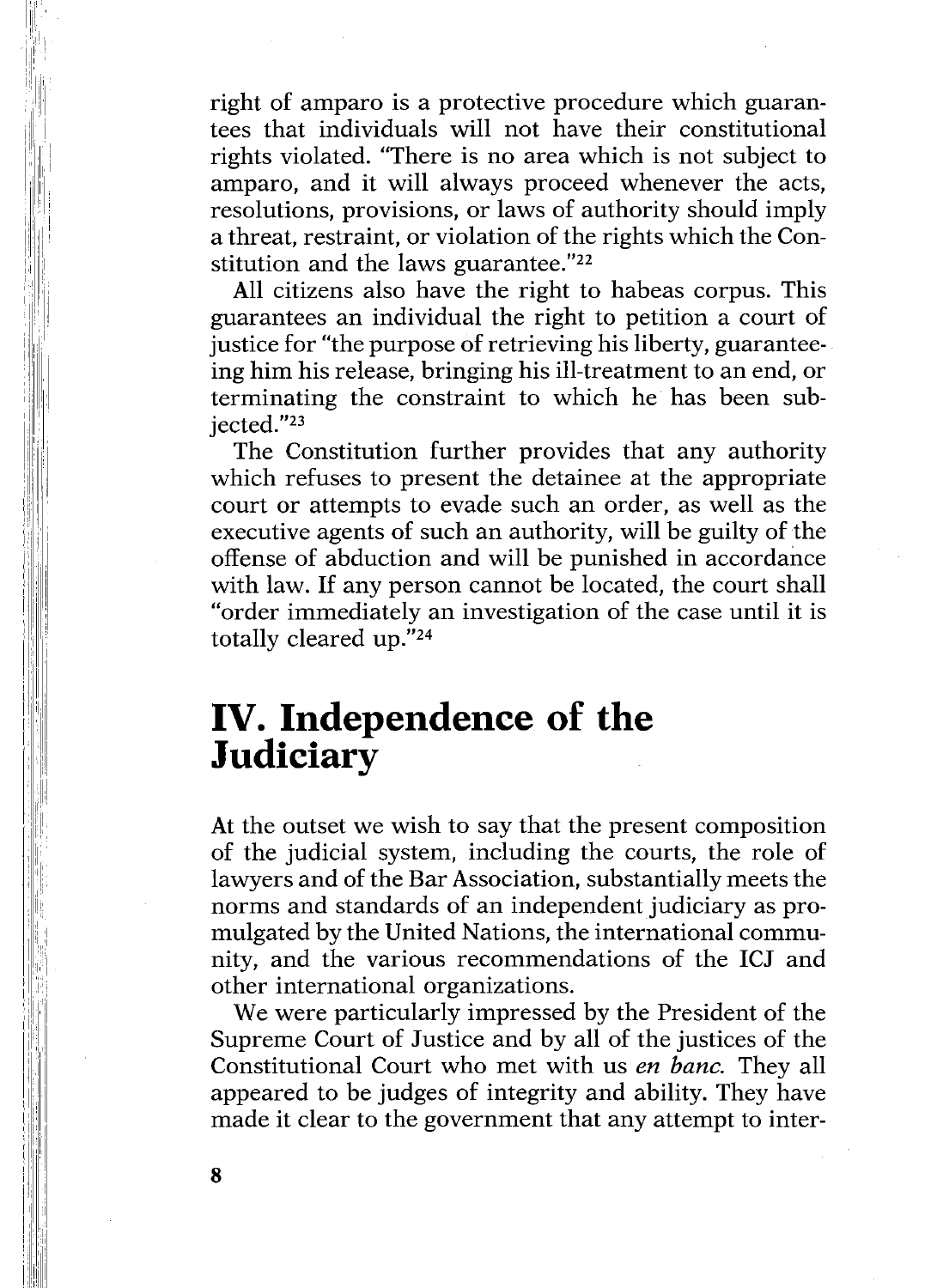fere with their judicial function will result in their resigning en masse and with public comment.

However, integrity and ability alone do not guarantee an effective judicial system. The President of the Supreme Court of Justice was candid enough to say that it is "too early to tell." Several questions arose:

- 1. How to ensure a good police system as well as a good
- 2. What effect does the low level of training, leadership, and discipline of the police have on the administration of iustice?
- 3. How to separate the investigation function of the judges from the sentencing function?
- 4. What resources is the State willing to commit to the cost of administering justice?
- 5. Where are the guarantees of judicial tenure and sala-
- 6. Will the military abide by its constitutional obligations not to arrest or try civilians in military courts?

The President also described a development whereby all arrests in the country will be put into a computer system to retain and detail information as to the time, place, reason for arrest, and details of detention and notification of a relative. This program, to be finished in October 1986, will, in his opinion, do much to aid the courts in all criminal matters in view of the failure of the police in many cases to keep proper records.

The President of the Court of Constitutionality, a judge of great ability, convened his entire court to meet with us. This court, which is guaranteed independent financing by receiving .001 percent of the national budget, is the guardian of the new Constitution. In the three months amparo and habeas corpus petitions, of which two were against the President, one against the Congress, four against the Supreme Court, and others against the judicial branch.

**9**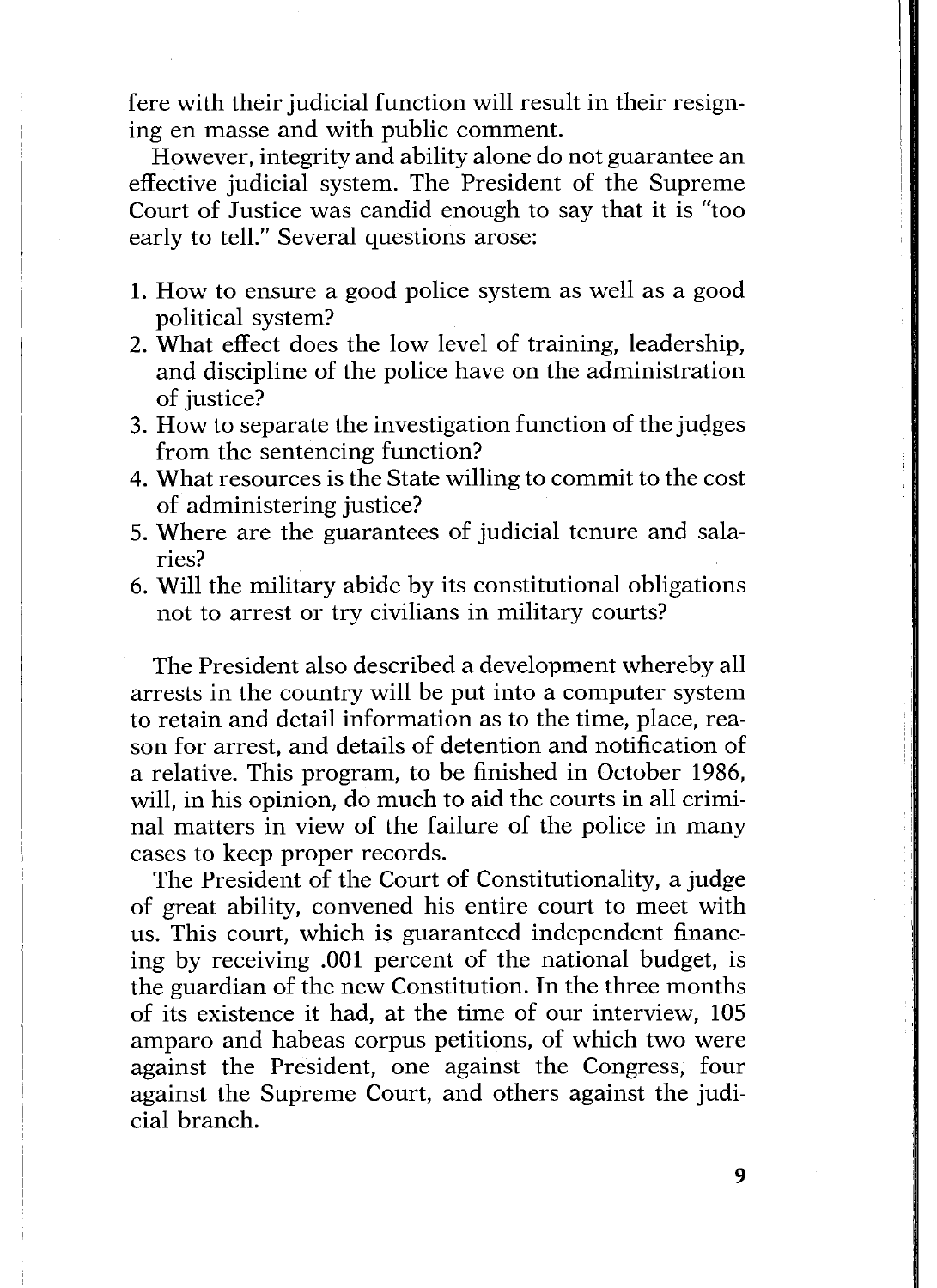Pursuant to Article 264 of the Constitution, giving the Supreme Court the power to order investigations of habeas corpus cases, the President of the Supreme Court appointed Judge Labbe, a judge of a court of first instance (Court No. 9), to investigate all pending petitions for habeas corpus involving persons who could not be located. Judge Labbe was ordered to report his findings to the President Justice as soon as possible.<br>Judge Labbe commenced his investigation on May 30.

1986. He was presented with 1,367 habeas corpus petitions. Many of the cases were supported by only names and dates of disappearances. Four hundred and ninety had slightly more information, such as the place of arrest.

Judge Labbe told us that his first task was to create an investigating staff and to set up procedures to carry out his task. He now has seven clerks, two investigators, and a secretary.

The main purpose of his assignment is to locate or to explain the disappearances. He and his staff took the following steps:

- visits to the various places of arrest and other areas where disappearances occurred throughout the country; • visits to all detention centers in the country; and • in many cases, he had secured pictures of the disap-
- 
- peared which could be shown in the hope of obtaining<br>more information.<br>When we interviewed Judge Labbe, he had investigated

690 of the cases and had uncovered evidence in only two<br>cases. One such case involved a person in hiding because<br>of marital problems and the other concerned a person<br>killed in a fight in a bar.<br>Judge Labbe stated that he h

local and national police and the army and will continue his work until he has exhausted all avenues of explanation of the disappearances.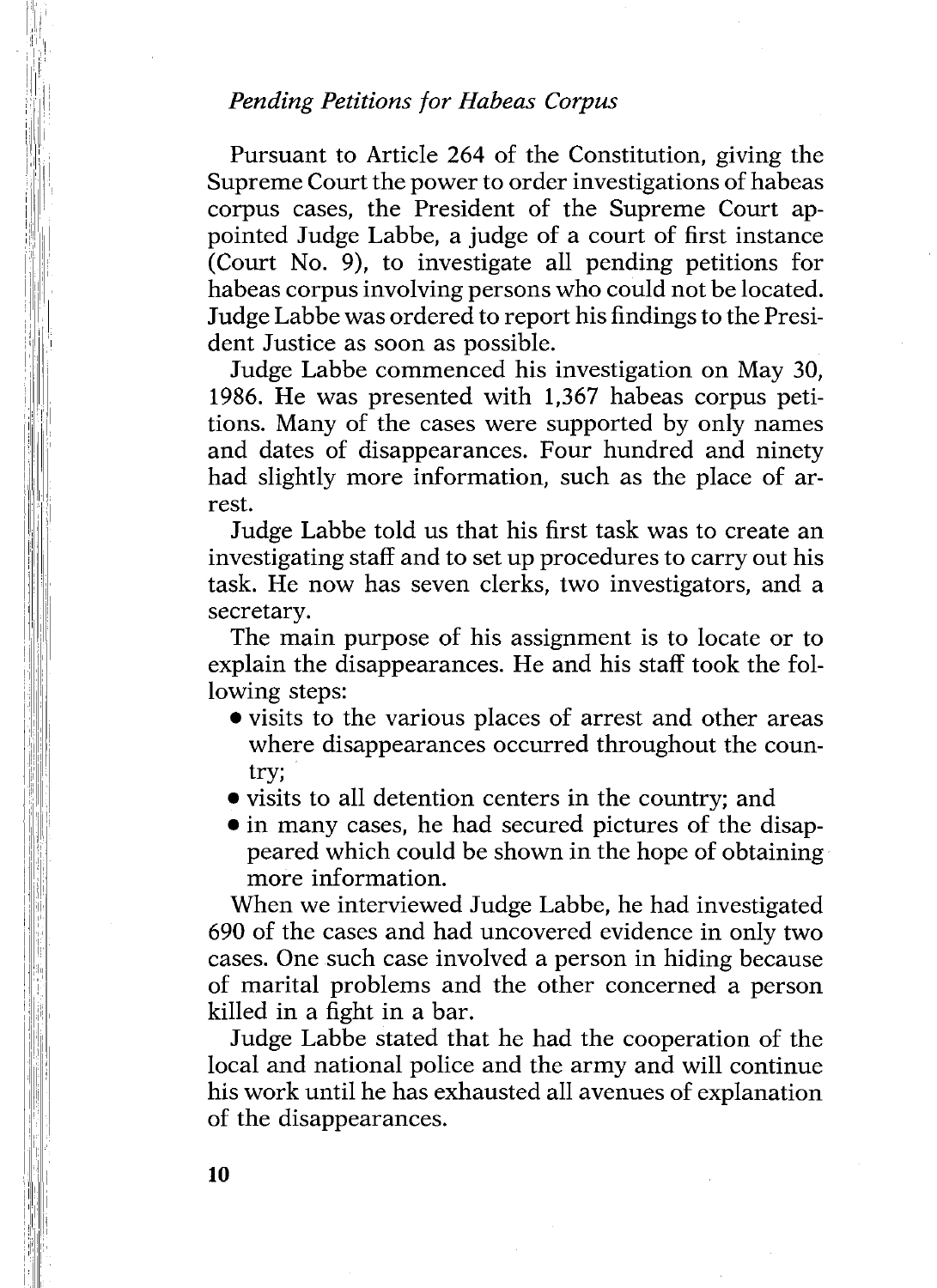Many Guatemalan authorities seemed to believe that most of the missing are probably dead. Some of these authorities believe that a few of the missing may be found among the insurgents, or abroad as refugees, but our impression is that most will never be found.<br>This, in turn, raises the question of amnesty, which was

given by the previous military regime to all government officials prior to the installation of the new civilian government in January 1986.<br>President Cerezo has avoided this issue and will not

agree to repeal these laws in the interest of national reconciliation. We take no position on this issue which is constantly being discussed in Guatemala.

#### **V. The National Police Force**

The success or failure of the "new beginning" in Guatemala will depend to a large extent upon the ability of the State to rebuild and reconstruct a fair, efficient, and well trained national police force committed to protecting the constitutionally guaranteed rights of Guatemalan citizens. We say reconstruct because in prior years the national

police force was an instrument of death and torture. It was used by the military and sometimes by private interests to eradicate any form of political opposition. When President Cerezo campaigned for the presidency, he promised to put out of business the Department of Technical Investigations (DIT), which has been called "a band of civilian thugs who killed and abducted on orders from G-2 and pillaged on their own account."<sup>25</sup>

Accordingly, in the early days of his administration, President Cerezo ordered a raid on the DIT and seized its records. Of the approximately 600 agents, 200 were dismissed and 400 were sent to remedial police training courses.

President Cerezo has said that he has approximately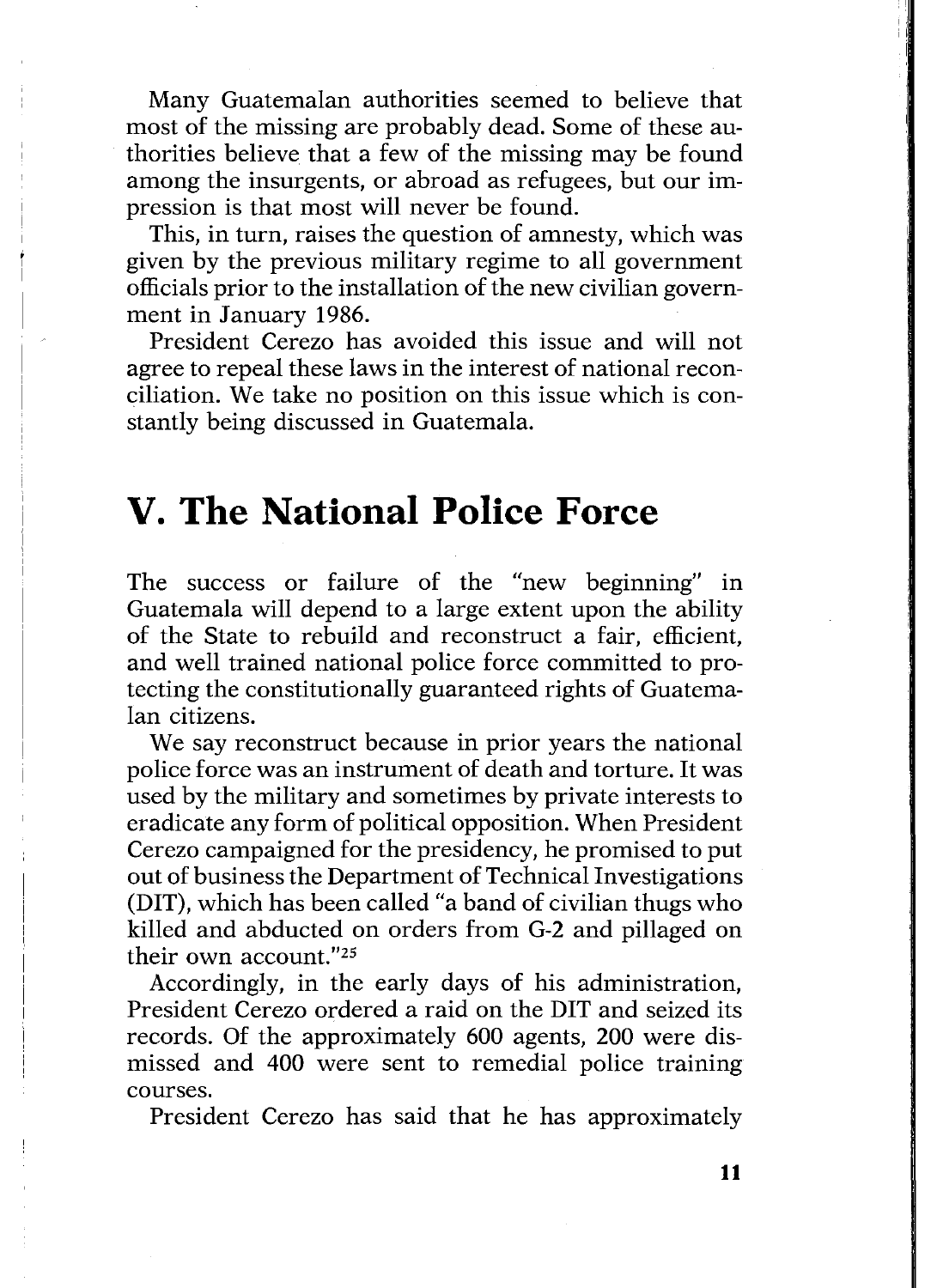3,000 in the police force (some poorly trained) when he needs at least 20,000 to police Guatemalan society properly.

The Minister of the Interior, Juan José Rodil, a former president of the Bar Association summarized the problem as follows:

- 1. For over 30 years the entire political system (including legislative and judicial functions) was controlled by the
- executive and the military leaders.<br>
2. The National Police (DIT) and the Army Security Officers (G2) controlled the security of the State. The DIT was the front organization. It was not a well behaved or constructive police force. It had approximately 600 men. They did much of the dirty work, i.e., carried out orders for killings, kidnappings, and torturing of citizens. They were corrupt, as well, helping themselves to bribes and pavoffs.
- 3. Minister Rodil estimates that "over 25,000 citizens were killed by violence prior to January 1, 1986."<sup>26</sup> He estimates that 80 percent of these crimes were committed by government authorities and 20 percent by insurgents. Police and military units would take two to three hundred people alive and if they didn't need them, "they would shoot them in the street." There was not only total ignorance of the law, but what law there was, was enforced by poorly trained police, many illiterate, who arrested citizens, held them without charge, and then tortured, maimed, and killed them with slight provocation. 4. When Minister Rodil came to office under President
- Cerezo in January 1986, he initiated some fundamental reforms: • the DIT was dismantled; • police are now required to have a warrant for arrest
	-
	- unless a crime is being committed in their presence;<br>• a new computer system was introduced for recording
	- arrests (see above); and  $\bullet$  new training programs have been instituted to train
	-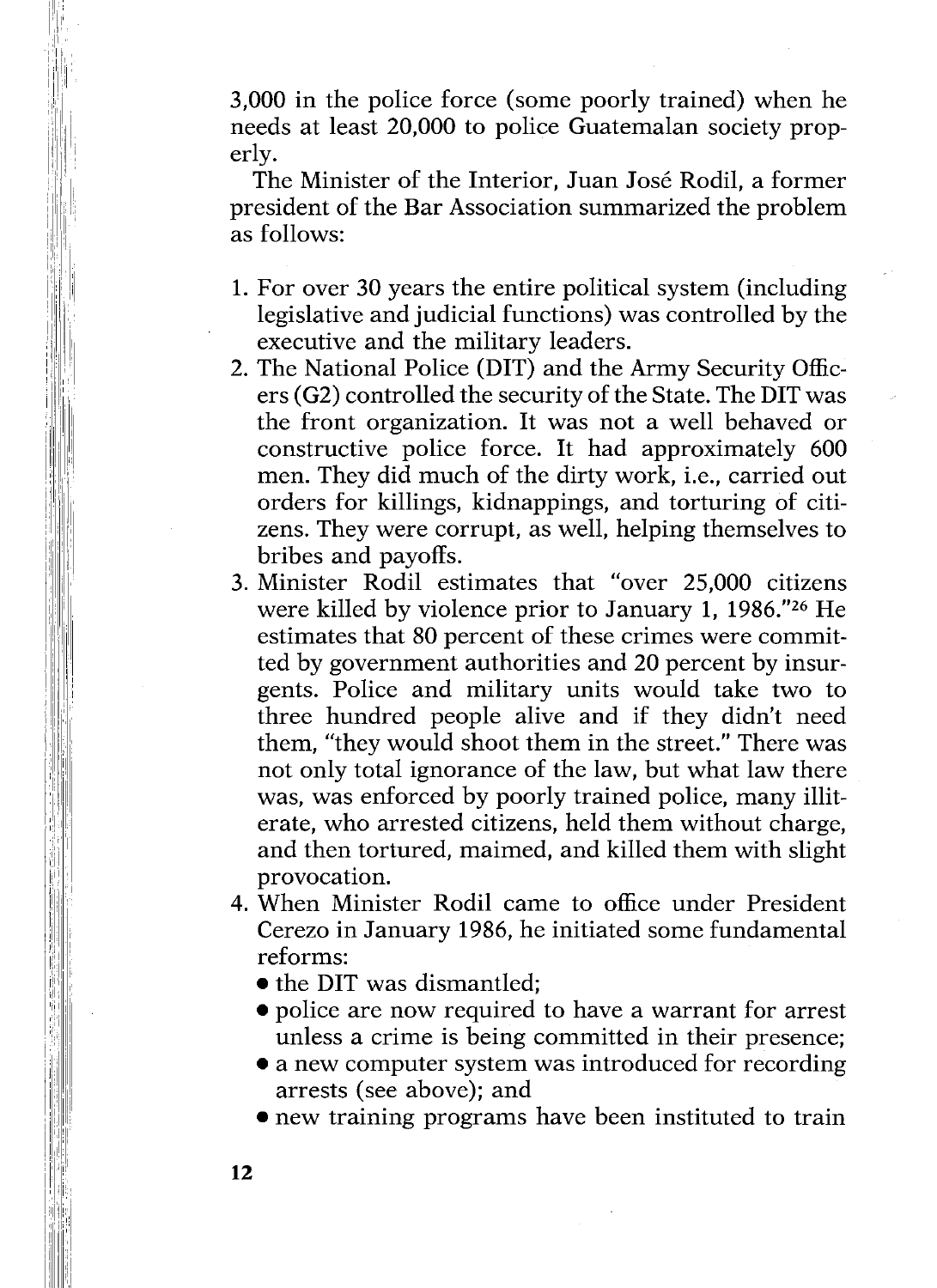the police in law enforcement. Several countries are currently helping. Germany has donated equipment and has sent three specialists to organize a police school. Venezuela has provided funds to instruct six senior police officers, and Spain and France have provided funds to train two and three officers respectively. The United States has opened its ECITA program to train 25 police and three judges in law enforcement techniques.

It will take time for the reforms to take effect. Rodil claims that the police are not only poorly trained, but have minimal facilities, detention centers, etc. As a result, they do not collect sufficient evidence of the commission of the crime for a judge to detain the person charged.<br>Rodil told us that since January 15, 1986 over 25,000

were arrested for committing crimes of differing magni-

 $\bullet$  over 24,000 of those arrested were released by judges for lack of evidence or improper arrest procedures.<br>• only 1.000 cases remained for trial.

Nevertheless, Rodil believes the system is improving slowly. One year ago only 10 percent of crimes could be traced to a perpetrator, now this figure is over "70 percent." Insufficient evidence is responsible for the inability of

the police to detect the perpetrators of political crimes, according to Rodil. While he believes the government is firmly committed to ending political crimes, there is currently inadequate technical and material means to discover the basis of these crimes. He alleged, however, that there had been a dramatic reduction in 1986 of political crimes. In the preceding three years, he said, there were 1,000 such crimes, while in 1986 it was estimated there were approximately 80.<sup>27</sup> Rodil failed to estimate how many of these could be attributed to the government, the

private sector, or to insurgents. The Minister of the Interior was firm in his insistence that there was *not to be a revolutionary change but an evolutionary change.* He made several points:

**13**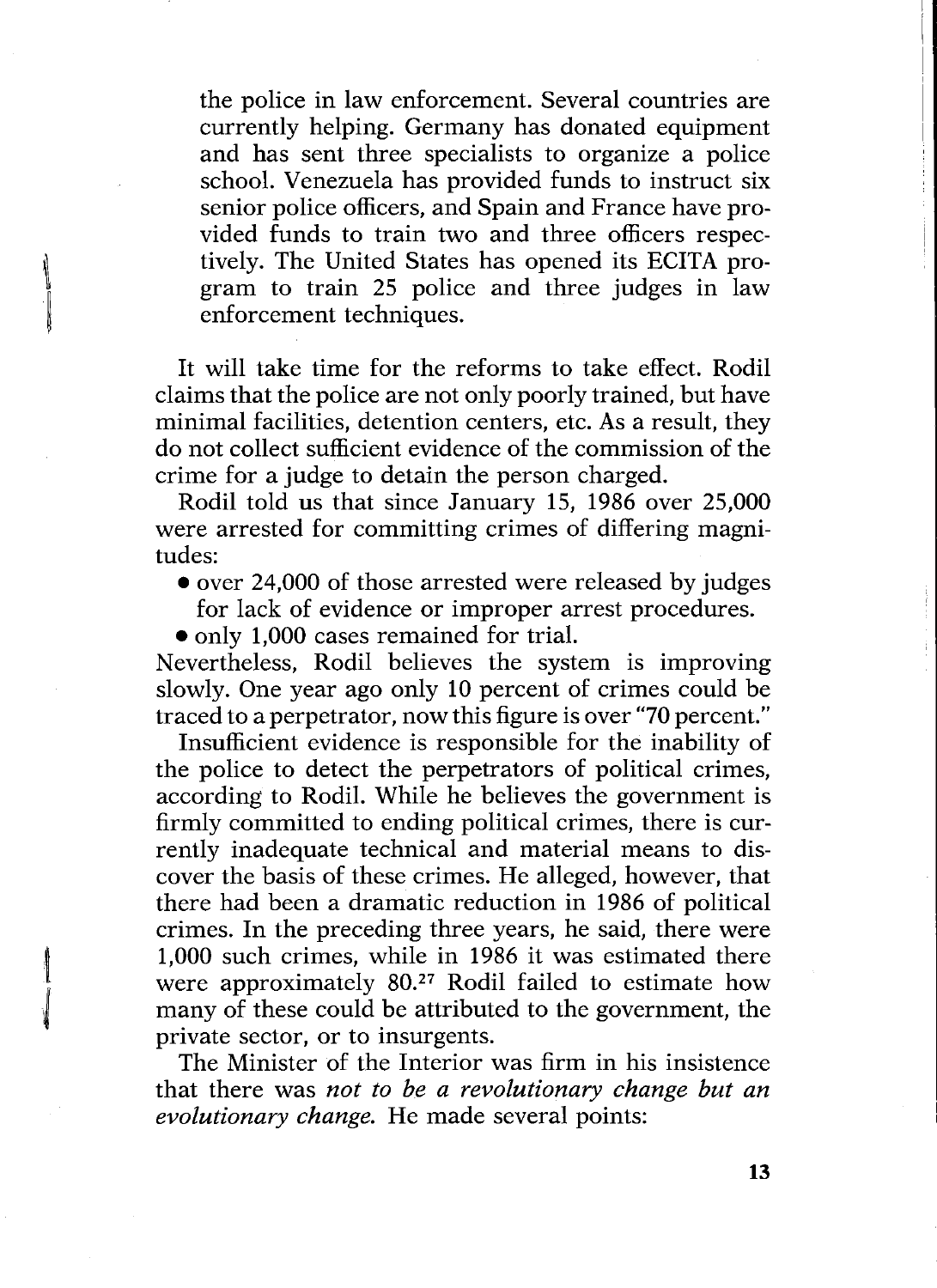- 1. It is "hard" if not impossible to stop 30 years of illegal practices overnight.
- 2. "To go from 100-0" is going to take a lot of technical assistance from abroad.
- 3. The new judicial system, now completely overhauled, will only function effectively with improved police facilities and a reformed police force committed to the legal rights of citizens.
- 4. Other important segments of Guatemalan society are cooperating: • the people overwhelmingly support the new govern-
	-
	- ment;<br>
	 the Bar Association and the deans of law schools are extremely active in proposing new laws, electing re-
	- sponsible judges, etc.;<br>
	 foreign governments are funding and actively training<br>
	key members of the police establishment; and
	- the "Crystal House Policy"—Rodil was proud to say that the government has opened its doors to outside visit and comment. He encouraged the international community to monitor and watch the progress of the country.
- 5. Finally, he informed us that he had the assurances of the leaders of the armed forces that: (1) they accept that the Commander in Chief, pursuant to the new Constitution, is the newly elected civilian President; and (2) that the army has returned to its barracks to perform its main function to provide for the military defense of the State.

## **VI. The Role of the Bar Association and Law Faculties**

#### *The Bar Association*

Our meetings with the Board of Directors of the Guatemalan Bar Association (Colegio de Abogados) were extensive and productive. Pursuant to constitutional authority, the Bar Association is authorized to participate in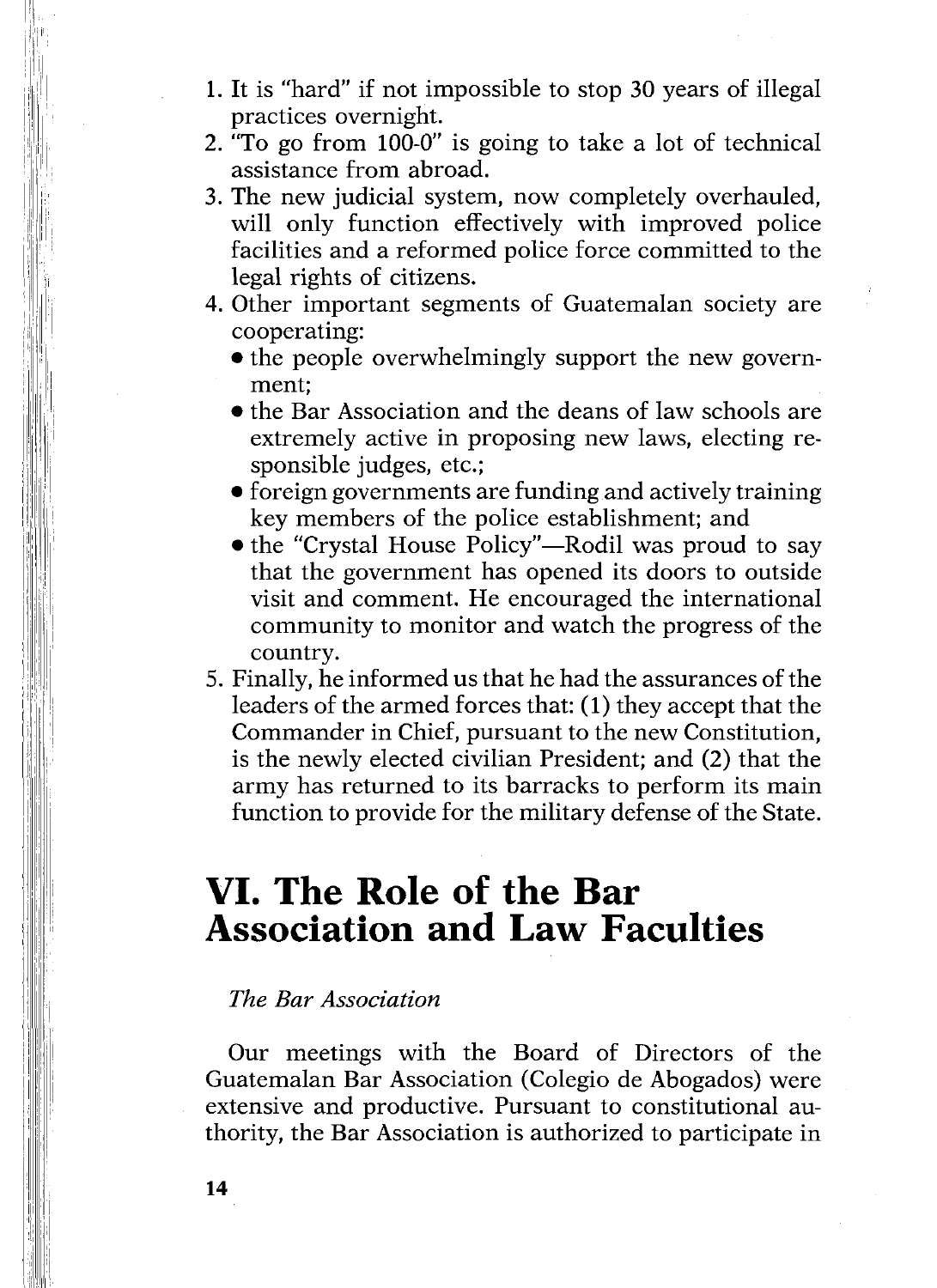the appointment of judges, draft legislation, and protect the human rights and liberties of the Guatemalan citizen.

#### *Drafting Legislation*

The Association submitted to the Congress, pursuant to Article 273 of the Constitution, a proposed law creating and regulating the new Human Rights Commission and a new Human Rights Commissioner (sometimes called a Procurador or Ombudsman).<br>When the Congress rejected the proposed legislation, the

Bar Association went to the public press, criticizing the congressional action, complaining that their recommendations were ignored. Immediately, Congress reversed itself and invited the Association to give an opinion on a second draft which provides that two assistants of the new om-<br>budsman will be appointed by the Bar Association.

No one has accepted the position of Ombudsman be cause the first draft did not give the necessary guarantees of independence and tenure. Now, with the new changes proposed by the Association, it is hoped that an Ombudsman will be appointed.

#### *Appointment of Judges*

The Association participates in the selection of senior judges. As has been seen, five of the justices of the Supreme Court are elected by Congress from a panel of 30 candi dates proposed by a committee in which the Bar Association participates. The Bar Association also has the right to ality. The Association appointed the distinguished practicing lawyer, Edmundo Quinones, who is now President of the Court of Constitutionality.28

#### *Weekly Meetings of Presidents of Professional Associations*

This consortium represents about 20,000 professionals from all walks of life. The organization functions as a pressure group with its main goal being the establishment of the democratic process.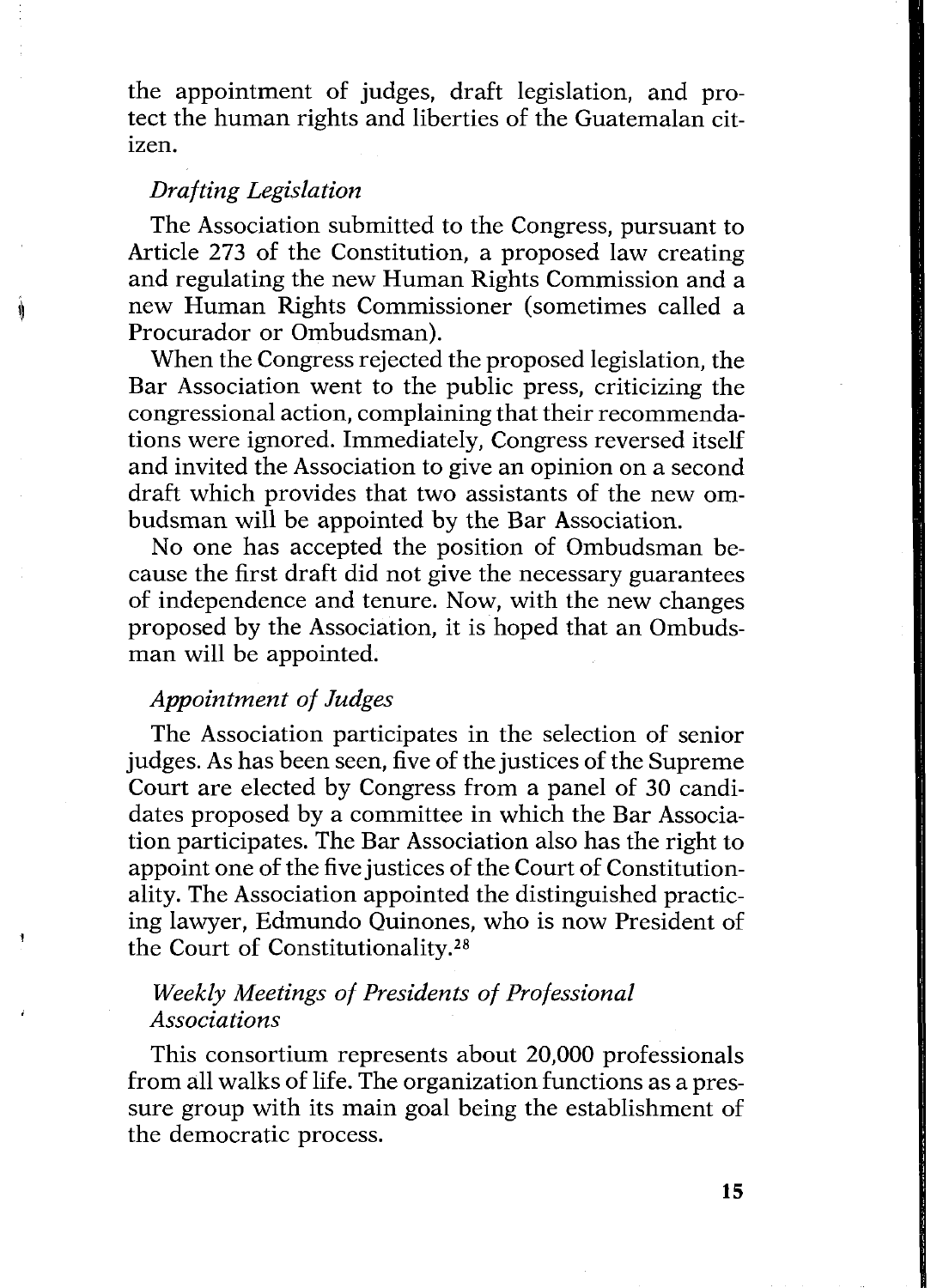#### *Law in Rural Areas*

The Association has a program to expand legal developments into the rural areas. It complains that the legal system is too centralized in Guatemala City. The Association's program takes law professors and lawyers into the rural areas. It holds legal seminars in the larger rural towns where lawyers from the surrounding communities attend for legal training. Representatives of the Bar Association in each of these larger towns follows up on the decisions taken at the seminar.

#### *Other Important Activities*

- Rendering opinions on legislation, regulations, and other local ordinances (such as divorce laws, a new penal code, hum an rights law, and police detention regulations).
- Cooperation with law schools in teaching of law, eth ics, and the legal aid programs in the schools.
- Meetings with other bar associations in Central America.29

#### *The Law Faculties*

Of the three main law schools, the University of San Carlos is the largest, with over 5,700 full-time students and 1,500 part-time students.<br>Again, we found the law schools participating in the

judicial process. Like the Bar Association, the Higher University Council of the University of San Carlos has the right to appoint one Justice of the Court of Constitutionality.30 We were impressed to hear that the suggestion for a

constitutional Commission of Human Rights<sup>31</sup> was presented by the Rector of San Carlos, who is now the President Justice of the Supreme Court of Justice.

In addition to the regular courses of studies, we were pleased to hear that extensive courses are given on Public International Law, Constitutional Law and the Theory of the State. Although no courses were available on interna

5月1日的"保存情况"的成功的所有的的法律的内存的问题。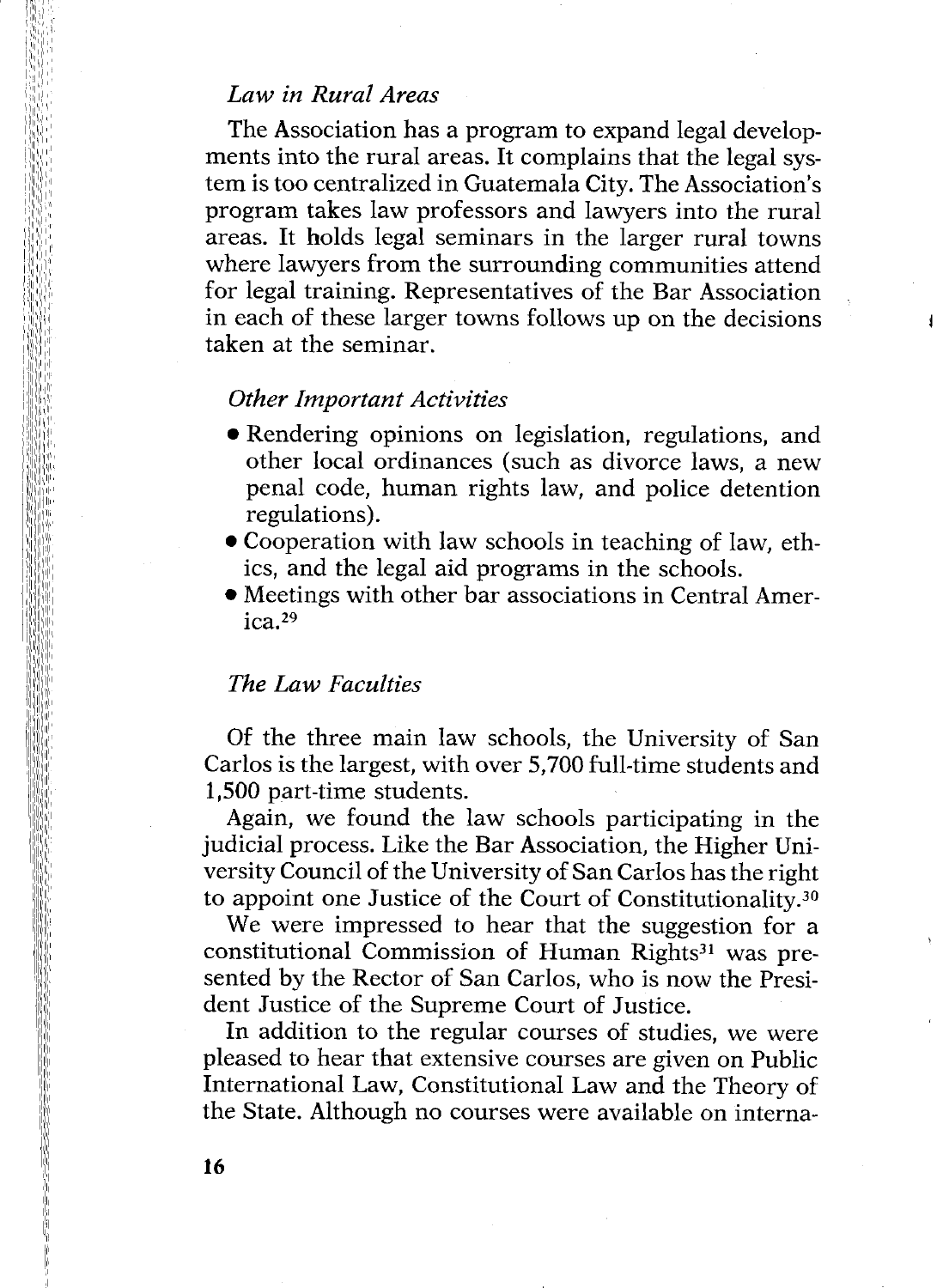tional human rights or international organizations, the Bar Association had organized a seminar on human rights at the law schools. The deans informed us that a great number of students were interested in the human rights area. A unique feature of Guatemalan legal education is the

requirement that all students participate in legal assistance aid. Although the various law faculties have varying requirements, most law students (except those working in the iudicial system itself) are obliged to have processed from beginning to final appeal eight cases in each of the civil, penal, and administrative courts before he or she can

Some students do their court cases during their course of study; some finish their courses first and then perform the court work. It is estimated that the time involved takes between one year to one and a half years. Some students cannot find cases in Guatemala City and must go to other cities to find the cases necessary to meet their requirements. When they attend legal clinics in the province they must pay their own expenses.

Students must take the Bar examination and submit, in addition, a written thesis which is defended publicly. After completing all of these requirements, the student receives his Bachelor of Laws and is admitted to the Bar.

#### **VII. The Role of the Military**

The most persistent question continues to be, "What has happened to the Guatemalan military?"

The answer to this question requires us to examine the past, understand the present, and look into the future.

*The Past*

For more than 30 years prior to January 1986, the Guatemalan military controlled the political apparatus of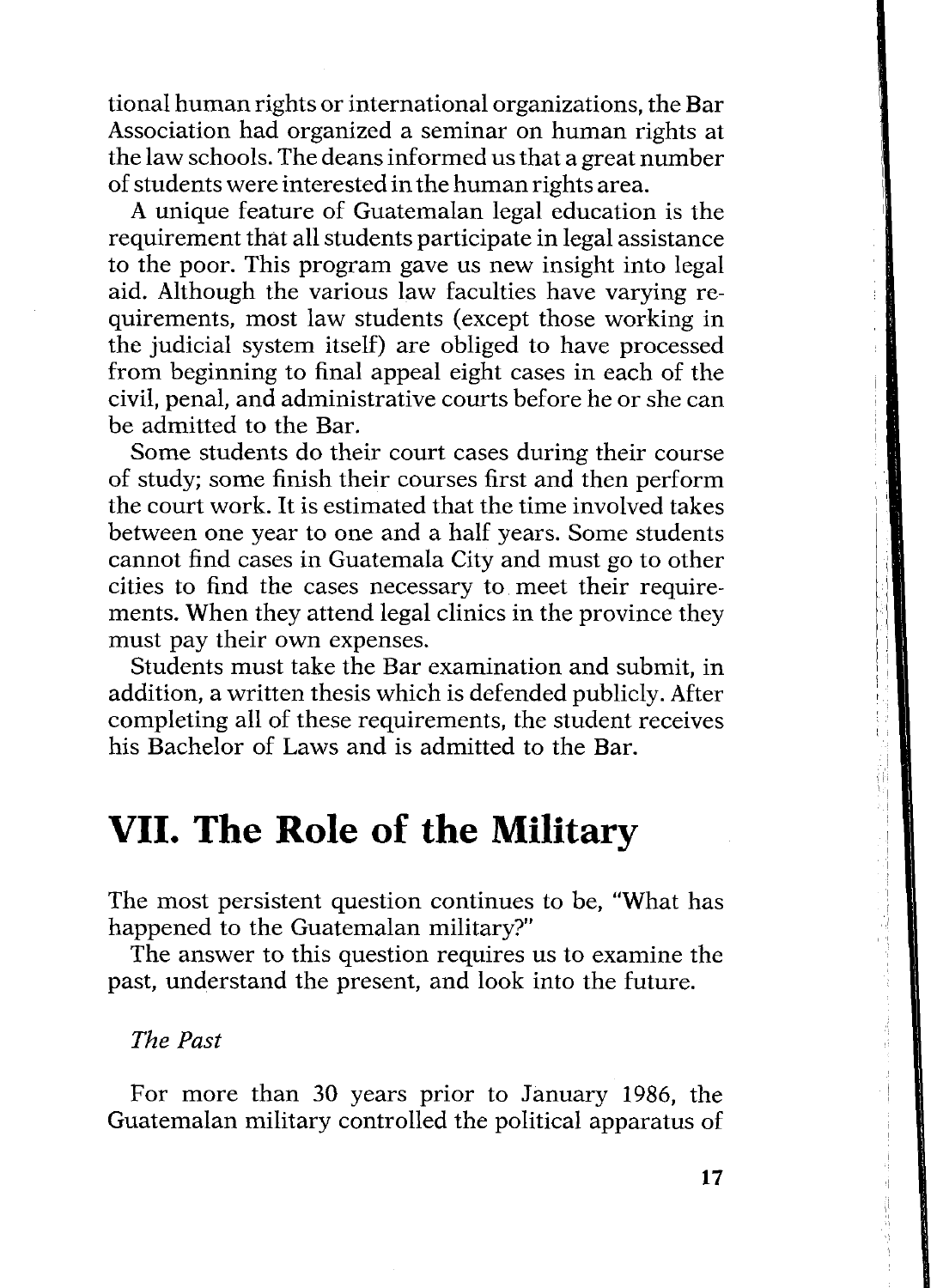the State. All organs of government—the executive, judicial, and legislative branches—were controlled by the military. There was no democracy, no rule of law. Dissent from any quarter was met with immediate repression. At least 25,000 and upwards to estimates of 45,000 citizens lost their lives. Towards the end of the military administration, laws were enacted which granted an amnesty to all military personnel for their participation in the carnage during the period March 23, 1982 to January

14, 1986.<br> During those military regimes, the army was an instrument of the oligarchy—rich landowners and business-<br> men—who have since the Spanish conquest controlled the wealth in Guatemalan society. Even today, over 90 percent of the wealth of the nation is in private hands.

Thirty years ago, when the army took over, Minister Rodil estimated that:

- $\bullet$  33 $\frac{1}{3}$  percent of the population was in extreme poverty;
- 33<sup>1/3</sup> percent of the population was at poverty level;
- $\bullet$  33<sup>1</sup>/<sub>3</sub> percent of the population comprised the middle and upper classes, and controlled most of the wealth of the country. *Today,* after 30 years of army rule, he estimates that:

- $\bullet$  66<sup>2</sup>/<sub>3</sub> percent of the population is in extreme poverty;
- 16<sup>2</sup>/<sub>3</sub> percent of the population is at poverty level;<br>• 16<sup>2</sup>/<sub>3</sub> percent constitute the middle and upper classes,
- 

and control most of the wealth of the country. The conclusion is obvious—the rich are getting richer and the poor are getting poorer.<br>This model of power concentration—political, social,

and economic—was inherited from the Spanish conquest. The oligarchy is composed of two groups, generally described as: (1) landowners of large and small agricultural and coffee farms, and (2) industrial businessmen who produce products and services for the domestic market and who are active in exporting and importing goods.

Of the two groups, the landowners are the most conservative. Most of them were educated abroad. It is alleged that they hold large assets outside the country in the form of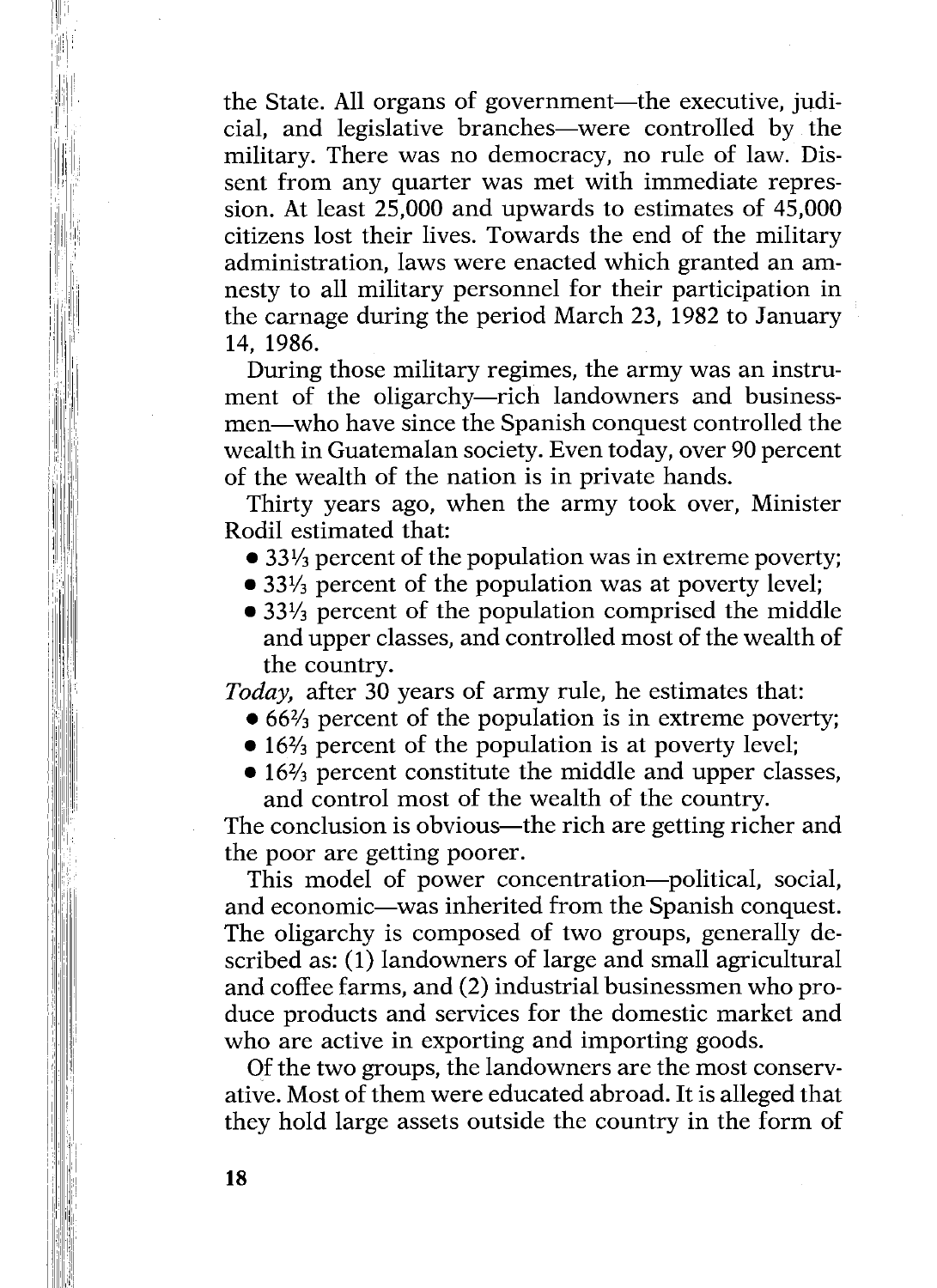investments, bank accounts, real estate, etc. One minister estimated the financial worth of this group in foreign holdings to exceed 500 million dollars.<br>The greatest threats to the landowner class have always

been (1) the formation of labor unions, (2) the threat of land reform, and (3) local taxation designed to bring about a better distribution of the wealth.

It is estimated by officials in the present government that the murder of 90 percent of the trade union leaders resulted from the action of landowners directly. Allegedly, landowners would meet outside the country, draw up lists of labor leaders and order them killed—all with the acquiescence of the military.<br>Short of killings, the oligarchy went to great lengths to

accomplish its goals. A leading governmental official told us that he represented a group of small coffee farmers who claimed that the wealthy landowners fraudulently rigged the election of officers of the main coffee group. Not long after the complaint was filed, the attorney was offered \$50,- 000, deposited in a U.S. bank account, to drop the case. When he refused, he was given 48 hours to leave the country. The attorney remained, and the case proceeded to trial. However, the trial judge took the \$50,000 and the attorney lost his case. The next day, the lawyer received a call from the person who had made the offer who told him, "You lost the case the just way."

Some experts feel that the only thing the oligarchy really fears is international pressure.

Today the present government has decided not to dis-<br>cuss land reform or the amnesty law for the military. A senior official even mentioned that should it advance these issues, it would certainly mean the end of the Cerezo government.

#### *The New Military Pledge*

Å,

To return to the role of the military, there is much to report. The army has a tendency to support the status quo, but now because of a changing army, new younger officers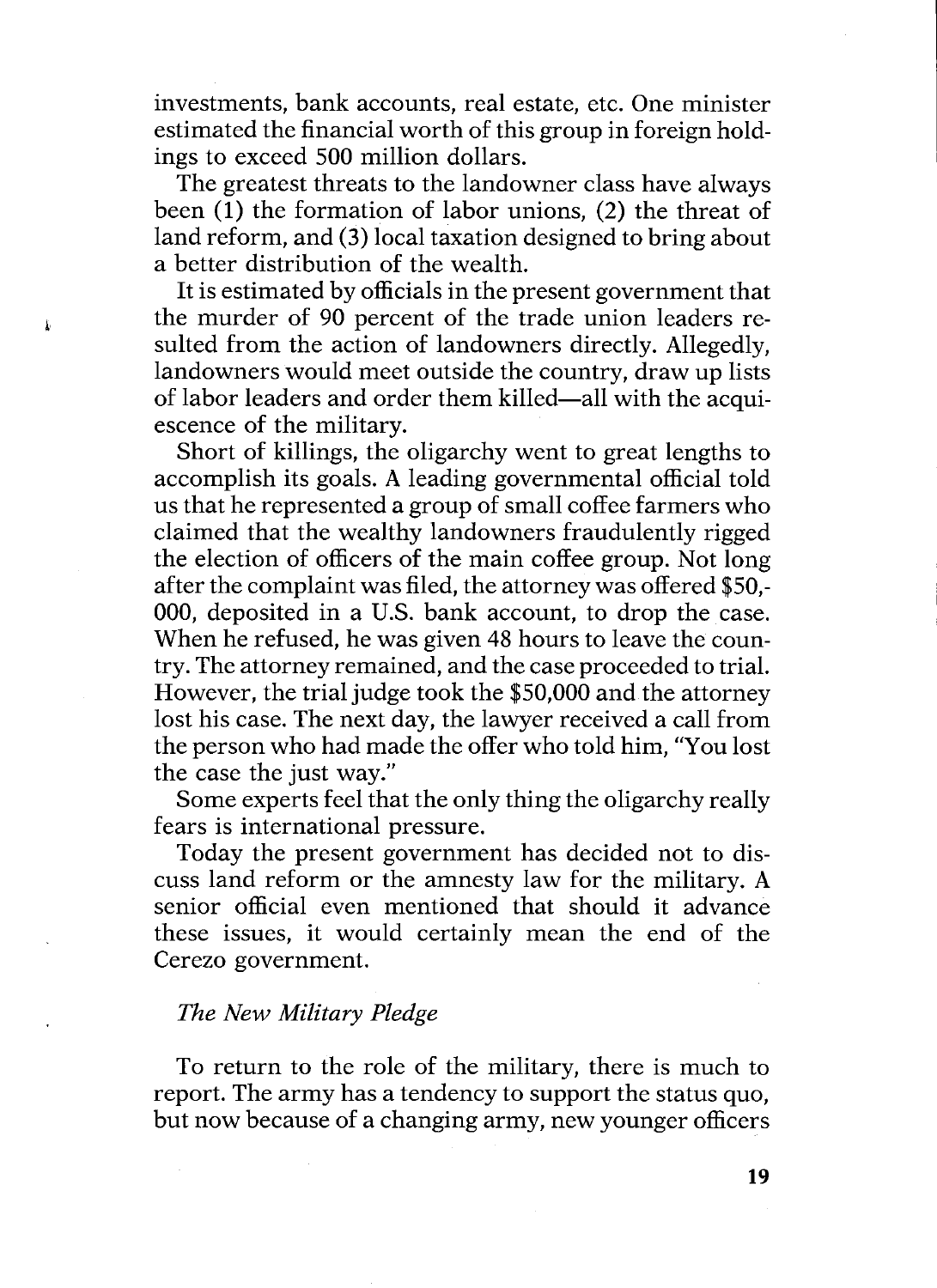are coming to power. They have different values. One told us that they are "sick and tired of doing this dirty job." They want changes "not revolutionary change, but evolutionary change." They see their role as guardians of the defense of the State. They want to "wear their uniform with pride," and leave the affairs of State to the President, the Congress

During 1986 the army has certainly kept out of the political arena, and has returned to its barracks, save in those zones in the highlands where they are carrying on military operations aimed at the insurgents. The military leaders assert that none of the disappearances of civilians in 1986 have been traced to the army. The military sometimes directly and sometimes through its military police and its control over Civil Patrols (PAC), root out insurgents and<br>maintain local order. It was not within our terms of refer-<br>ence to inquire into this problem, but we recommend the reading of *Civil Patrols in Guatemala* by Jean-Marie Simon

We did, however, have the advantage of an interview with General Hector Alejandro Gramajo who, subsequent to our visit, became the new Minister of Defense, and of hearing a tape recording of his remarks at the U.S. Depart-<br>ment of State in September 1986.<br>We submitted to General Gramajo four general ques-

tions:

- 1. How does he see the role of the army in Guatemalan society under the new Constitution of May 1985?
- 2. What is the role of the army regarding its authority to arrest and try civilians?
- 3. Will the army participate in the new national police force; and 4. What is the relationship of the army to the civil patrols
- in Guatemala?

We found General Gramajo cooperative and frank. He an-

swered in the following manner:<br>He assured us that the armed forces, under his com-<br>mand will obey both the military and national laws, and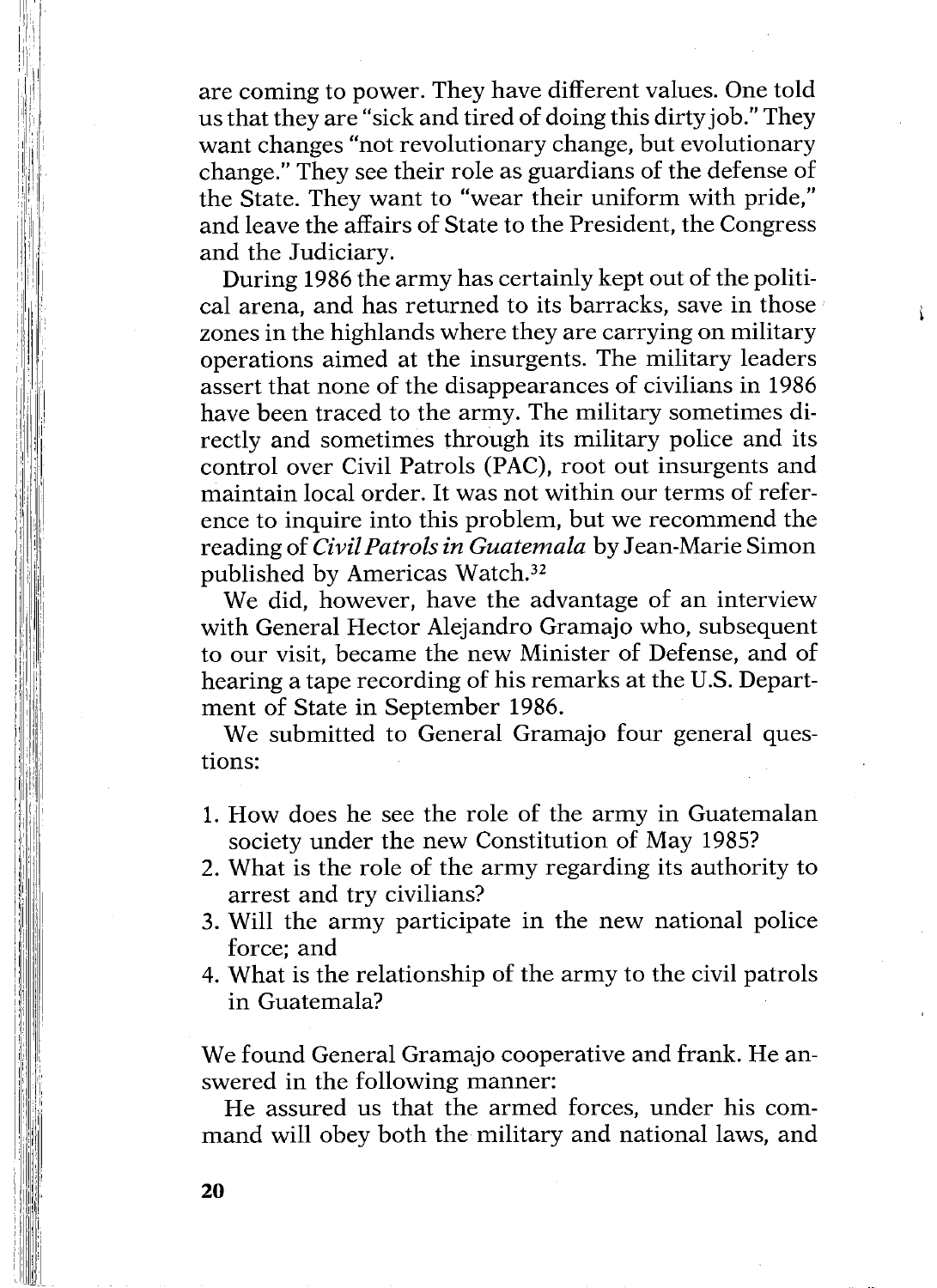will recognize the President of the Republic as the Com-<br>mander in Chief of the Army.

He stated that there are terrorists in Guatemala who seek to overthrow the lawfully elected government by force and violence. He recognizes that people have the fundamental right to criticize the government, but that the State has the right to defend itself when illegal vio lence is employed. He mentioned that he is re-educating the army by having them attend seminars given by senior jurists, the Bar Association, etc. He reiterated that the Minister of Defense is accountable to the President and

Regarding the army's role in the arrest of civilians, he mentioned the constitutional provision, Article 219, which guarantees in essence that "no civilian can be judged by military courts." General Gramajo did say, however, that since 1960 the military has the right to serve the judicial<br>system. When a judge orders the arrest of a civilian, and<br>there are no civilian police available, the army can arrest<br>the person in question pursuant to the judge prisoner must be turned over to civilian authorities as soon<br>as possible.<br>General Gramajo told us that there was no direct connec-

tion between the new national police force and the army<br>(although a former army officer is directing the unit under<br>the Minister of the Interior). He offered cooperation with<br>the national police force, who have a completel

Regarding the Civil Patrols (PAC), General Gramajo maintained that they were voluntary in each community;<br>that their goal was to secure peace; that they had some<br>weapons and that the local mayor is usually the chief of the<br>patrol. (The previous regime always claimed that t Patrols were purely voluntary, but there is abundant evi-

dence to the contrary.)<sup>33</sup><br>General Gramajo, again and again, reiterated that the army "does not want political power" and does "want and supports democratic government." He said that the army "will respect the authority of the President and the courts"; that "stability within the army" and respect for the army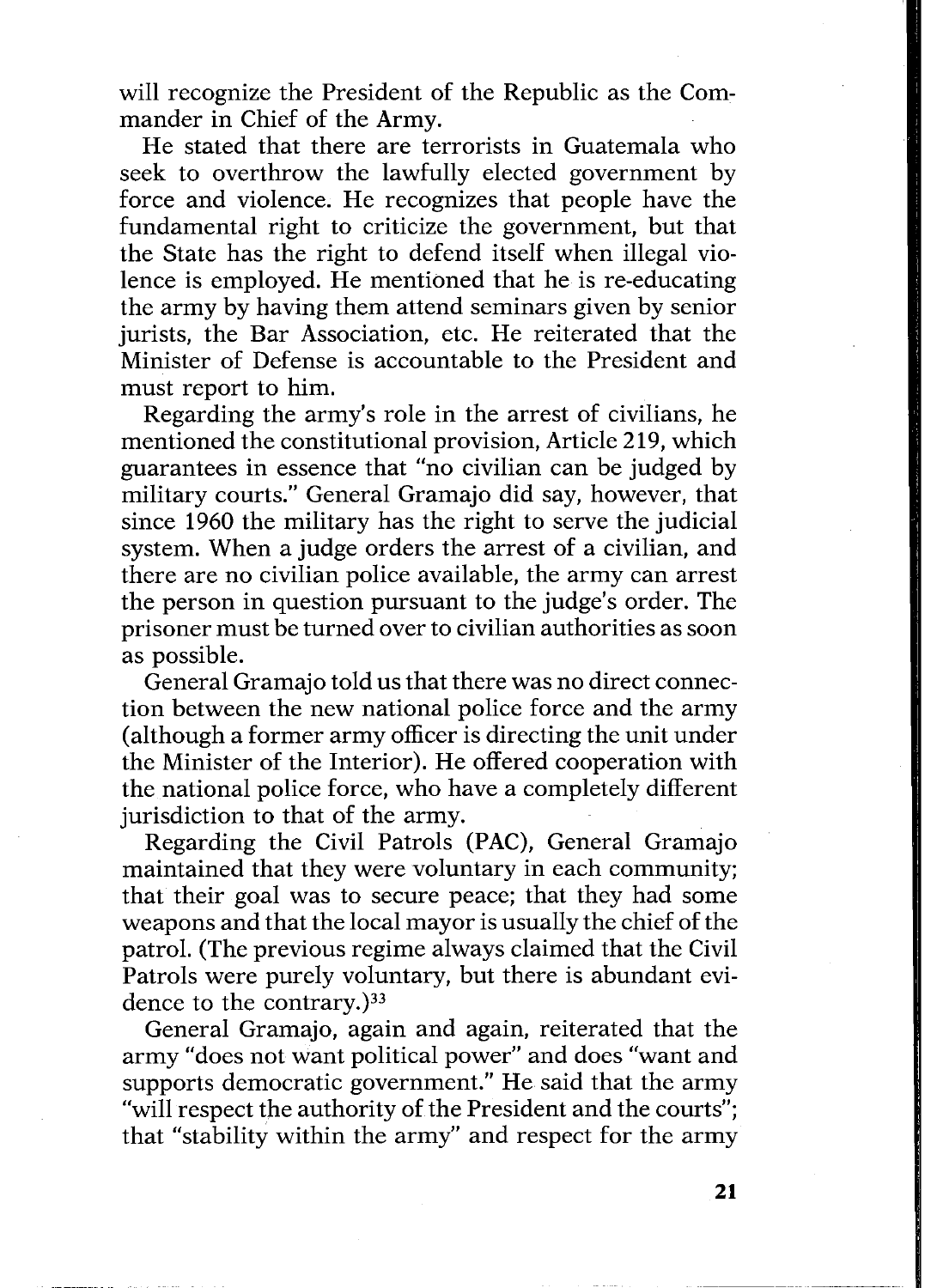"for most of us means stability for the country." He also assured us that President Cerezo has the overwhelming support of the people and that the Army "did not sign any pact with him . . . did not submit to him a list of generals or a list of colonels or anything. We did not work it that way, and the elections were free elections." He mentioned that the Ministry of Defense will "have some ability to improve things within the army or in the country because we were appointed by an elected President who was elected by the people."

He continued to say:

So we are legitimate authorities, military authorities, because we have power from above, we don't have power from the runts, as in the late days we used to . . . this strengthened the military position, military morale, military characteristics, and this gives space of maneuver for many political decisions that relate to the military in my country. So it seems that it is non sense to say we have lost power, as we actually have . . . and I said it many times, we think we have the formula for the betterment of Guatemala. . . . One elected government and one professional army means that we know what our mission is and we convince ourselves that we don't have all the power. We are committed to the success of democracy in Guatemala.

#### **VIII. Summary**

We make these comments, fully recognizing the tremendous unsolved social and economic problems existing in the society. Over 60 percent of the population are Indians who live in dire poverty without adequate land, education, or medical care or other benefits enjoyed by the rest of Guatemalan society.<br>We can, however, report that there is a "new beginning"

in the legal and political realms as evidenced by:

• a new freely elected civilian President, and Congress;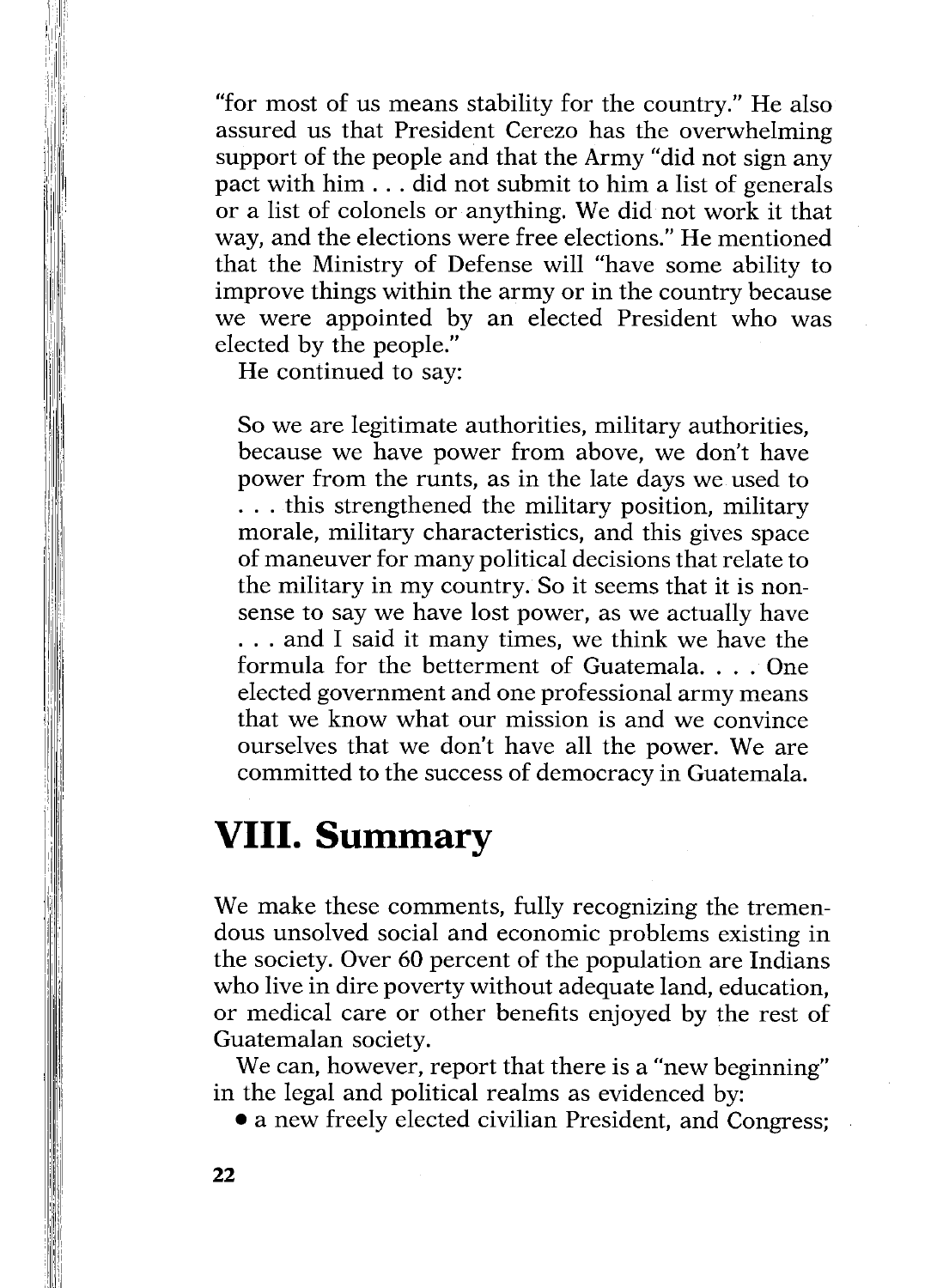- a new federal Constitution:
- a new judicial system with a new Supreme Court of Justice and a Court of Constitutionality;
- a new Commission and Commissioner of Human Rights;<br>• a new national police force pledged to obey the law;
- and<br>• a new group of military leaders pledged to submit to
- civilian control and not to interfere with the respon sibilities of the duly elected officials and the courts of the country. Whether or not these institutions can be sustained de-

pends to a large degree on the ability of all elements of Guatemalan society to meet the formidable social, eco-<br>nomic, and cultural needs of the people.

We were impressed to witness on the last day of our visit<br>an attempt by a Guatemalan human rights group, Grupo de<br>Apoyo Mutuo, known as GAM (families of the disap-<br>peared), to forcibly, by strength of numbers, enter the Na local police—all without gunfire, death, or significant inju-<br>ries. The toleration, in this instance, by the state of the<br>rights to dissent and demonstrate is one of the new govern-

ment's significant accomplishments.<br>What we can say, as Jurists, is that there is a new beginning in Guatemala substantially conforming with the norms and standards of a democratic society and we commend President Cerezo, the Congress, the new courts, the military and the Guatemalan people for their efforts to provide their citizens with an opportunity to live in peace pursuant to the rule of law with an independent judiciary and a freely elected democratic government.

#### *Conclusions*

1. The Guatemalan Constitution of May 31, 1985, and in particular its provisions relating to the judiciary and its independence, and the creation of a Commission of Human Rights, meet the norms and standards ap<u>standard in the standard standard standard in the standard standard standard standard standard standard standard standard standard standard standard standard standard standard standard standard standard standard standard </u>

计传输 计计算 经工业工业 计分类 医腹股沟 化硫酸铅 计分析法 法不可能的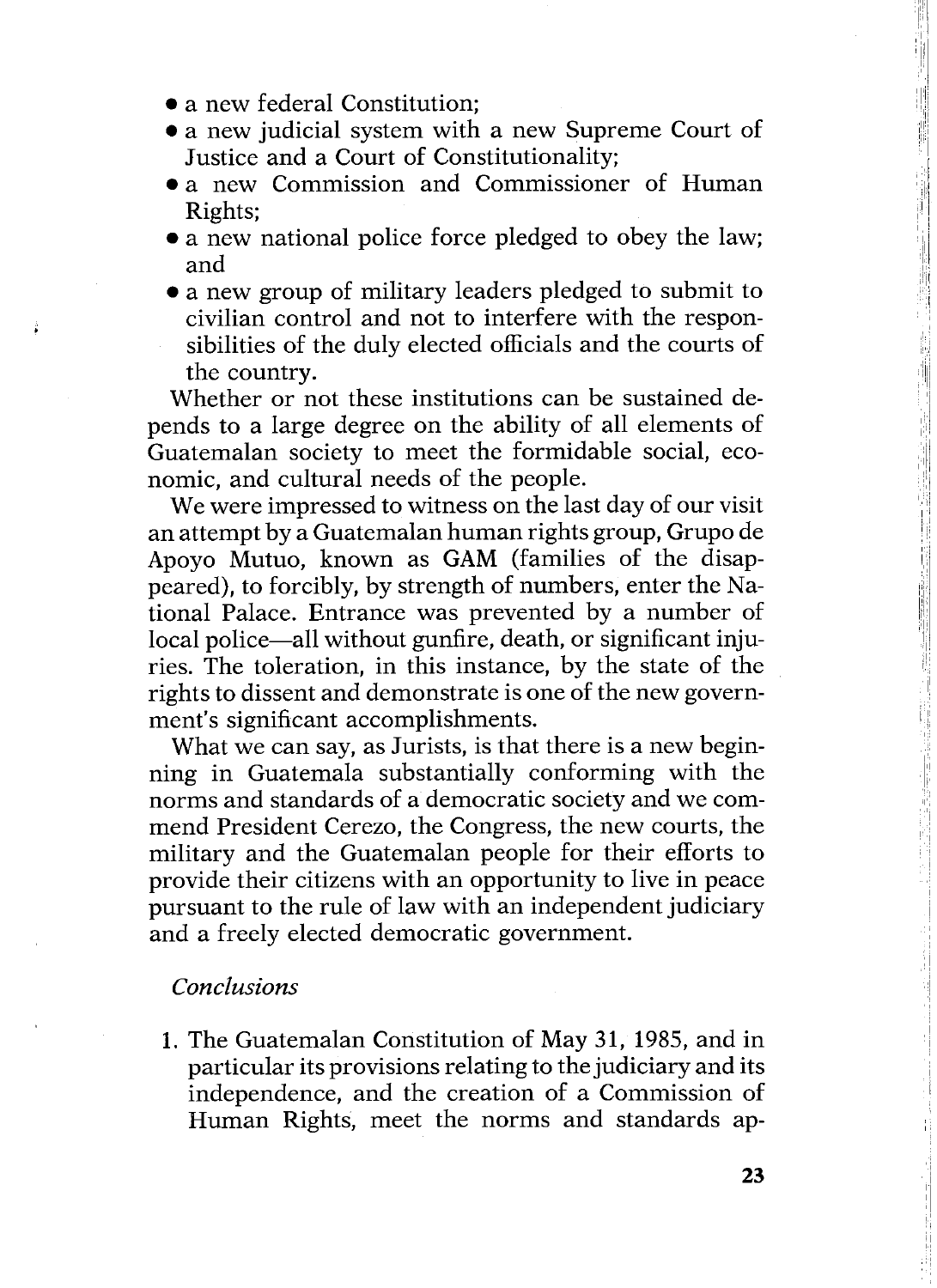proved in Resolution  $A/40/32$  of the General Assembly of the United Nations on the independence of the judiciary, subject to guarantees of security of tenure and adequate salaries.

- 2. The legal profession and the Bar Association of Guatemala are free and independent. They are making substantial contributions to the establishment of the rule of law and an independent judiciary by its participation in the selection of judges, rendering of opinions,<br>legal aid, and training programs.<br>3. The members of the Supreme Court and the Constitu-
- tional Court are talented jurists who are currently carrying out their functions without interference from other government branches or other private or public
- institutions.<br>4. The reorganization of the national police force is proceeding under the capable leadership of the Minister of<br>the Interior, but at a pace much too slow to meet the<br>needs of the judicial system and the soci
- 5. The role of the military has radically changed from<br>total control of the government (prior to 1986) to its<br>new functions under the civilian control of the Presi-<br>dent of the Republic as its Commander in Chief.
- 6. The number of non-combatant killings has continued to drop from an estimated 491 in 1984, 304 in 1985, to estimates varying between 80 and over 200 in 1986 after the installation of a new civilian president.
- 7. There is a severe lack of law enforcement personnel, equipment, detention centers, and facilities causing in creased crime. Of the 24,000 arrests in 1986 only 1,000 cases remained in the judicial process. Most were dismissed due to lack of evidence and improper arrest procedures. Some progress is being made in recording
- 8. Legal aid to the poor is being carried out by thousands of law school students who work in legal clinics
- throughout the country. 9. Because most of the above changes are recent and, therefore, in their formative stages, no judgment can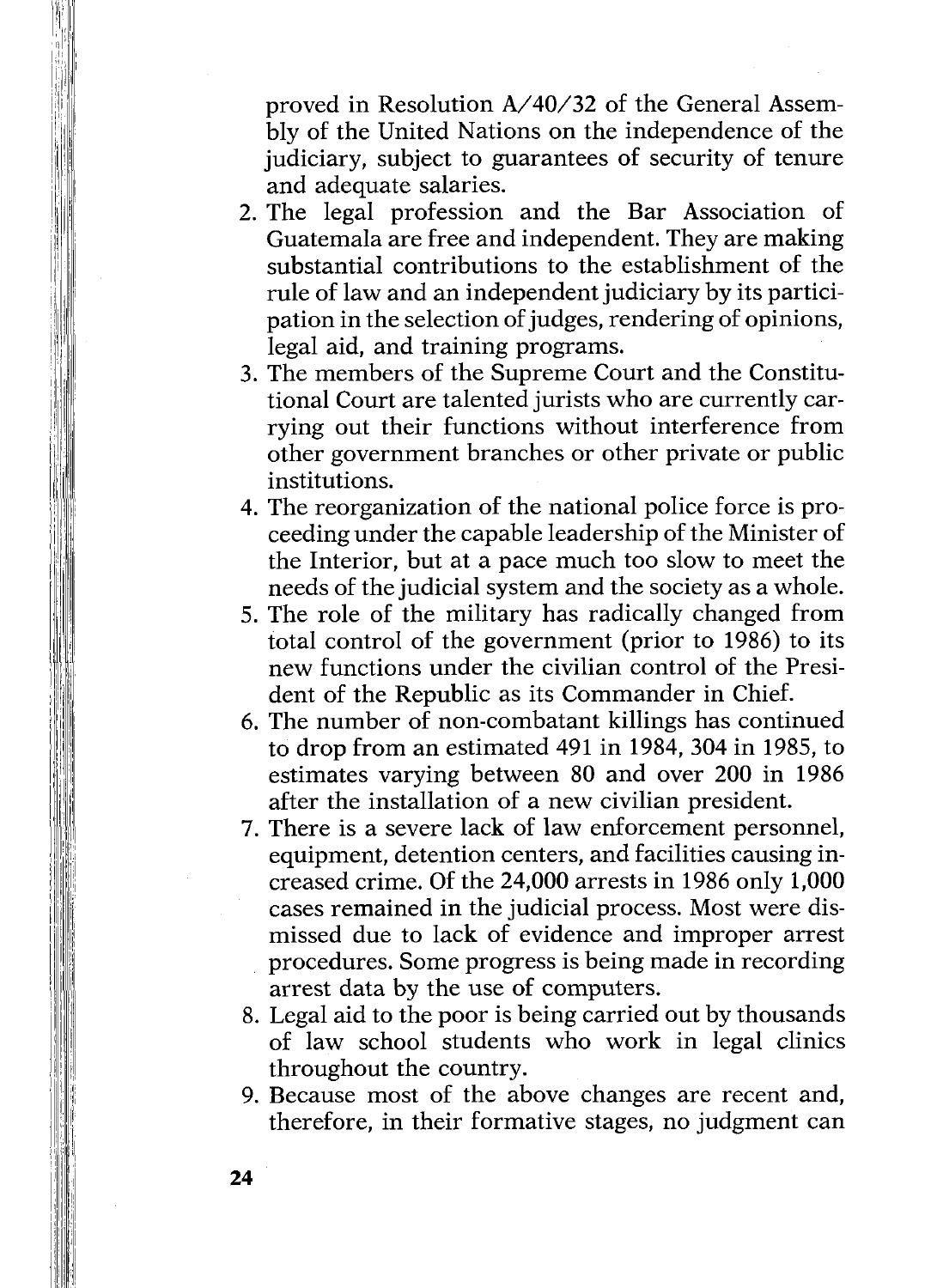be made as to the long range stability of these new institutions, but we found a strong political will to make the process work.

10. We find that there is a "new beginning" in the country which points to a return of Guatemala to democracy.

#### *Recommendations*

We recommend that:

- 1. Congress and the Commission on Human Rights should take immediate steps to appoint the Commissioner on Human Rights pursuant to the Constitutional provisions.
- 2. The salaries and terms of judges should be sufficient to ensure the independence of the judiciary.
- 3. The duties of the army in arresting citizens should be clearly spelled out especially in the countryside where adequate police protection is non-existent. Any detention by the military of civilians should always be subject to civilian judicial authority.
- 4. If confidence in Government is to be restored in Guatemala, the investigations respecting the disap-<br>peared must lead to more substantial results.
- 5. The Guatemalan government should immediately take steps to ratify the International Covenants on Civil and Political Rights and the International Covenant on So cial, Economic and Cultural Rights.
- 6. A civilian should be appointed as Minister of Defense in order to maintain the civilian and democratic nature of the government.<br>7. The Guatemalan government with the cooperation of other nations should take steps to bu
- responsible, and adequate national police force commit-<br>ted to the rule of law which we consider indispensable<br>to the proper functioning of the judicial system.<br>8. Bar Associations everywhere should offer their support<br>(in
- Guatemala and to the other institutions dedicated to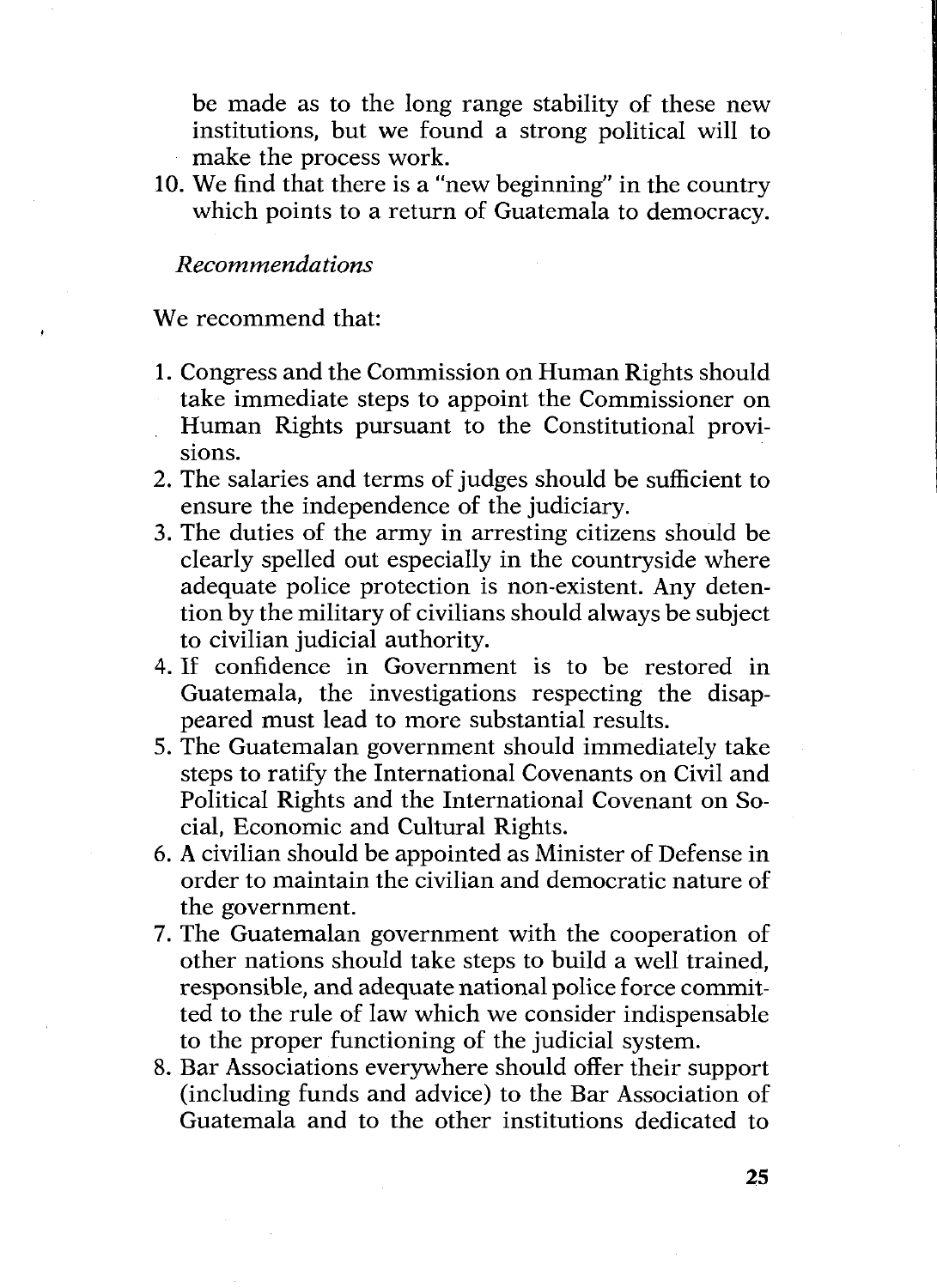establishing the rule of law and an independent judiciary in Guatemala. Efforts should be undertaken to encourage greater participation in the Bar and police forces by Indians and other communities not traditionally represented. It is important to train and develop young leaders from these communities if the new democracy is truly to take hold.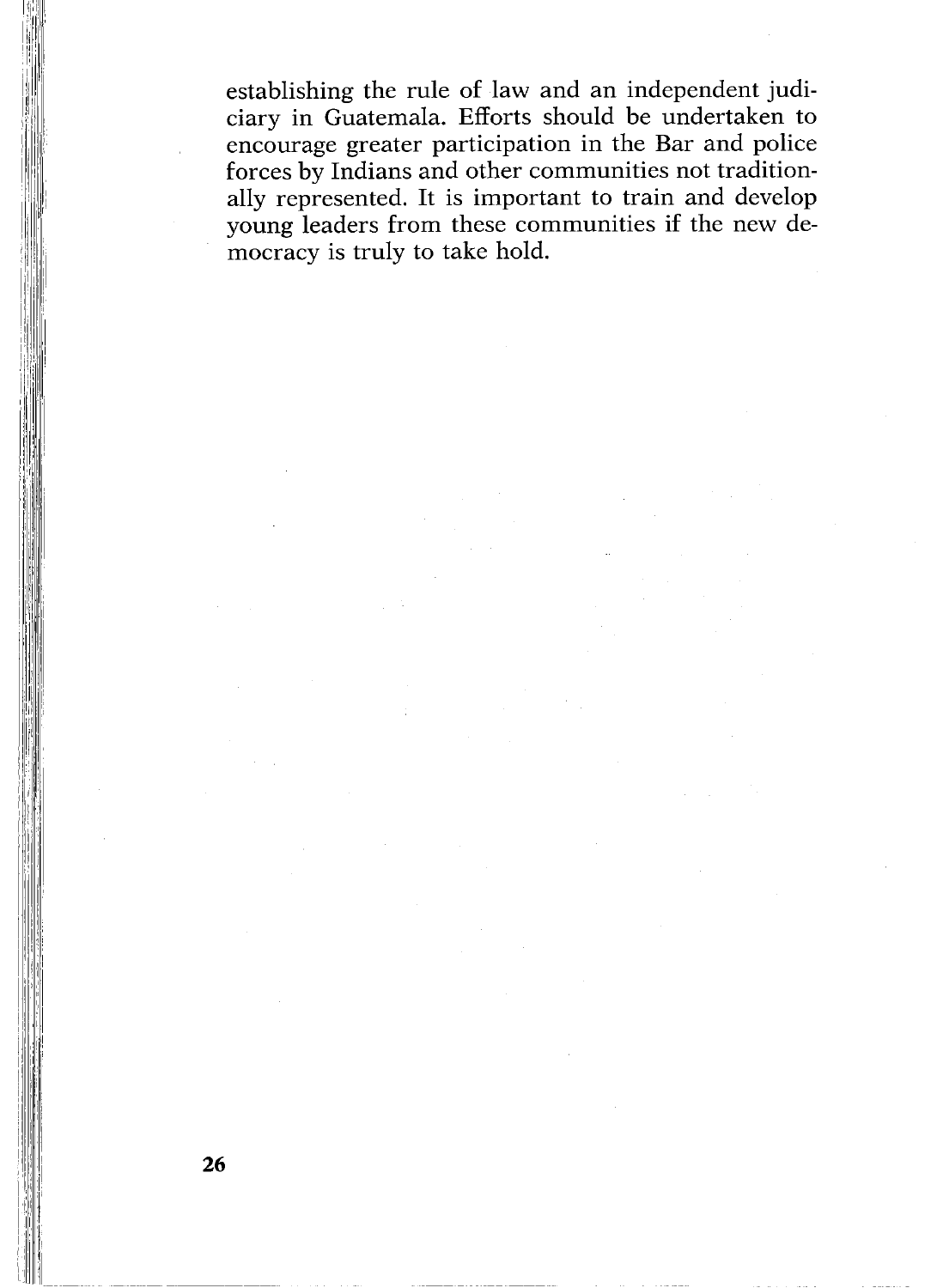#### **Endnotes**

- **1. United States Department of State,** *Country Reports on Human Rights Practices for 1985,* **542** *et seq.* **[hereinafter referred to as** *Country Reports***].**
- **2. Amnesty International,** *Memorandum Presented to the Government of Guatemala Following a Mission to the Country in April 1985,* **AI Index: AMR 34/01/86, 22 [hereinafter referred to as** *Memorandum ].*
- **3.13** *Centre for the Independence of Judges and Lawyers Bulletin,* **3, April 1984.**
- **4.** *Memorandum, 2.*
- **5.** *Country Reports,* **543.**
- **6.** *Id.,* **542.**
- **7.** *See* **Title VIII, Article 22. Specific articles of the May 1985 Guatemalan Constitution have been copied and are located in the Appendix. The translated, full text of the Constitution will appear in the next edition of Blaustein, Albert P. and Gisbert N. Flanz, eds.,** *Constitutions of the Countries of the World* **(Dobbs Ferry, NY: Oceania Publications, Inc.).**
- **8. Preamble to Political Constitution of the Republic of Guatemala, May 31, 1985.**
- **9. Article 66.**
- **10. Article 215.**
- **11. Article 216.**
- **12. Article 217.**
- **13. Article 268. It is currently .001 percent of the national budget.**
- **14. Article 269.**
- **15. Article 270. Alternates are simultaneously elected by the same process.**
- **16. Article 271.**
- **17. Article 272.**
- **18. The enacting legislation was adopted by the Congress of Guatemala in November, 1986.** *See The Reagan Administration's Record on Human Rights in 1986,* **59 (published by The Watch Committees and Lawyers Committee for Human Rights, February 1987).**

- **20. Article 274.**
- **21. Article 275.**
- **22. Article 265.** *See also* **Article 276.**
- **23. Article 263.**
- **24. Article 264.**

**<sup>19.</sup> Article 273.**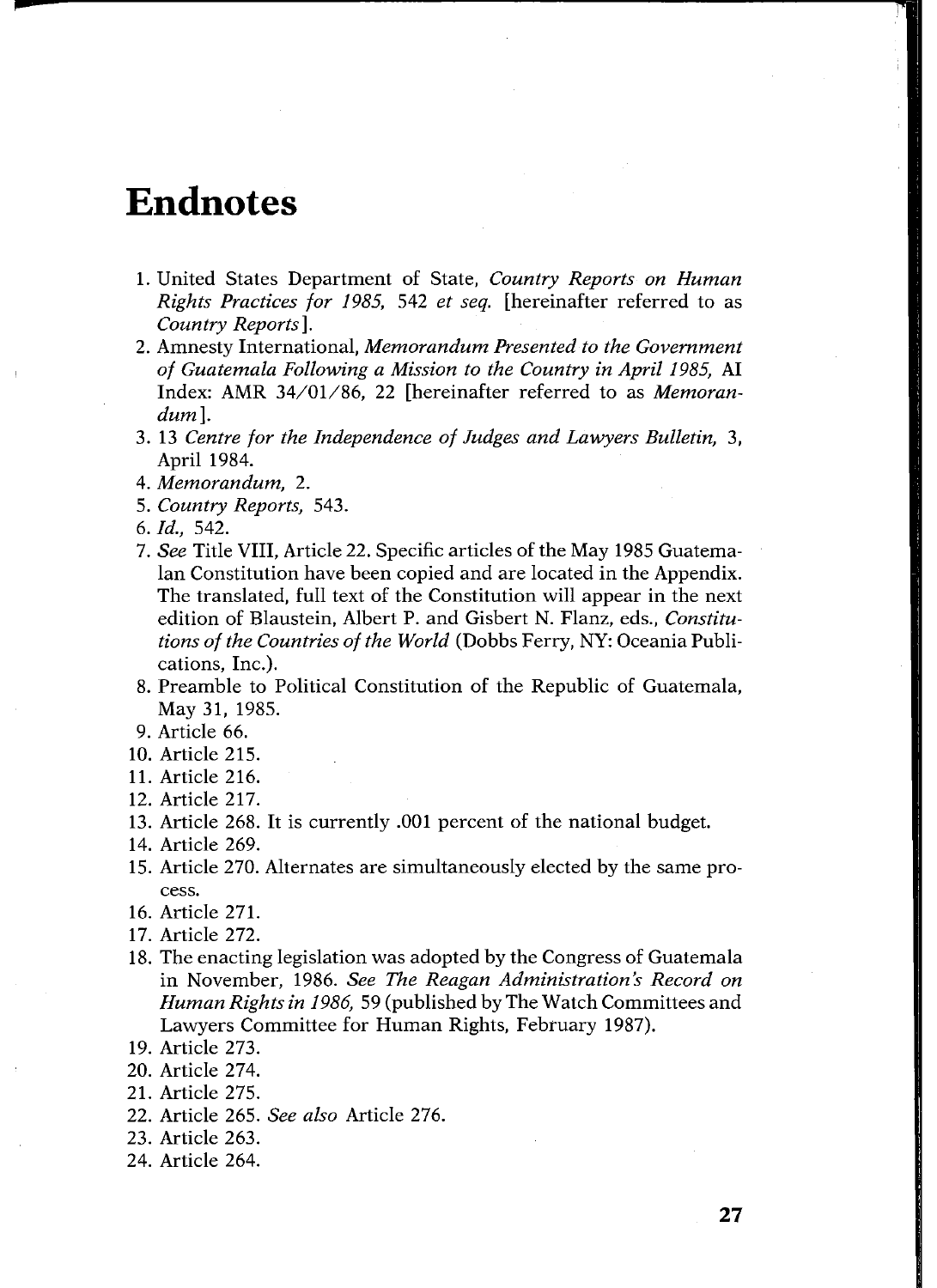**25. Nairn, Allan and Simon, Jean-Marie, "Bureaucracy of Death,"** *The New Republic,* **June 30, 1986, 13, at 14.**

7

- **26. Americas Watch reports that "38,000 people are estimated to have 'disappeared' in the past twenty years." Simon, Jean-Marie,** *Civil Patrols in Guatemala,* **3 (published by Americas Watch, August 1986).**
- **27. Other sources put this figure at 204,** *see* **text at page 2.**
- **28. Article 271 provides that the first President of the Constitutional Court shall be the eldest of the five judges.**
- **29. A meeting of bar associations is planned for January 1987 in Guatemala City, supported by the American Bar Association.**
- **30. Article 269.**
- **31. Article 273.**
- **32. Simon, Jean-Marie,** *Civil Patrols in Guatemala* **(Americas Watch, August 1986).**
- **33.** *See id.*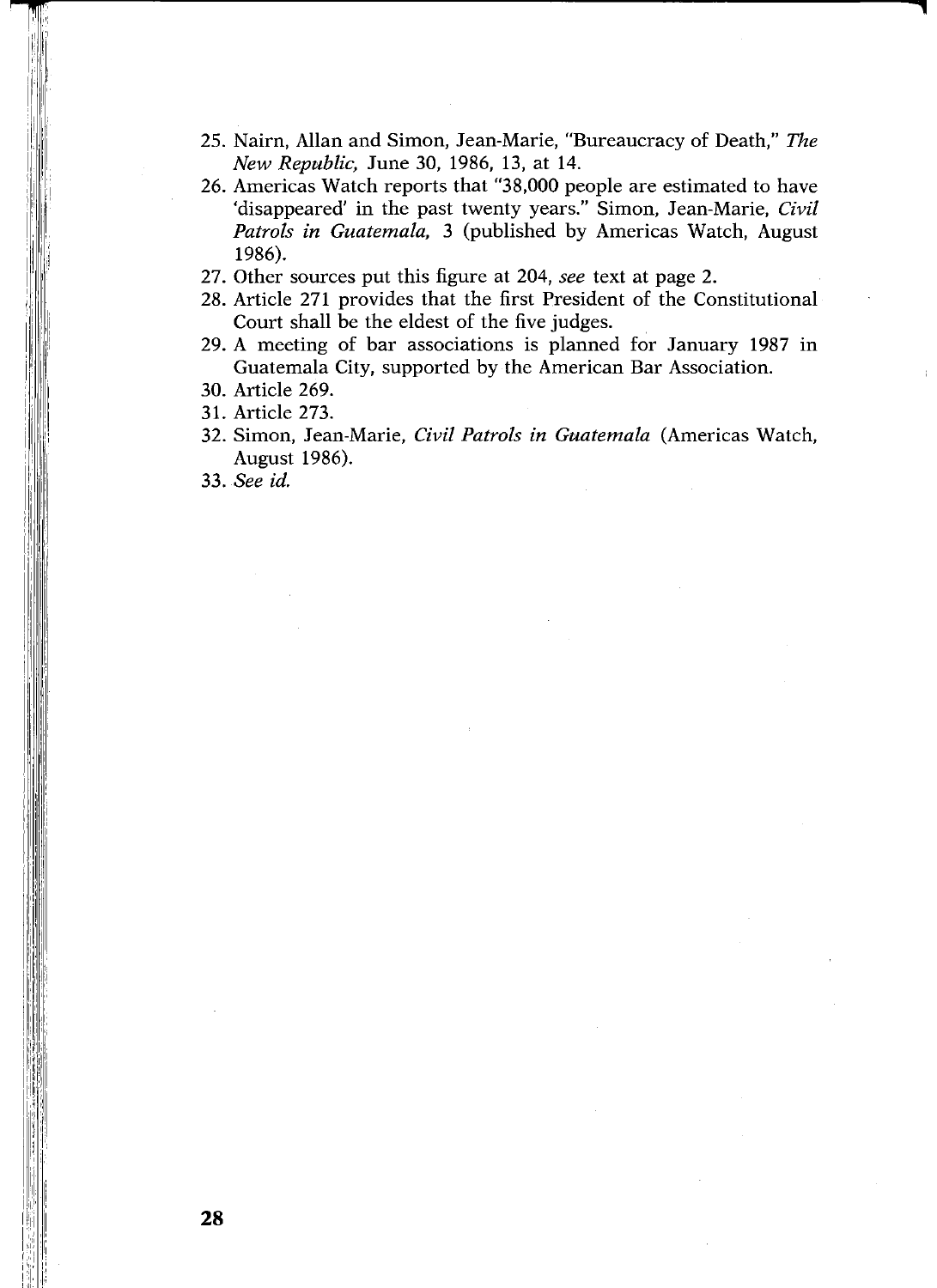#### **Appendix**

#### *SECTION II*

#### **The Supreme Court of Justice**

*Article 214.—Composition of the Supreme Court of Justice.* **The Supreme Court of Justice is made up of nine judges including its president and will organize itself into the chambers determined by law.**

**The President of the Judicial Organism is also that of the Supreme Court of Justice and his authority extends over the courts of all the Republic.**

**In the case of the temporary disability of the President of the Judicial Organism or when in accordance with the law he is unable to act or take cognizance of given cases, the other judges of the Supreme Court of Justice will replace him, in the order of their election.**

*Article 215.—Election of the Supreme Court of Justice.* **The judges of the Supreme Court of Justice will be elected by the Congress of the Republic for a period of six years as follows:**

- **a. Four judges are to be elected directly by the Congress of the Republic;**
- **b. Five judges are to be elected by the Congress of the Republic, selected from a panel of 30 candidates proposed by an Applicants' Committee made up of each of the deans of the faculties of law or judicial and social sciences of each university in the country; an equivalent number of members elected by the General Assembly of the Lawyers' and Notary Publics' Association of Guatemala; and a representative of the judicial branch appointed by the Supreme Court of Justice.**

**In the vote, both to make up the Applicants' Committee and to make up the panel of candidates, no representation whatever will be accepted.**

**The judges of the Supreme Court of Justice will elect from among their members the president of same.**

*Article 216.—Requirements for Judgeship on the Supreme Court of Justice.* **In order to be elected judge of the Supreme Court of Justice, besides the requirements mentioned in Article 207 of this Constitution, it is necessary that the candidate be over 40 years of age and that he will have completed one full term as judge in the Court of Appeals or other collegiate court with similar characteristics, or that he will have exercised the profession of lawyer for more than ten years.**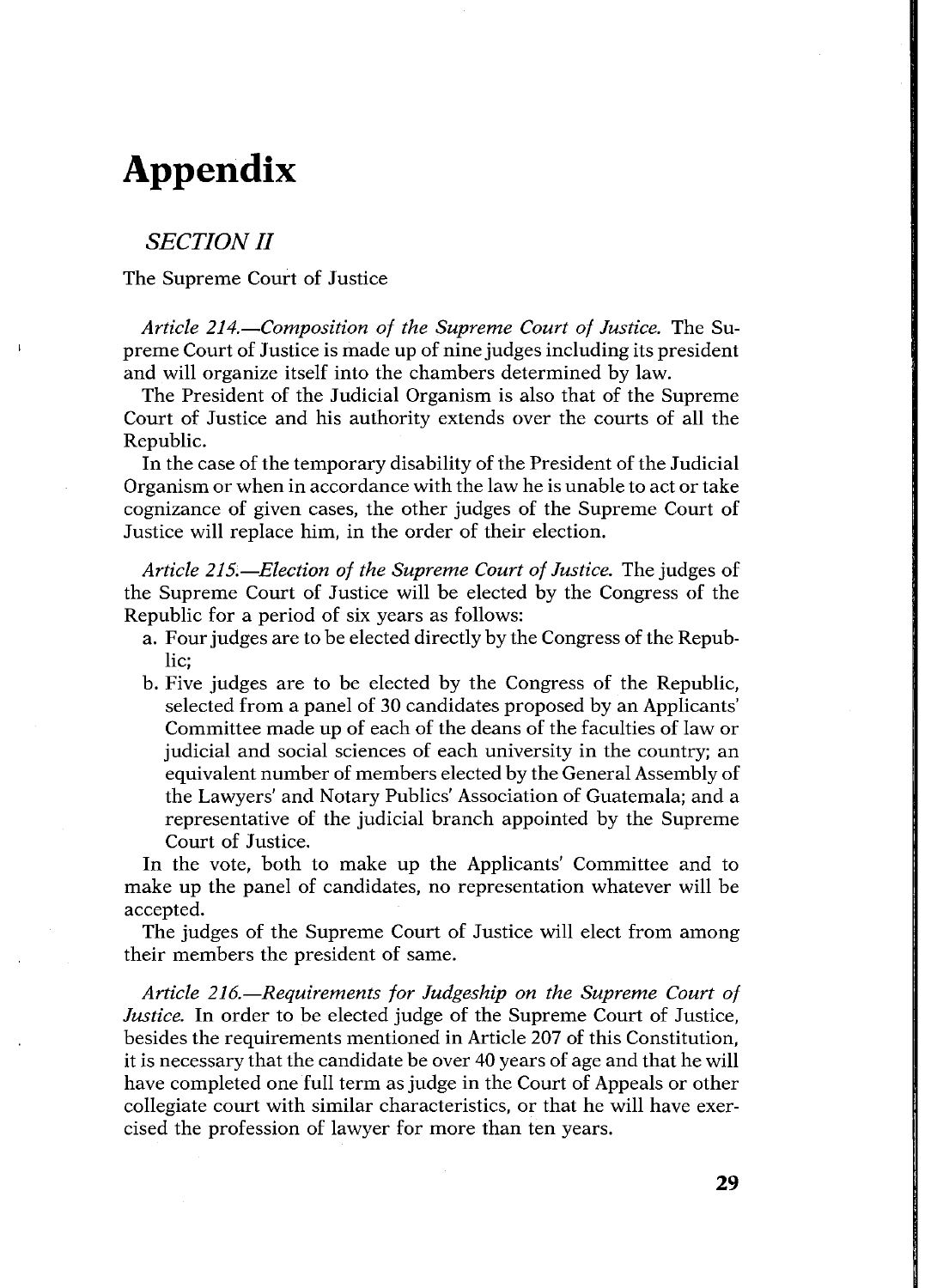#### *SECTION III*

#### **Court of Appeals and Other Courts**

*Article 21***7.—***Magistrates.* **To be a magistrate in the Court of Appeals, of collegiate courts, and of others that will be created in the same category, besides the requirements mentioned in Article 207, it is necessary that the candidate be over 35 years of age, that he will have been judge of the first instance or that he will have exercised the profession of lawyer for over five years.**

**The magistrates to whom this article refers will be elected by the Congress of the Republic, selected from a panel of candidates proposed by the Supreme Court of Justice. This panel will have a number double that of the judges to be elected.**

#### *TITLE VI*

**Constitutional Guarantees and Defense of the Constitutional Order**

#### **Chapter I Habeas Corpus (Exhicion personal)**

*Article 263.—Right to Habeas Corpus.* **Whoever finds himself illegally imprisoned, detained, or restrained in any other way in the enjoyment of his individual freedom, who is threatened with the loss of same, or suffers ill-treatment, even when his imprisonment or detention is based on the law, has the right to petition for an immediate hearing before the courts of justice for the purpose of retrieving his liberty, guaranteeing him his release, bringing his ill-treatment to an end, or terminating the constraint to which he has been subjected.**

**Should the court decree the freeing of the individual illegally confined, the latter will be released at the same hearing and place.**

**When it is so petitioned or the judge or court deems it pertinent, the requested habeas corpus will occur at the location where the detained person is being held, without previous warning or notification.**

**The habeas corpus of the detainee in whose favor it may have been requested is unavoidable.**

*Article 264.—Responsibilities of the Violators.* **The authorities which order the concealment of the prisoner or which refuse to present him at the appropriate court or which in any form evade this guarantee as well as the executive agents will be guilty of the offense of abduction and will be sanctioned in accordance with the law.**

**If as a result of the proceedings pursued the individual benefiting from habeas corpus cannot be located, the court having jurisdiction will order immediately an investigation of the case until it is totally cleared up.**

#### **Chapter II Amparo**

*Article 265.—Proceeding of Amparo.* **Amparo is instituted for the purpose of protecting individuals against the threats of violations of their**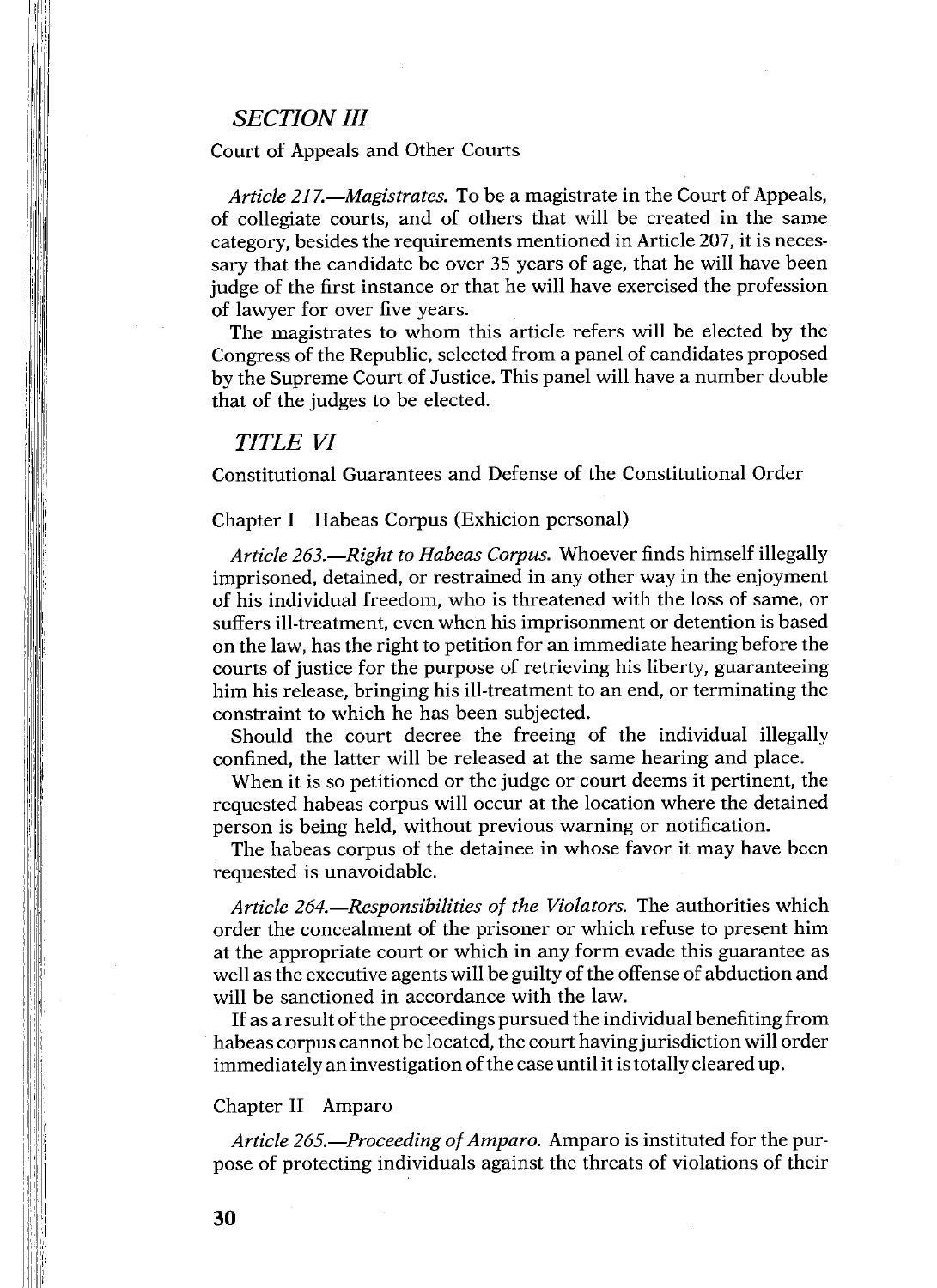**rights or to restore the rule of same should the violation have occurred.** There is no area which is not subject to amparo, and it will always **proceed whenever the acts, resolutions, provisions, or laws of authority should imply a threat, restraint, or violation of the rights which the Constitution and the laws guarantee.**

#### **Chapter IV The Court of Constitutionality**

*Article 268.—Essential Function of the Court of Constitutionality.* **The Court of Constitutionality is a permanent court of exclusive jurisdiction whose essential function is the defense of the constitutional order. It acts as a collegiate court with independence from the other organisms of the State and exercises specific functions assigned to it by the Constitution and the law in the matter.**

**The economic independence of the Court of Constitutionality will be guaranteed through a percentage of the revenues appropriate to the Judicial Organism.**

*Article 269.—Organization of the Court of Constitutionality.* **The Court of Constitutionality consists of five tenured judges, each of whom will have his respective alternate. When it is seized with matters of unconstitutionality against the Supreme Court of Justice, the Congress of the Republic, or the President or the Vice President of the Republic, the number of its members will be raised to seven, the other two judges being selected by lot from among the alternates.**

**The judges have a tenure of five years and shall be appointed in the following manner:**

- **a. One judge by the plenary Supreme Court of Justice;**
- **b. One judge by the plenary Congress of the Republic;**
- **c. One judge by the President of the Republic in the Council of Ministers;**
- **d. One judge by the Higher University Council of the University of San Carlos de Guatemala; and**
- **e. One judge by the Assembly of the Bar Association.**

**Simultaneously with the appointment of the judge, that of the respective alternate will occur before the Congress of the Republic.**

**The installation of the Court of Constitutionality will become effective 90 days after that of the Congress of the Republic.**

*Article 270.—Requirements of the Judges of the Court of Constitutionality.* **In order to be a judge of the Court of Constitutionality, he must meet the following requirements:**

**a. Be a native Guatemalan;**

**b. Be a lawyer belonging to the Bar Association;**

**c. Be of recognized integrity; and**

**d. Have at least 15 years of professional experience.**

**The judges of the Court of Constitutionality will enjoy the same privileges and immunities as the judges of the Supreme Court of Justice.**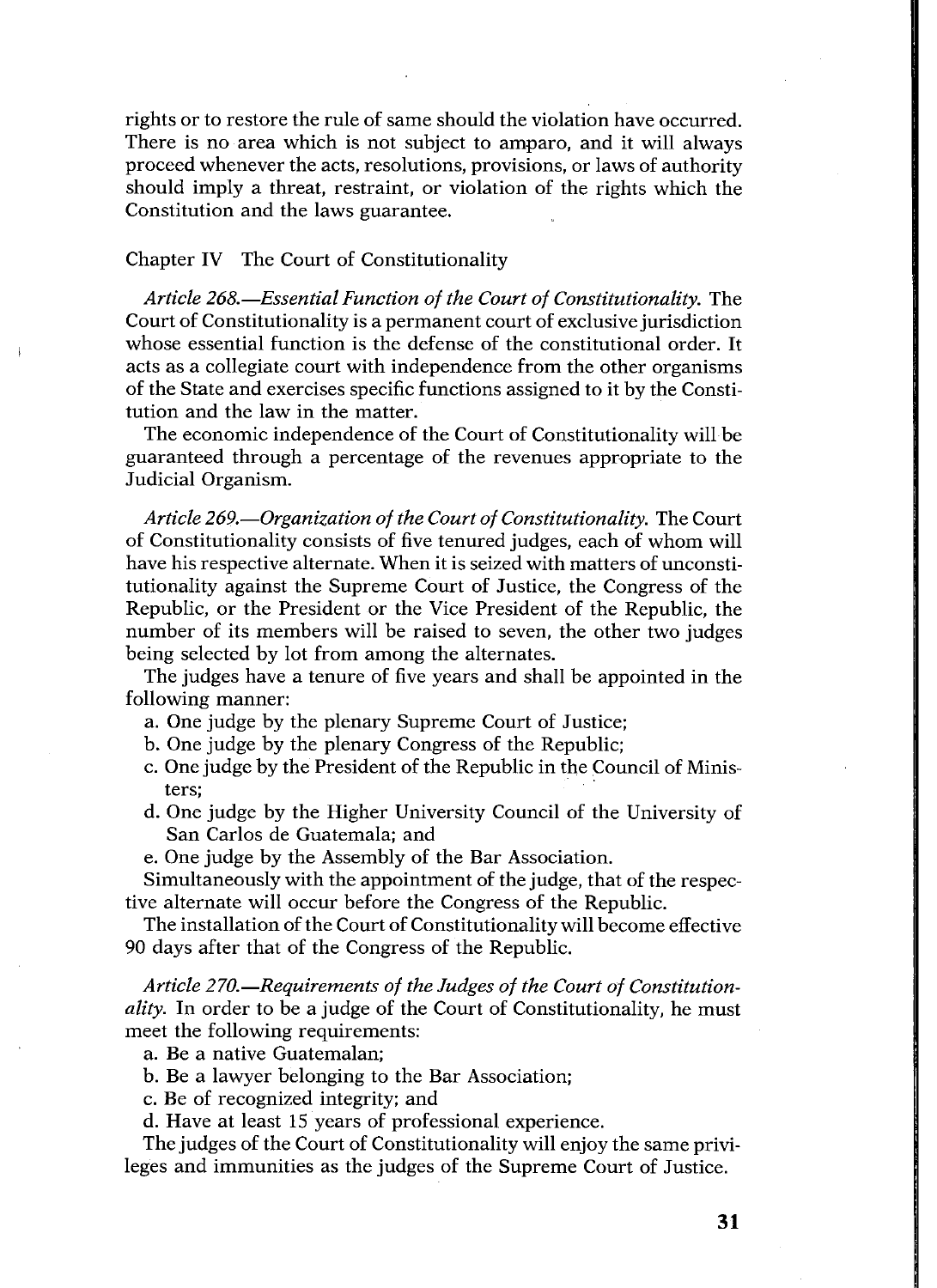*Article 271.—Presidency of the Court of Constitutionality.* **The Presidency of the Court of Constitutionality will be filled by the same tenured judges on a rotating basis changing every year, beginning with the eldest member, and following in descending order of age.**

*Article 272.—Functions of the Court of Constitutionality.* **The Court of Constitutionality has the following functions:**

- **a. To take cognizance in each instance of the charges brought against the laws or provisions of a general character, challenges of partial or total unconstitutionality;**
- **b. To take cognizance in each instance in its status of Extraordinary Tribunal of Amparo, in amparo actions brought against the Congress of the Republic, the Supreme Court of Justice, the President or the Vice President of the Republic;**
- **c. To take cognizance on appeal of all amparos brought before any of the courts of justice. If the appeal were against an amparo decision of the Supreme Court of Justice, the Court of Constitutionality will be expanded by two members in the form anticipated in Article 268;**
- **d. To take cognizance on appeal of all the challenges against the laws charged with being unconstitutional in specific cases, in any trial, on appeal, or in the cases contemplated by the law in the matter;**
- **e. To issue an opinion on the constitutionality of treaties, agreements, and bills at the request of any organisms of the State;**
- **f. To take cognizance and solve issues relating to any jurisdictional conflict in the area of constitutionality;**
- **g. To compile the doctrine and constitutional principles that are established with the purpose of resolving them through amparo and of unconstitutionality of the laws, keeping up to date the'jurisprudential journal or gazette;**
- **h. To issue an opinion on the unconstitutionality of laws vetoed by the Executive alleging unconstitutionality;**
- **i. To act, render opinions (opinar), dictate, or take cognizance of those matters under its competence established in the Constitution of the Republic.**

**Chapter V Commission and Commissioner [Procurador] of Human Rights**

*Article 273.—Human Rights Commission and Commissioner of the Commission.* **The Congress of the Republic will appoint a Commission of Human Rights made up of a deputy for each political party represented during its term. The Commission will propose to the Congress three candidates for the election of an Commissioner [Procurador] who will have to meet the requirements of a judge of the Supreme Court of Justice and will enjoy the same immunities and privileges as the deputies to Congress. The law will regulate the powers of the Com-**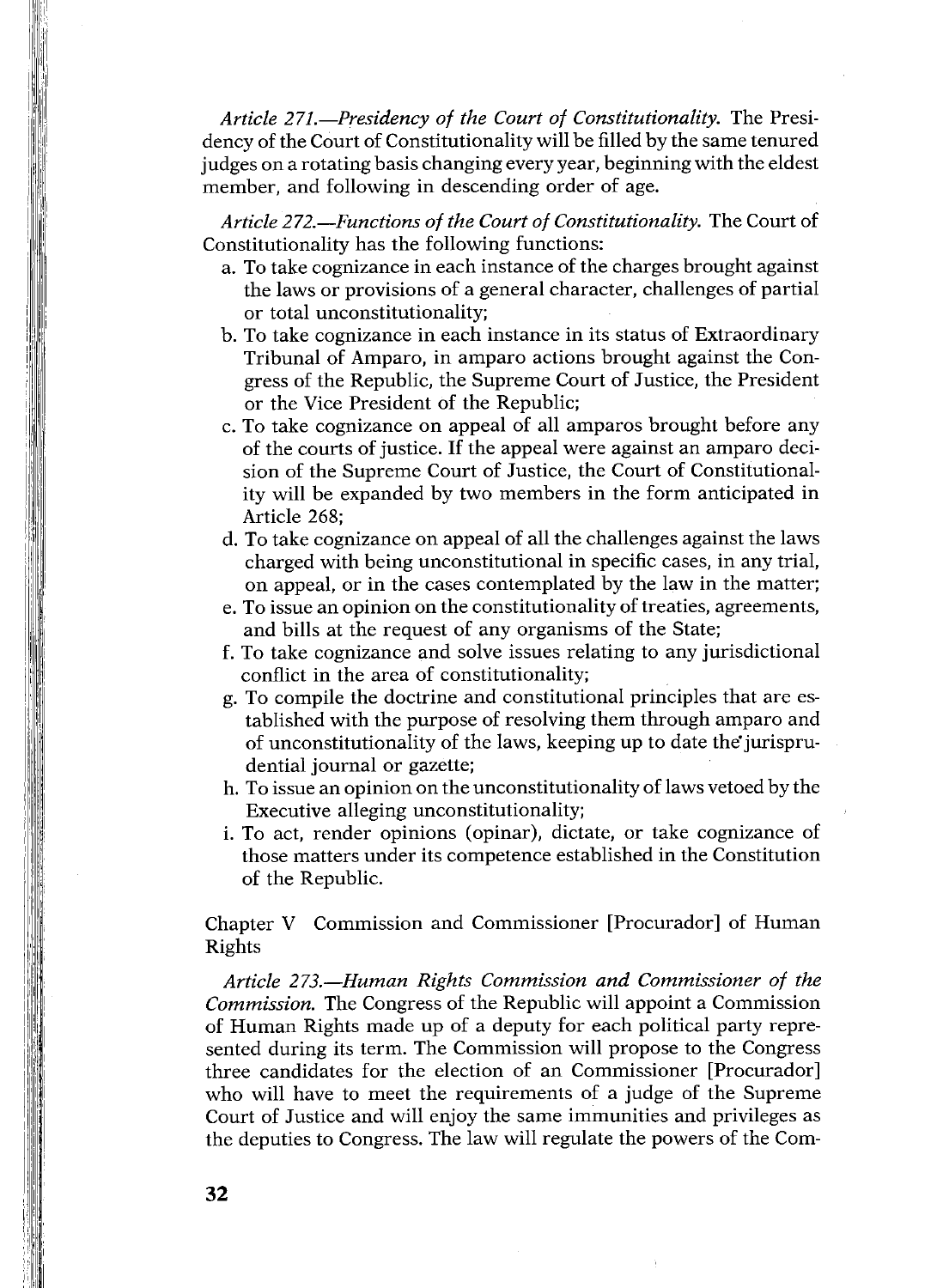**mission of Human Rights and of the Commissioner as they pertain to this article.**

*Article 274.—Commissioner of Human Rights.* **The Commissioner of Human Rights is a commissioner of the Congress of the Republic for the defense of Human Rights guaranteed by the Constitution. He will have the powers to supervise the administration, will have a term of five years, and will make an annual report to the full Congress with which he will have dealings through the Commission of Human Rights.**

*Article 275.—Powers of the Commissioner of Human Rights.* **The Commissioner of Human Rights has the following powers:**

- **a. To promote the adequate functioning and speeding up of government administration in the area of Human Rights;**
- **b. To investigate and denounce administrative behavior that is detrimental to the interests of persons;**
- **c. To investigate every type of denunciation that may be brought by any person regarding the violations of Human Rights;**
- **d. To recommend privately or publicly to officials that they modify their administrative behavior to which objections are raised;**
- **e. To issue public censure for acts or behavior running counter to Constitutional rights;**
- **f. To promote actions or resources, judicial or administrative, in those cases which demand it; and**
- **g. The other functions and powers assigned to him by law.**

**The Commissioner of Human Rights, routinely or on challenge, will act with due diligence so that, during the regime of exception, fundamental rights whose application may not have been expressly restrained may be fully guaranteed. For the fulfillment of his functions, every day and all hours are considered working hours.**

Chapter VI Law of Amparo, Habeas Corpus [Exhibición Personal] and **Constitutionality**

*Article 276.—Constitutional Law in the Matter.* **A constitutional law will develop matters relative to amparo, habeas corpus, and the constitutionality of the laws.**

#### *SECTION III*

**Native Communities**

*Article 66.—Protection of Ethnic Groups.* **Guatemala is made up of various ethnic groups among which are native groups of Mayan descent. The State recognizes, respects, and promotes its form of life, customs, traditions, forms of social organization, the wearing of Indian dress by men and women, their languages, and dialects.**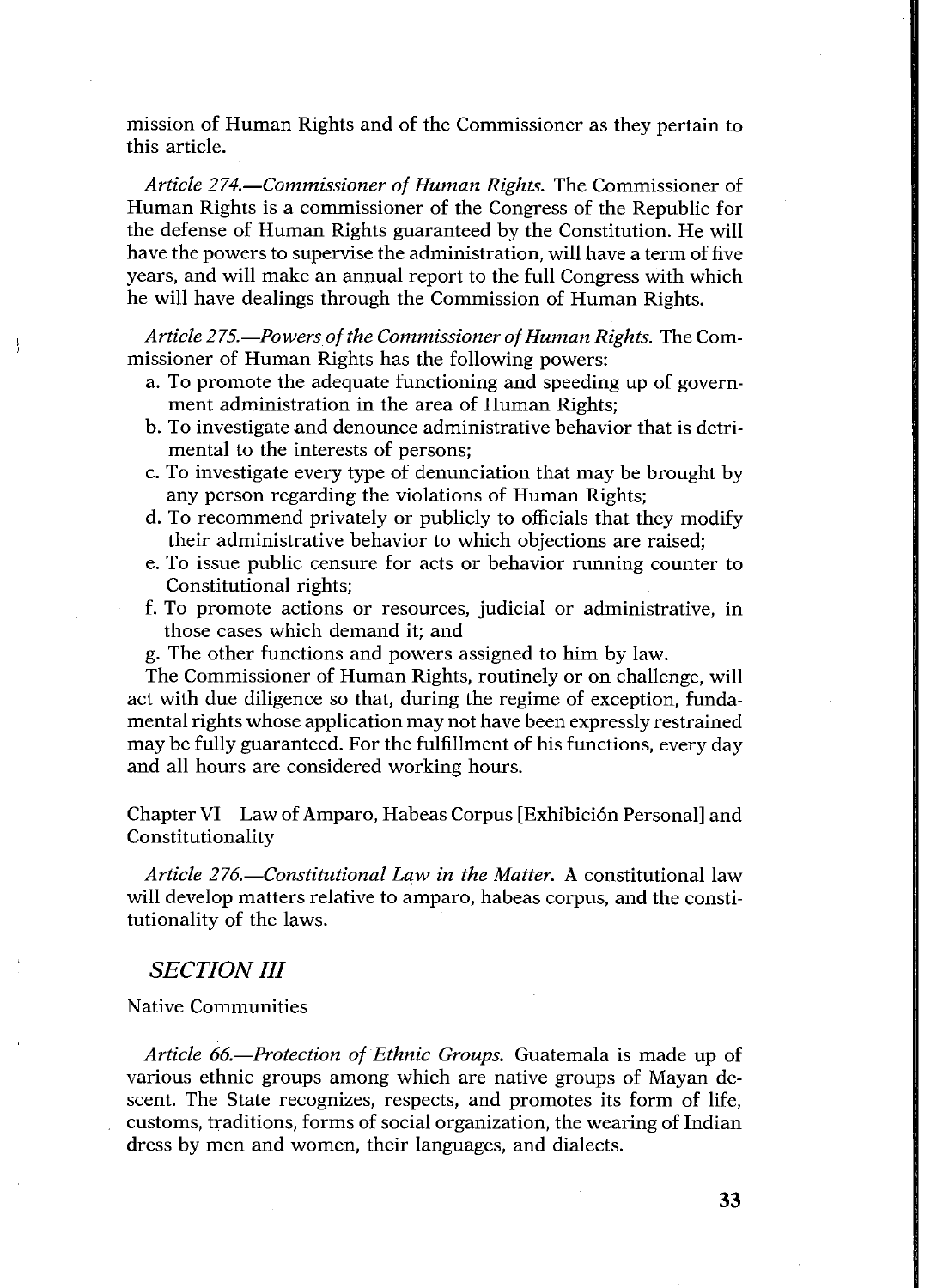*Article 67.—Protection of Native Agricultural Lands and Cooperatives.* **The lands of the cooperatives, native communities, or any other forms of communal possession or collective of agrarian ownership, as well as the family heritage and popular housing, will enjoy the special protection of the State.**

*Article 22.***—***Repeal.* **All the Constitutions of the Republic of Guatemala and constitutional amendments decreed prior to the present Constitution are repealed, as are any laws and provisions that may have had the same effects.**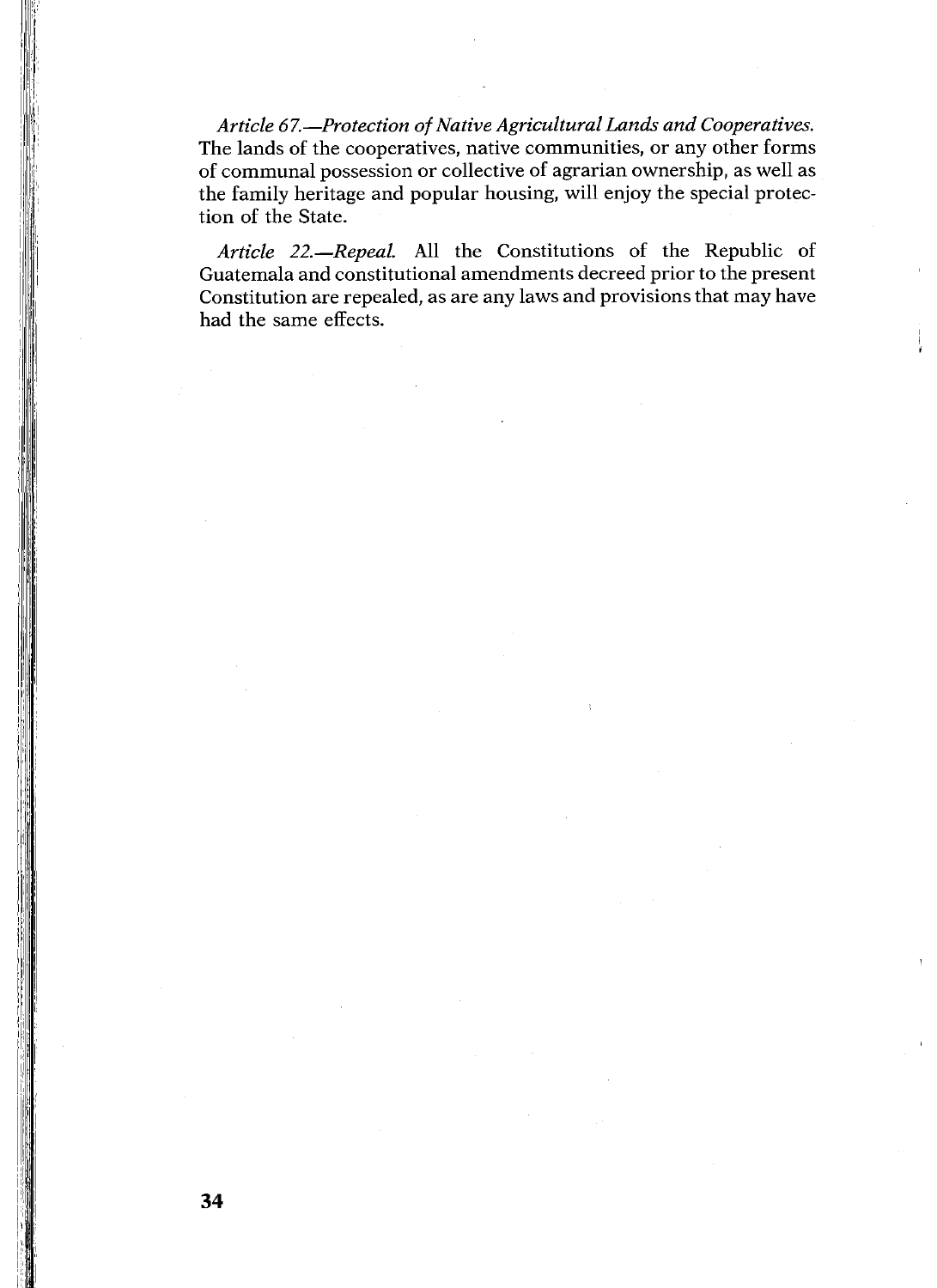#### **Members of the International Commission of Jurists**

**President**<br>ANDRES AGUILAR MAWDSLEY Professor of Law, Venezuela; former President, Inter-American Commission

**Vice-Presidents**<br>ALPHONSE BONI President of Supreme Court of Ivory Coast MRS. TAI-YOUNG LEE Director, Korean Legal Aid Centre for Family Relations<br>DON JOAQUIN RUIZ-GIMENEZ Professor of Law, Madrid; Defender of the People (Ombudsman)<br>of Spain MRS. TAI-YOUNG LEE Director, Korean Legal Aid Centre for Family Relations

<mark>Members of Executive Committee</mark><br>WILLIAM J. BUTLER (Chairman) Attorney at Law, New York ALFREDO ETCHEBERRY Advocate; Professor of Law, University of Chile<br>P.J.G. KAPTEYN Councillor of State, Netherlands; former Prof. of Int'l Law<br>RUDOLF MACHACEK Member of Constitutional Court, Austria<br>RALI S. NARIMAN Advocate ALFREDO ETCHEBERRY Advocate; Professor of Law, University of Chile<br>P.J.G. KAPTEYN Councillor of State, Netherlands; former Prof. of Int'l Law<br>RUDOLF MACHACEK Member of Constitutional Court, Austria FALI S. NARIMAN Advocate, former Solicitor-General of India CHRISTIAN TOMUSCHAT Professor of Int'l Law, University of Bonn

PHI Prof., Faculty of Law and Sharia, Univ. of Kuwait AS Advocate; Prof. of Criminal Law, Mexico Former Supreme Court Judge, Israel<br>Former Supreme Court Judge, Israel<br>FOION Former Chief Justice, Philippines CDONELL Advocate; member of Parliament, Argentina<br>CDONELL Advocate; member of Parliament, Argentina<br>CLAS Pres., International Court of Justice; former Chief Justice of Nigeria<br>O Former Member of Supreme Court of Peru<br>Advoc KEBA MBAYE Judge of Int'l Court of Justice; former Pres. Supreme Court, Senegal, and UN Commission on Human Rights FRANCOIS-XAVIER MBOUYOM Director of Legislation, Ministry of Justice, Cameroon NGO BA THANH Member of National Assembly, Vietnam<br>TORKEL OPSAHL Prof. of Law, Oslo; Member of European Commission<br>SIR GUY POWLES Former Ombudsman, New Zealand MICOLE QUESTIAUX Member, Council of State, Professor of Political Sciences, France<br>ADELA RETA SOSA DIAZ Minister of Education and Culture, Uruguay<br>MARY ROBINSON Advocate, Senator, former Law Professor, Ireland<br>LORD SCARMAN FORM ER BARRIST MANAL ERGIST AND HORD SCARNAN FORM ERGIST AND SCARNAN FORM FORM LORD SCARNAN FORM THE TREST THAN FORM THE TREST THAN THE TREST THE NORM FORM THE TREST THE NORM COUNCILLOR STAR MONORMAN, FORM COUNCILLOR COUN **Commission Members**<br>BADRIA AL-AWADHI Prof., Faculty of Law and Sharia, Univ. of Kuwait RAUL F. CARDENAS Advocate; Prof. of Criminal Law, Mexico HAIM H. COHN Former Supren<br>ROBERTO CONCEPCION Forme<br>AUGUSTO CONTE-MACDONELL TASLIM OLAWALE ELIAS<br>GUILLERMO FIGALLO F<br>HENRY DE B. FORD Adv<br>P. TELFORD GEORGES C P. TELFORD GEORGES Chief Justice, Supreme Court, The Bahamas<br>JOHN P. HUMPHREY Prof. of Law, Montreal; former Director, UN Human Rights Division<br>MICHAEL D. KIRBY Pres., NSW Court of Appeal, Australia<br>RAJSOOMER LALLAH Judge NGO BA THANH Member of National Assembly, Vietnam SIR MOTI TIKARAM Ombudsman, Fiji Thailand<br>**Honorary Members** SIR ADETOKUNBO A. ADEMOLA, Nigeria JEAN FLAVIEN LALIVE, Switzerland

ARTURO A. ALAFRIZ, Philippines<br>DUDLEY B. BONSAL, United States<br>ELI WHITNEY DEBEVOISE, United States<br>PER FEDERSPIEL, Denmark T.S. FERNANDO, Sri Lanka<br>W.J. GANSHOF VAN DER MEERSCH, Belgium<br>LORD GARDINER. United Kingdom HANS HEINRICH JESCHECK, Federal<br>Republic of Germany<br>LOUIS JOXE, France

#### LOUIS JOXE, France **Secretary-General**

NIALL MACDERMOT

NORMAN S. MARSH, United Kingdom SEAN MACBRIDE, Ireland JOSE T. NABUCO, Brazil LUIS NEGRON FERNANDEZ, Puerto Rico GUSTAF PETREN, Sweden LORD SHAWCROSS, United Kingdom<br>EDWARD ST. JOHN, Australia MICHAEL A. TRIANTAFYLLIDES, Cyprus J. THIAM HIEN YAP, Indonesia